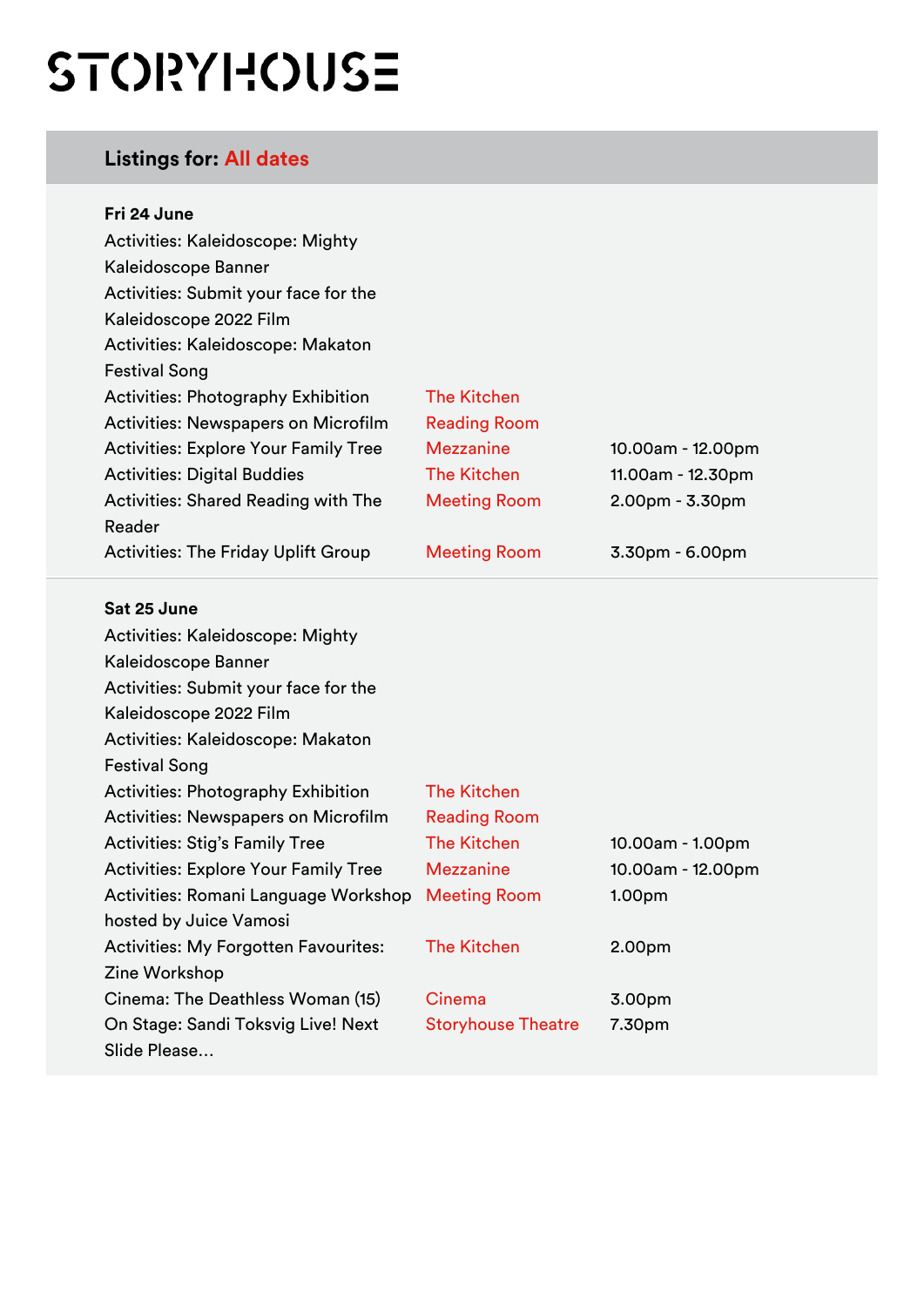#### **Sun 26 June**

Activities: Kaleidoscope: Mighty Kaleidoscope Banner Activities: Submit your face for the Kaleidoscope 2022 Film Activities: Kaleidoscope: Makaton Festival Song Activities: Photography Exhibition The Kitchen Activities: Newspapers on Microfilm Reading Room Cinema: Early Man (PG) Cinema 10.30am Activities: Stig's Family Tree The Kitchen 11.00am - 3.00pm Activities: Chester Boardgamers Garret Bar 1.00pm - 4.30pm Activities: Community Day: Storyhouse Grosvenor Park Open 1.30pm - 4.30pm **Outdoors** Air Theatre

#### **Mon 27 June**

| Activities: Submit your face for the       |                     |            |
|--------------------------------------------|---------------------|------------|
| Kaleidoscope 2022 Film                     |                     |            |
| <b>Activities: Kaleidoscope: Mighty</b>    |                     |            |
| Kaleidoscope Banner                        |                     |            |
| Activities: Kaleidoscope: Makaton          |                     |            |
| <b>Festival Song</b>                       |                     |            |
| <b>Activities: Newspapers on Microfilm</b> | <b>Reading Room</b> |            |
| <b>Activities: Storytime with PCSO Eva</b> | The Den             | $10.30$ am |
|                                            |                     |            |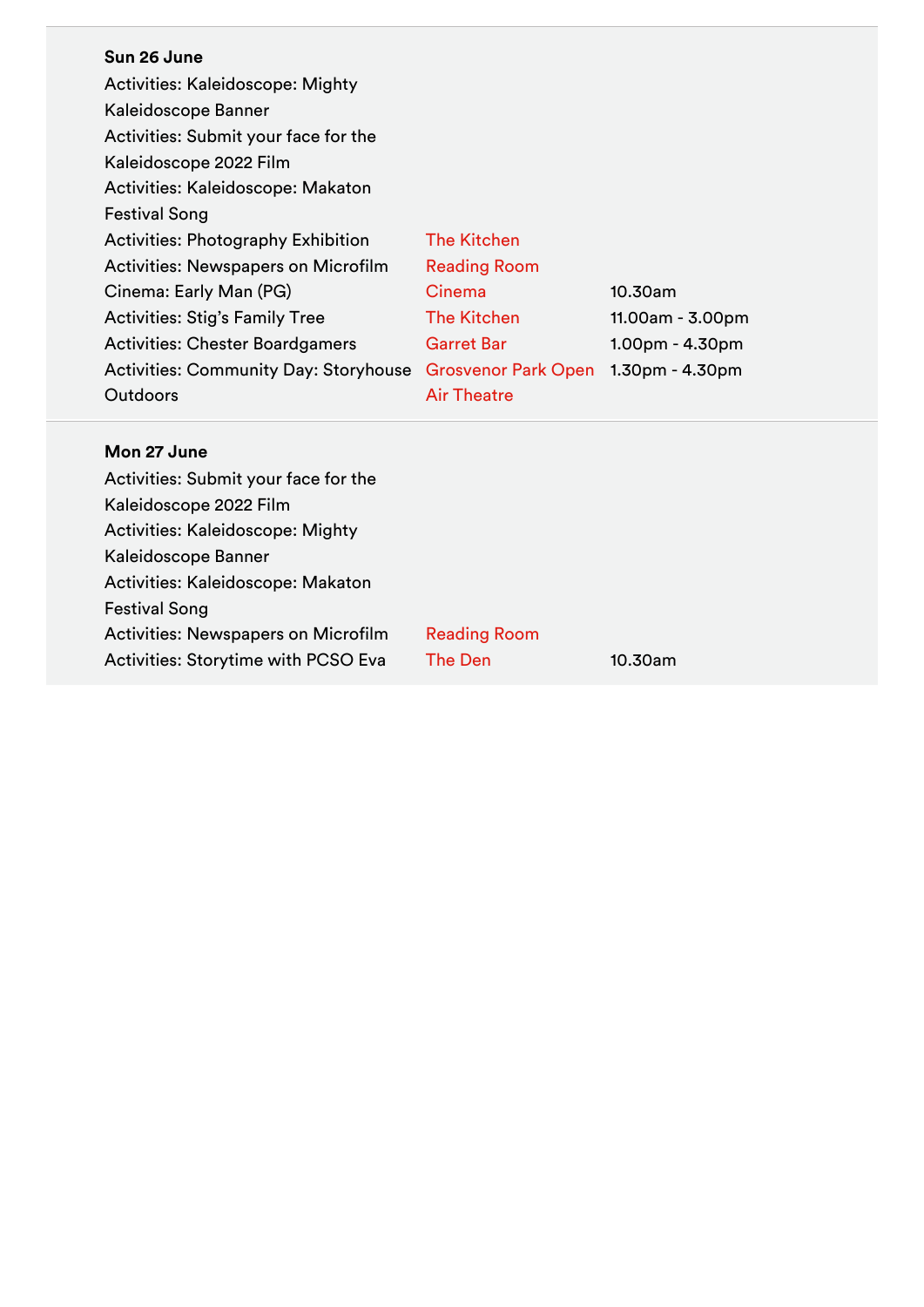| Tue 28 June<br>Activities: Submit your face for the<br>Kaleidoscope 2022 Film<br>Activities: Kaleidoscope: Mighty<br>Kaleidoscope Banner<br>Activities: Kaleidoscope: Makaton<br><b>Festival Song</b><br><b>Activities: Newspapers on Microfilm</b><br><b>Activities: Domestic Abuse Open</b><br><b>Access Group</b>                                        | <b>Reading Room</b><br><b>Meeting Room</b>                                          | 12.00pm - 2.00pm                                        |
|-------------------------------------------------------------------------------------------------------------------------------------------------------------------------------------------------------------------------------------------------------------------------------------------------------------------------------------------------------------|-------------------------------------------------------------------------------------|---------------------------------------------------------|
| Wed 29 June<br>Activities: Submit your face for the<br>Kaleidoscope 2022 Film<br>Activities: Kaleidoscope: Mighty<br>Kaleidoscope Banner<br>Activities: Kaleidoscope: Makaton<br><b>Festival Song</b><br>Activities: Newspapers on Microfilm<br><b>Activities: Scrabble Club</b>                                                                            | <b>Reading Room</b><br><b>The Kitchen</b>                                           | 10.30am - 12.00pm                                       |
| Thu 30 June<br>Activities: Submit your face for the<br>Kaleidoscope 2022 Film<br>Activities: Kaleidoscope: Makaton<br><b>Festival Song</b><br>Activities: Newspapers on Microfilm<br><b>Activities: Rhymetime</b><br><b>Activities: Chatter and Natter</b><br>Activities: Storyhouse Elders - Have<br><b>Your Say</b><br>Cinema: But I'm A Cheerleader (15) | <b>Reading Room</b><br><b>The Kitchen</b><br><b>The Kitchen</b><br>Online<br>Cinema | 10.30am, 11.30am<br>2.00pm - 4.00pm<br>6.45pm<br>8.15pm |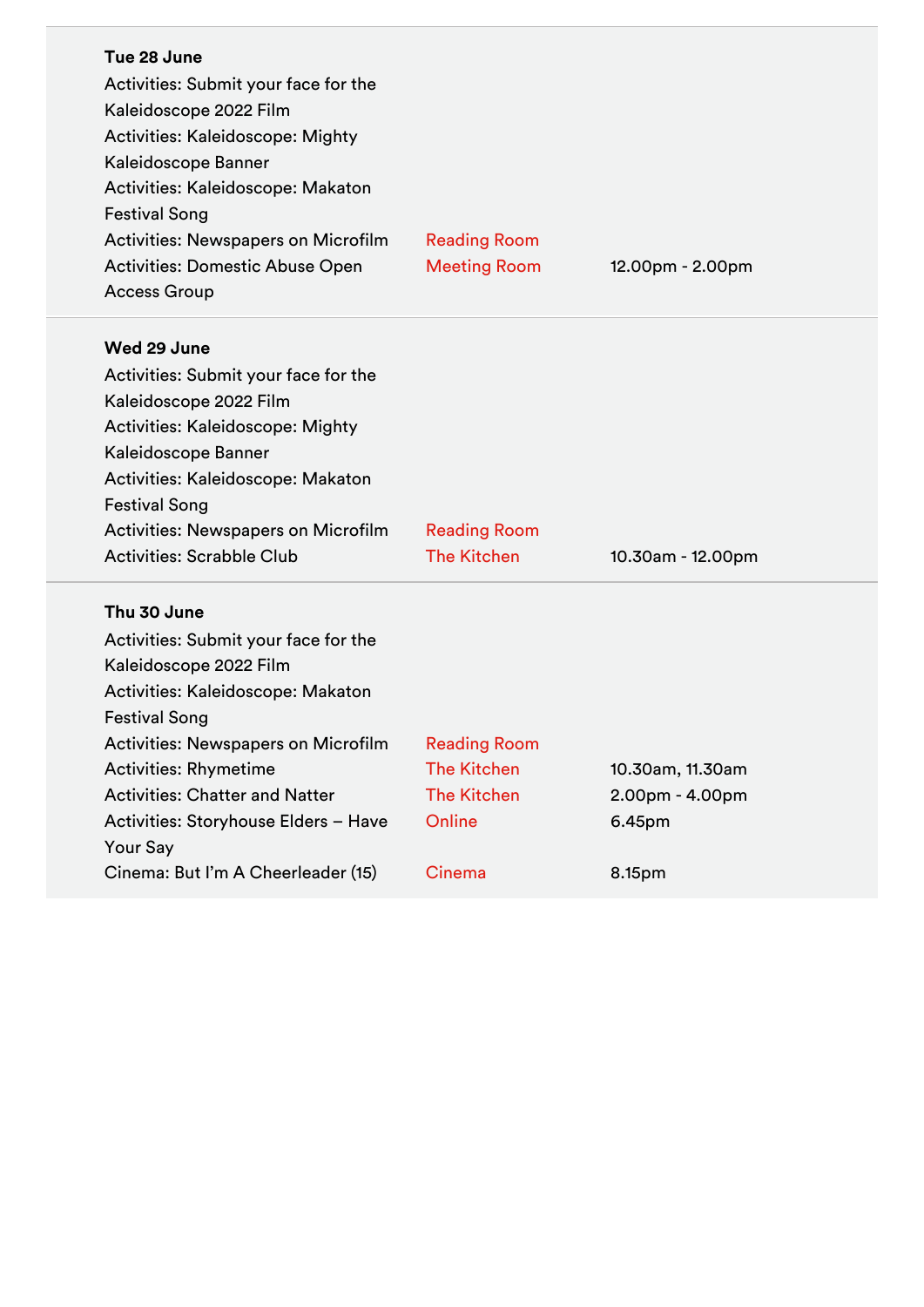| Fri 1 July |  |
|------------|--|
|------------|--|

| <b>Reading Room</b>        |                        |
|----------------------------|------------------------|
| The Den                    | 10.00am - 5.00pm       |
| <b>The Kitchen</b>         | 11.00am - 12.30pm      |
| Online                     | 11.00am - 12.00pm      |
| Cinema, Cinema,            | 1.30pm, 4.45pm, 8.00pm |
| Cinema                     |                        |
| <b>Meeting Room</b>        | $2.00pm - 3.30pm$      |
|                            |                        |
| <b>Meeting Room</b>        | 3.30pm - 6.00pm        |
| <b>Storyhouse Theatre</b>  | 6.30pm                 |
| <b>Chester Cathedral</b>   | 7.00pm - 9.00pm        |
| <b>Dean's Field</b>        |                        |
| <b>Grosvenor Park Open</b> | 7.30pm                 |
| <b>Air Theatre</b>         |                        |
|                            |                        |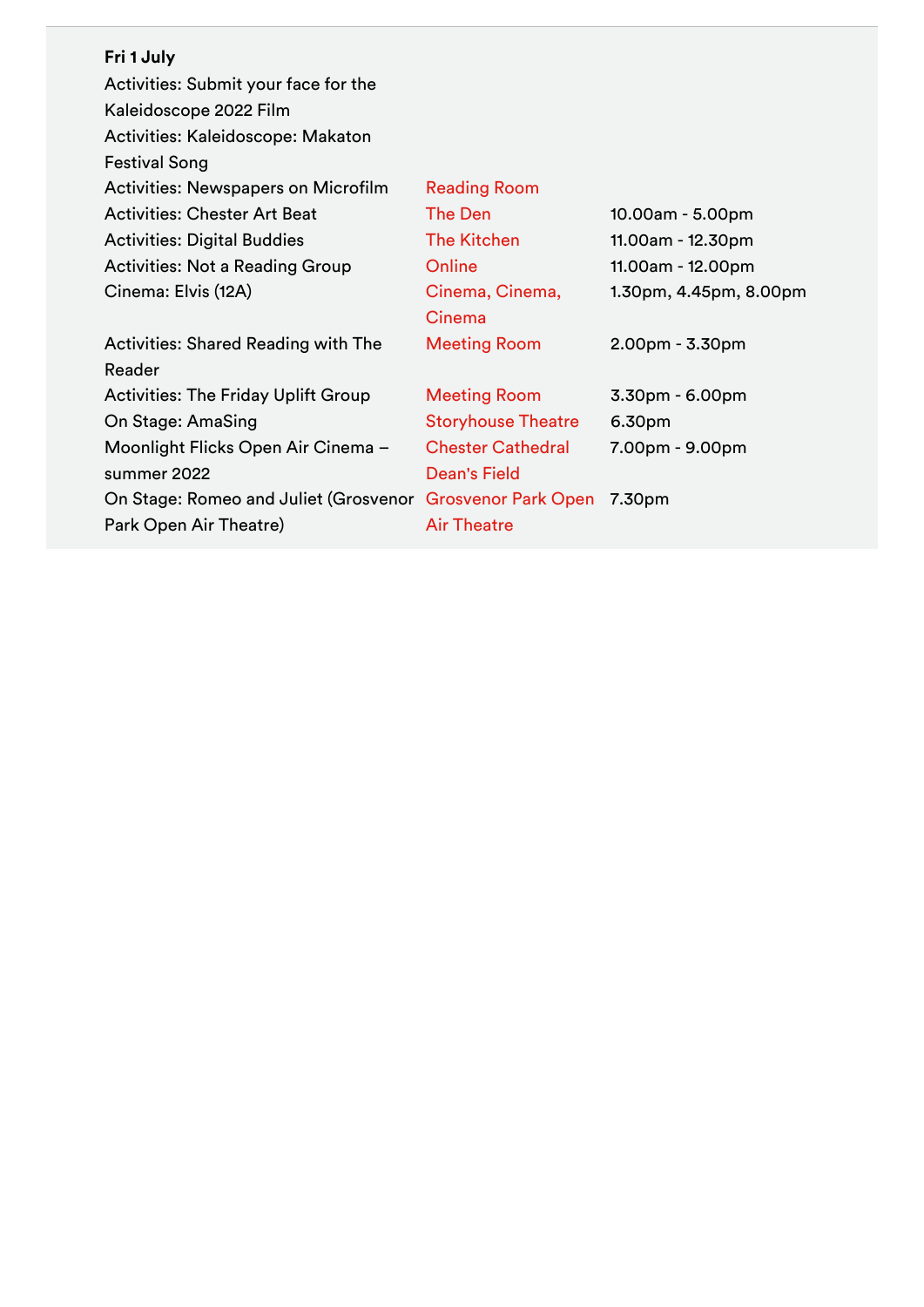| <b>Chester Cathedral</b>                                  |                        |
|-----------------------------------------------------------|------------------------|
| <b>Dean's Field</b>                                       |                        |
| <b>Reading Room</b>                                       |                        |
| The Den                                                   | 10.00am - 5.00pm       |
| Cinema                                                    | 10.30am                |
| <b>Storytelling Room</b>                                  | 11.00am - 11.30am      |
| The Kitchen                                               | 11.00am - 3.00pm       |
| Cinema, Cinema,                                           | 1.30pm, 4.45pm, 8.00pm |
| Cinema                                                    |                        |
| <b>Grosvenor Open Air</b>                                 | 6.45pm                 |
| <b>Theatre Tepee</b>                                      |                        |
| On Stage: Romeo and Juliet (Grosvenor Grosvenor Park Open | 7.30pm                 |
| <b>Air Theatre</b>                                        |                        |
|                                                           |                        |

# **Sun 3 July**

| <b>Chester Cathedral</b>     |                        |
|------------------------------|------------------------|
| Dean's Field                 |                        |
| <b>Reading Room</b>          |                        |
| Cinema                       | 10.30am                |
| The Den                      | 11.00am - 4.00pm       |
| The Kitchen                  | $11.00am - 3.00pm$     |
| <b>Garret Bar</b>            | $12.00pm - 3.00pm$     |
| <b>Grosvenor Park Open</b>   | 12.00pm, 4.30pm        |
|                              |                        |
| <b>Park Open Air Theatre</b> |                        |
| Cinema                       | 1.30 <sub>pm</sub>     |
| Cinema, Cinema               | 4.00pm, 7.30pm         |
|                              | Air Theatre, Grosvenor |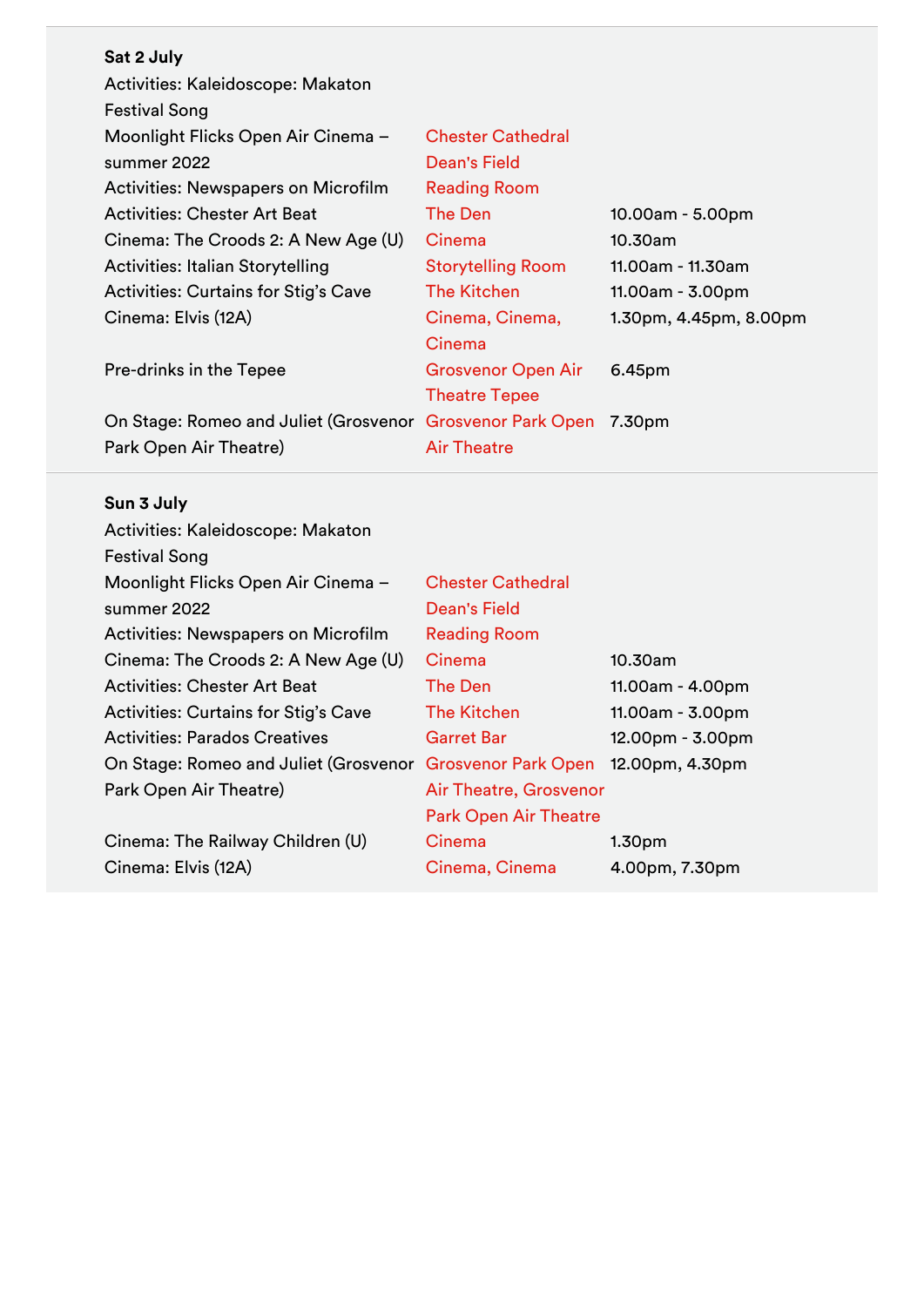| Mon 4 July<br>Activities: Kaleidoscope: Makaton<br><b>Festival Song</b><br>Moonlight Flicks Open Air Cinema -<br>summer 2022<br><b>Activities: Newspapers on Microfilm</b><br>Cinema: Elvis (12A) | <b>Chester Cathedral</b><br><b>Dean's Field</b><br><b>Reading Room</b><br>Cinema, Cinema,<br>Cinema | 11.00am, 2.30pm, 7.00pm |
|---------------------------------------------------------------------------------------------------------------------------------------------------------------------------------------------------|-----------------------------------------------------------------------------------------------------|-------------------------|
| Tue 5 July                                                                                                                                                                                        |                                                                                                     |                         |
| Activities: Kaleidoscope: Makaton                                                                                                                                                                 |                                                                                                     |                         |
| <b>Festival Song</b>                                                                                                                                                                              |                                                                                                     |                         |
| Moonlight Flicks Open Air Cinema -                                                                                                                                                                | <b>Chester Cathedral</b>                                                                            |                         |
| summer 2022                                                                                                                                                                                       | Dean's Field                                                                                        |                         |
| Activities: Newspapers on Microfilm                                                                                                                                                               | <b>Reading Room</b>                                                                                 |                         |
| <b>Activities: Domestic Abuse Open</b>                                                                                                                                                            | <b>Meeting Room</b>                                                                                 | 12.00pm - 2.00pm        |
| <b>Access Group</b>                                                                                                                                                                               |                                                                                                     |                         |
| Cinema: Elvis (12A)                                                                                                                                                                               | Cinema, Cinema                                                                                      | 2.30pm, 8.15pm          |
| Cinema: Get Carter (18)                                                                                                                                                                           | Cinema                                                                                              | 6.00pm                  |
| On Stage: SIX the Musical                                                                                                                                                                         | <b>Storyhouse Theatre</b>                                                                           | 8.00pm                  |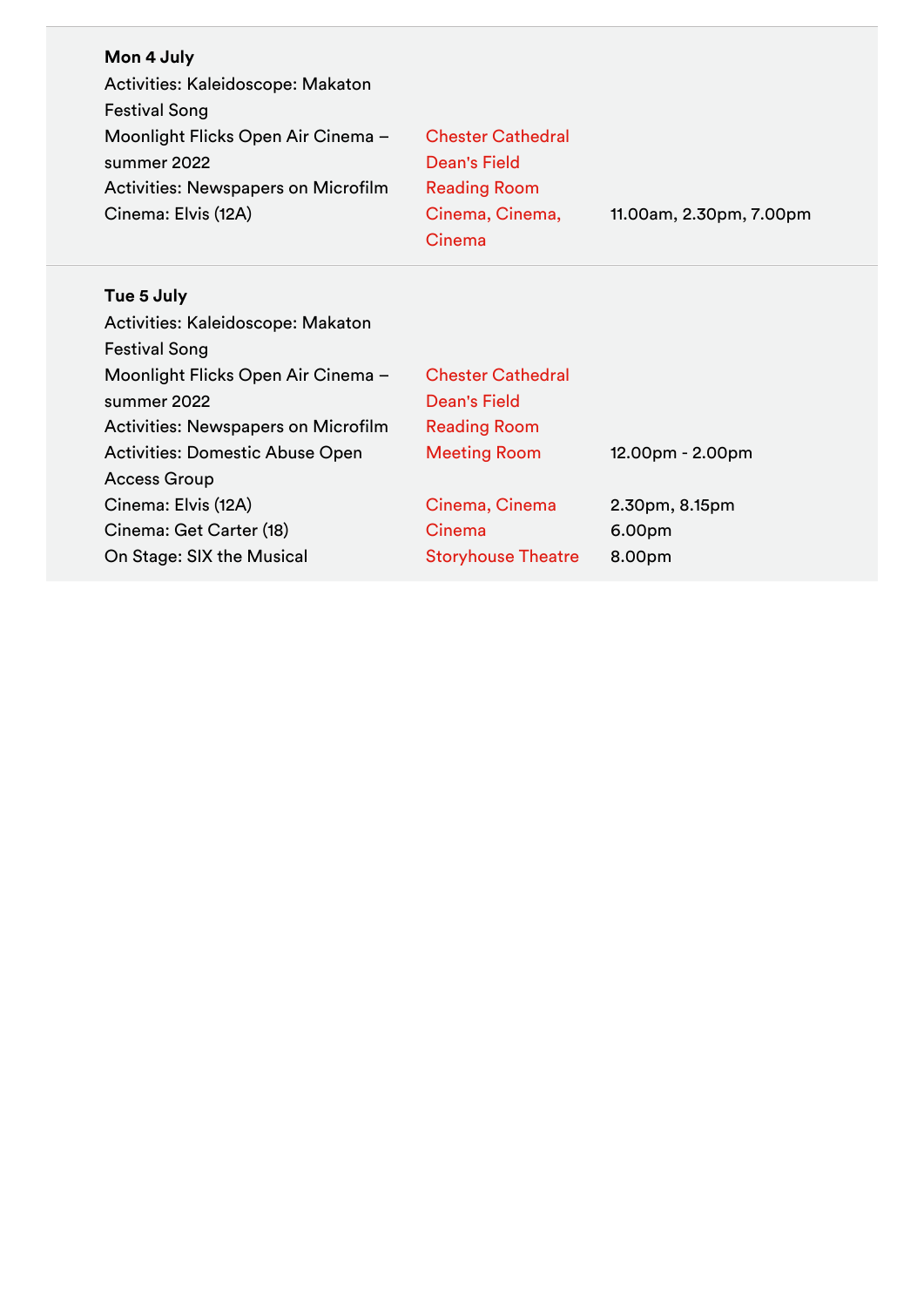| Wed 6 July                                      |                            |                        |
|-------------------------------------------------|----------------------------|------------------------|
| Activities: Kaleidoscope: Makaton               |                            |                        |
| <b>Festival Song</b>                            |                            |                        |
| Moonlight Flicks Open Air Cinema -              | <b>Chester Cathedral</b>   |                        |
| summer 2022                                     | <b>Dean's Field</b>        |                        |
| <b>Activities: Newspapers on Microfilm</b>      | <b>Reading Room</b>        |                        |
| <b>Activities: Scrabble Club</b>                | <b>The Kitchen</b>         | 10.30am - 12.00pm      |
| Cinema: The Quiet Girl (An Cailín Ciúin) Cinema |                            | 11.00am                |
| (12A)                                           |                            |                        |
| Activities: German Stories & Meet Up            | <b>Storytelling Room</b>   | 11.30am - 12.30pm      |
| for Families                                    |                            |                        |
| Cinema: Elvis (12A)                             | Cinema, Cinema,            | 1.30pm, 4.45pm, 8.00pm |
|                                                 | Cinema                     |                        |
| <b>Activities: English Conversation Meet-</b>   | <b>Meeting Room</b>        | $5.00pm - 6.00pm$      |
| Up                                              |                            |                        |
| <b>Activities: Youth Vibe</b>                   | <b>Meeting Room</b>        | $6.00pm - 8.00pm$      |
| On Stage: SIX the Musical                       | <b>Storyhouse Theatre,</b> | 6.00pm, 8.30pm         |
|                                                 | <b>Storyhouse Theatre</b>  |                        |

# **Thu 7 July**

| Activities: Kaleidoscope: Makaton          |                           |                   |
|--------------------------------------------|---------------------------|-------------------|
| <b>Festival Song</b>                       |                           |                   |
| Moonlight Flicks Open Air Cinema -         | <b>Chester Cathedral</b>  |                   |
| summer 2022                                | Dean's Field              |                   |
| <b>Activities: Newspapers on Microfilm</b> | <b>Reading Room</b>       |                   |
| Cinema: Elvis (12A)                        | Cinema, Cinema            | 1.45pm, 5.00pm    |
| <b>Activities: Chatter and Natter</b>      | <b>The Kitchen</b>        | $2.00pm - 4.00pm$ |
| On Stage: The Sh <sup>*</sup> t Between Us | <b>Garret Theatre</b>     | 7.30pm            |
| On Stage: SIX the Musical                  | <b>Storyhouse Theatre</b> | 8.00pm            |
| Cinema: Jawbreaker (15)                    | Cinema                    | 8.30pm            |
|                                            |                           |                   |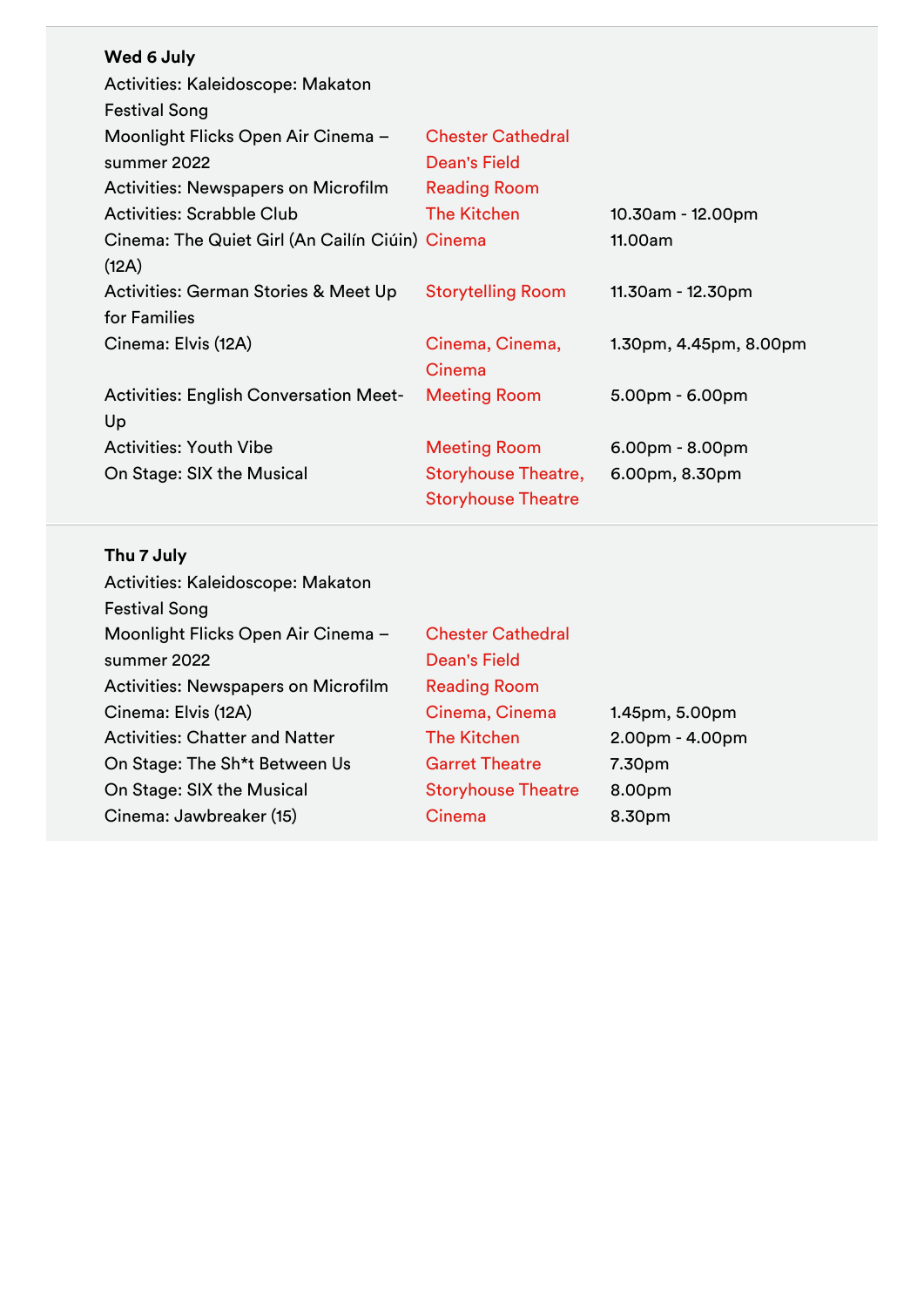| <b>Chester Cathedral</b>   |                                       |
|----------------------------|---------------------------------------|
| Dean's Field               |                                       |
| <b>Reading Room</b>        |                                       |
| <b>The Kitchen</b>         | 11.00am - 12.30pm                     |
| Cinema                     | 1.00 <sub>pm</sub>                    |
|                            |                                       |
| <b>Meeting Room</b>        | $2.00pm - 3.30pm$                     |
|                            |                                       |
|                            |                                       |
| <b>Theatre</b>             |                                       |
| <b>Meeting Room</b>        | $3.30pm - 6.00pm$                     |
| <b>Storyhouse Theatre,</b> | 6.00pm, 8.30pm                        |
| <b>Storyhouse Theatre</b>  |                                       |
| <b>Grosvenor Park Open</b> | 7.30pm                                |
| <b>Air Theatre</b>         |                                       |
| Cinema                     | 8.15pm                                |
|                            | Garret Theatre, Garret 2.00pm, 5.30pm |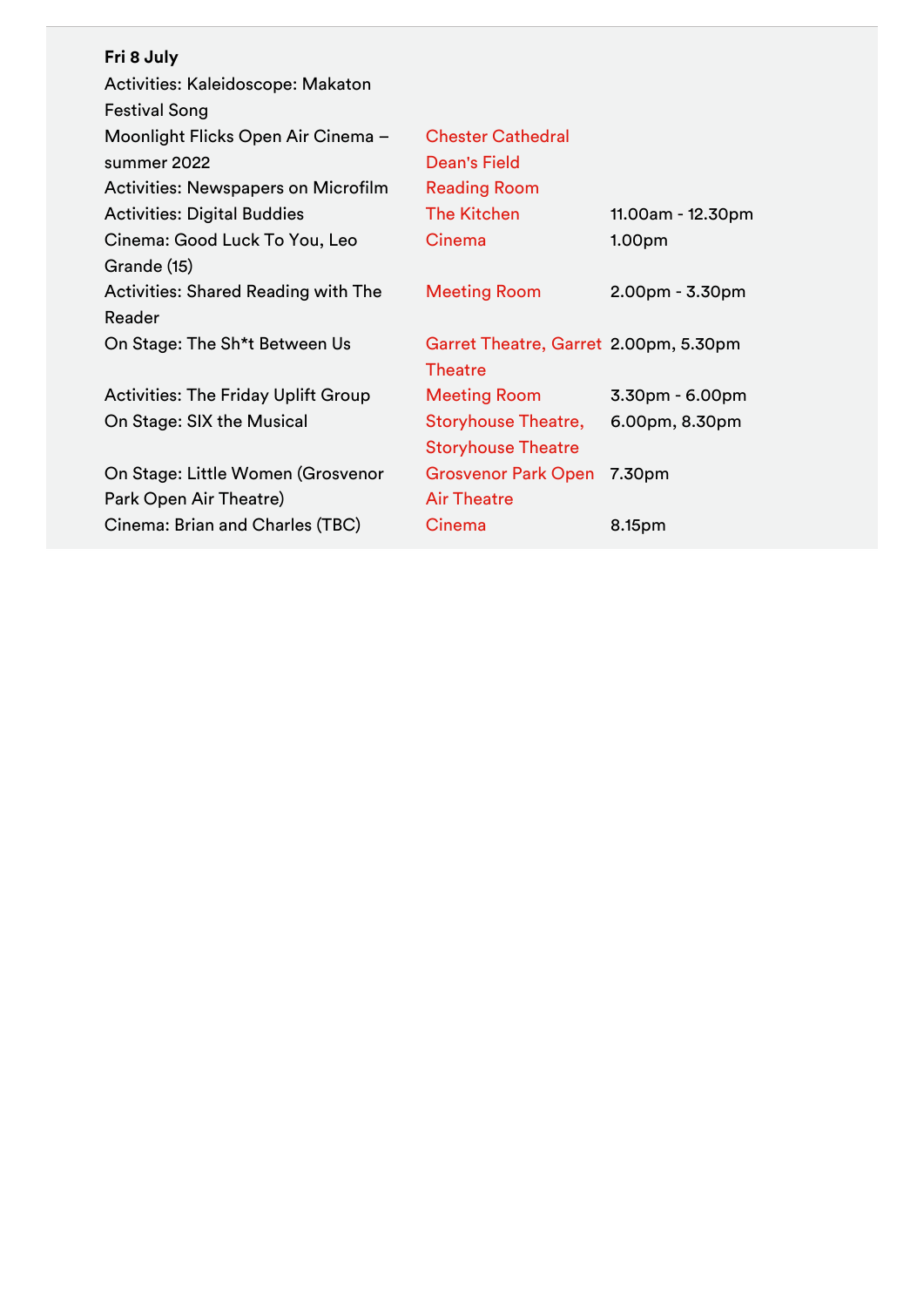| Sat 9 July                                  |                            |                    |
|---------------------------------------------|----------------------------|--------------------|
| Activities: Kaleidoscope: Makaton           |                            |                    |
| <b>Festival Song</b>                        |                            |                    |
| Moonlight Flicks Open Air Cinema -          | <b>Chester Cathedral</b>   |                    |
| summer 2022                                 | Dean's Field               |                    |
| Activities: Newspapers on Microfilm         | <b>Reading Room</b>        |                    |
| <b>Activities: Summer Reading Challenge</b> | The Kitchen, The           | 10.00am, 1.00pm    |
| Launch                                      | <b>Kitchen</b>             |                    |
| Film: Missing Link (PG)                     | Cinema                     | 10.30am            |
| Cinema: Good Luck To You, Leo               | Cinema                     | 1.00 <sub>pm</sub> |
| Grande (15)                                 |                            |                    |
| On Stage: SIX the Musical                   | <b>Storyhouse Theatre,</b> | 5.00pm, 8.00pm     |
|                                             | <b>Storyhouse Theatre</b>  |                    |
| On Stage: Little Women (Grosvenor           | <b>Grosvenor Park Open</b> | 7.30pm             |
| Park Open Air Theatre)                      | <b>Air Theatre</b>         |                    |
| Cinema: Brian and Charles (TBC)             | Cinema                     | 8.15pm             |

# **Sun 10 July**

| <b>Chester Cathedral</b>   |                    |
|----------------------------|--------------------|
| Dean's Field               |                    |
| <b>Reading Room</b>        |                    |
| Cinema                     | 10.30am            |
| The Kitchen                | 11.00am - 3.00pm   |
| <b>Grosvenor Park Open</b> | 12.00pm            |
| <b>Air Theatre</b>         |                    |
| <b>Garret Bar</b>          | $1.00pm - 4.30pm$  |
| Cinema                     | 1.30 <sub>pm</sub> |
|                            |                    |
| <b>Garret Bar</b>          | 7.30pm             |
|                            |                    |
|                            |                    |
| Cinema                     | 8.15pm             |
|                            |                    |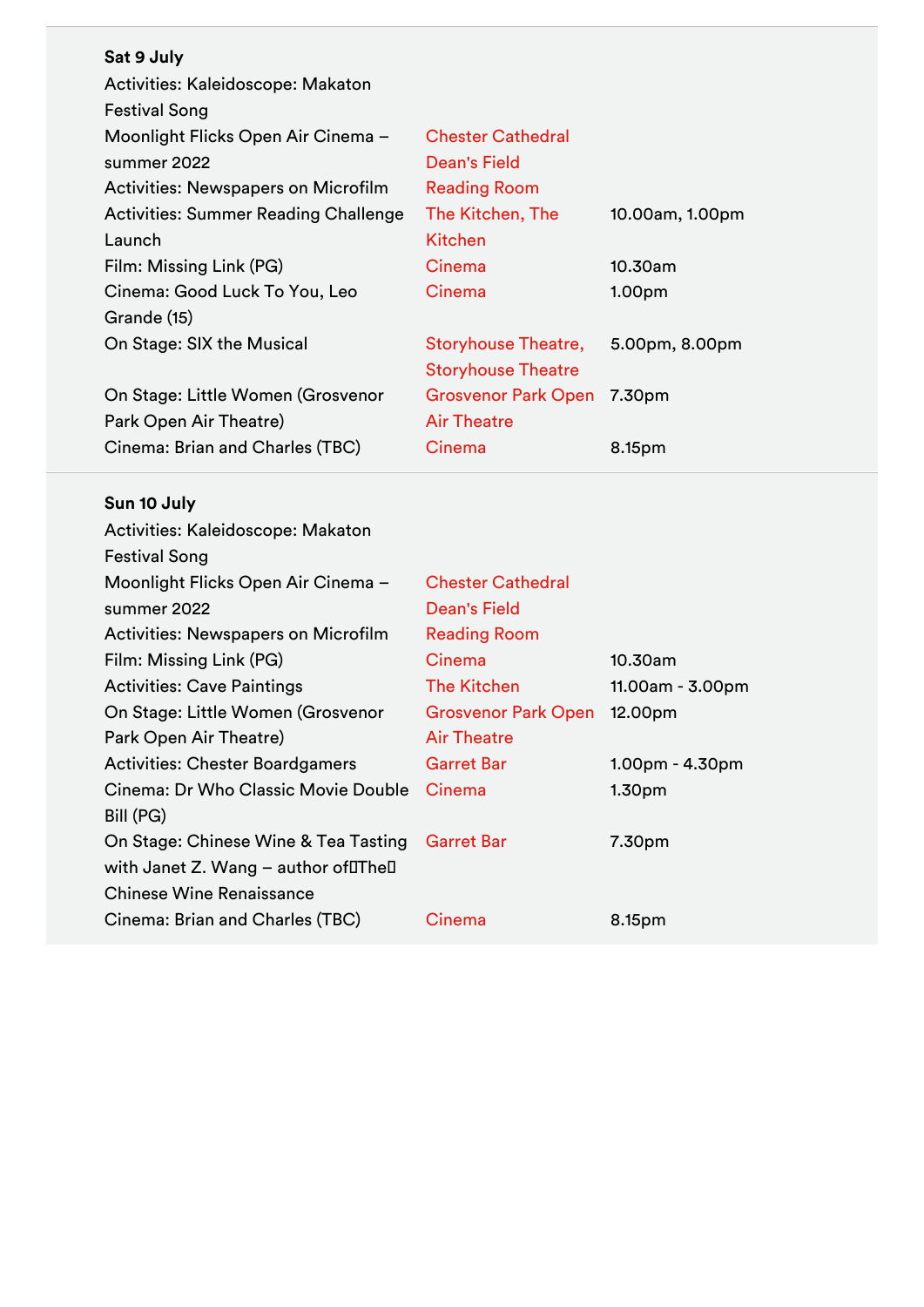## **Mon 11 July**

| Activities: Kaleidoscope: Makaton                              |                          |                   |
|----------------------------------------------------------------|--------------------------|-------------------|
| <b>Festival Song</b>                                           |                          |                   |
| Moonlight Flicks Open Air Cinema -                             | <b>Chester Cathedral</b> |                   |
| summer 2022                                                    | <b>Dean's Field</b>      |                   |
| Activities: Newspapers on Microfilm                            | <b>Reading Room</b>      |                   |
| Activities: Kaleidoscope: Disability Pride Across Chester City |                          | 10.30am - 2.00pm  |
| Parade                                                         | Centre                   |                   |
| Activities: The Pick 'n' Mix Book Group                        | <b>Meeting Room</b>      | $2.00pm - 4.00pm$ |
| Activities: Chester LGBT+ Book Group                           | <b>Storytelling Room</b> | 7.30pm - 9.00pm   |
| Cinema: Brian and Charles (TBC)                                | Cinema                   | 8.15pm            |

## **Tue 12 July**

| Activities: Kaleidoscope: Makaton                  |                          |                    |
|----------------------------------------------------|--------------------------|--------------------|
| <b>Festival Song</b>                               |                          |                    |
| Moonlight Flicks Open Air Cinema -                 | <b>Chester Cathedral</b> |                    |
| summer 2022                                        | Dean's Field             |                    |
| <b>Activities: Newspapers on Microfilm</b>         | <b>Reading Room</b>      |                    |
| Activities: Kaleidoscope: Sing-A-Long:             | <b>Garret Theatre</b>    | 10.30am - 11.30am  |
| Songs from the Stage and Screen                    |                          |                    |
| Activities: Domestic Abuse Open                    | <b>Meeting Room</b>      | 12.00pm - 2.00pm   |
| <b>Access Group</b>                                |                          |                    |
| Activities: Kaleidoscope: RAWD                     | <b>Garret Theatre</b>    | $12.30pm - 2.30pm$ |
| presents FLASHMOB in a bob!                        |                          |                    |
| Activities: Kaleidoscope: Flashmob!                | <b>The Kitchen</b>       | $2.30pm - 2.45pm$  |
| Cinema: Good Luck To You, Leo                      | Cinema                   | 6.15pm             |
| Grande (15)                                        |                          |                    |
| Activities: Kaleidoscope: The Big RAWD The Kitchen |                          | $6.30pm - 8.30pm$  |
| Quiz                                               |                          |                    |
| Cinema: Brian and Charles (TBC)                    | Cinema                   | 8.30pm             |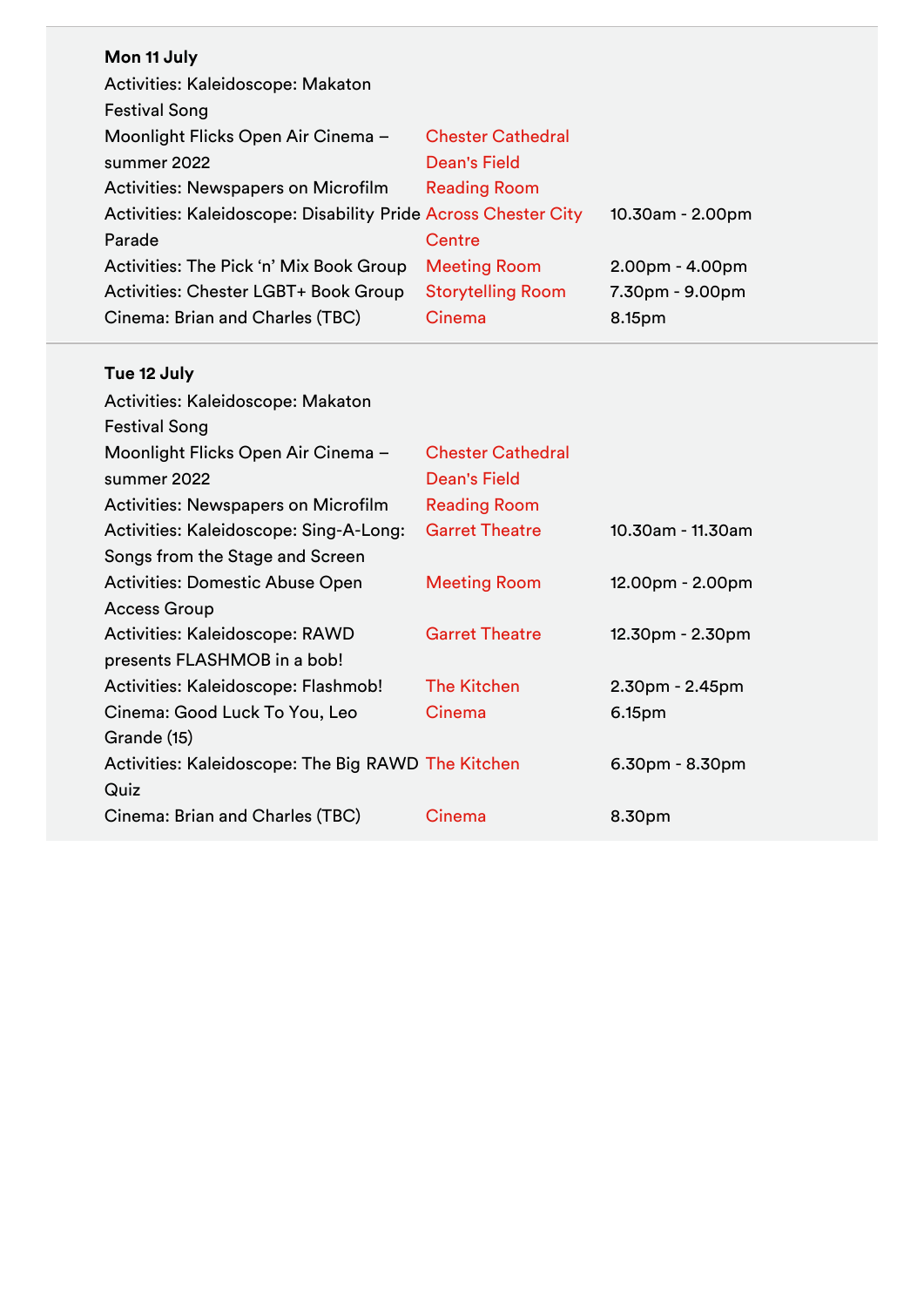| Wed 13 July                                         |                           |                   |
|-----------------------------------------------------|---------------------------|-------------------|
| Activities: Kaleidoscope: Makaton                   |                           |                   |
| <b>Festival Song</b>                                |                           |                   |
| Moonlight Flicks Open Air Cinema -                  | <b>Chester Cathedral</b>  |                   |
| summer 2022                                         | Dean's Field              |                   |
| <b>Activities: Newspapers on Microfilm</b>          | <b>Reading Room</b>       |                   |
| Activities: Kaleidoscope: RAWD Talks - The Kitchen  |                           | 10.00am - 6.30pm  |
| Premiere                                            |                           |                   |
| Activities: Scrabble Club                           | <b>The Kitchen</b>        | 10.30am - 12.00pm |
| Activities: Kaleidsocope Makers Market The Kitchen  |                           | 11.00am - 2.30pm  |
| Cinema: Good Luck To You, Leo                       | Cinema                    | 11.00am           |
| Grande (15)                                         |                           |                   |
| Cinema: Kaleidoscope: Spectrum Short Cinema, Cinema |                           | 1.30pm, 6.00pm    |
| Film Programme                                      |                           |                   |
| <b>Activities: Bereavement Help Point</b>           | <b>Meeting Room</b>       | $2.00pm - 4.00pm$ |
| Activities: Storyhouse Women Book                   | <b>Garret Bar</b>         | 7.00pm - 9.00pm   |
| Club                                                |                           |                   |
| <b>Activities: Left Field Creatives</b>             | <b>Meeting Room</b>       | 7.00pm - 8.30pm   |
| On Stage: An Evening with Cassandra                 | <b>Storyhouse Theatre</b> | 7.30pm            |
| Clare                                               |                           |                   |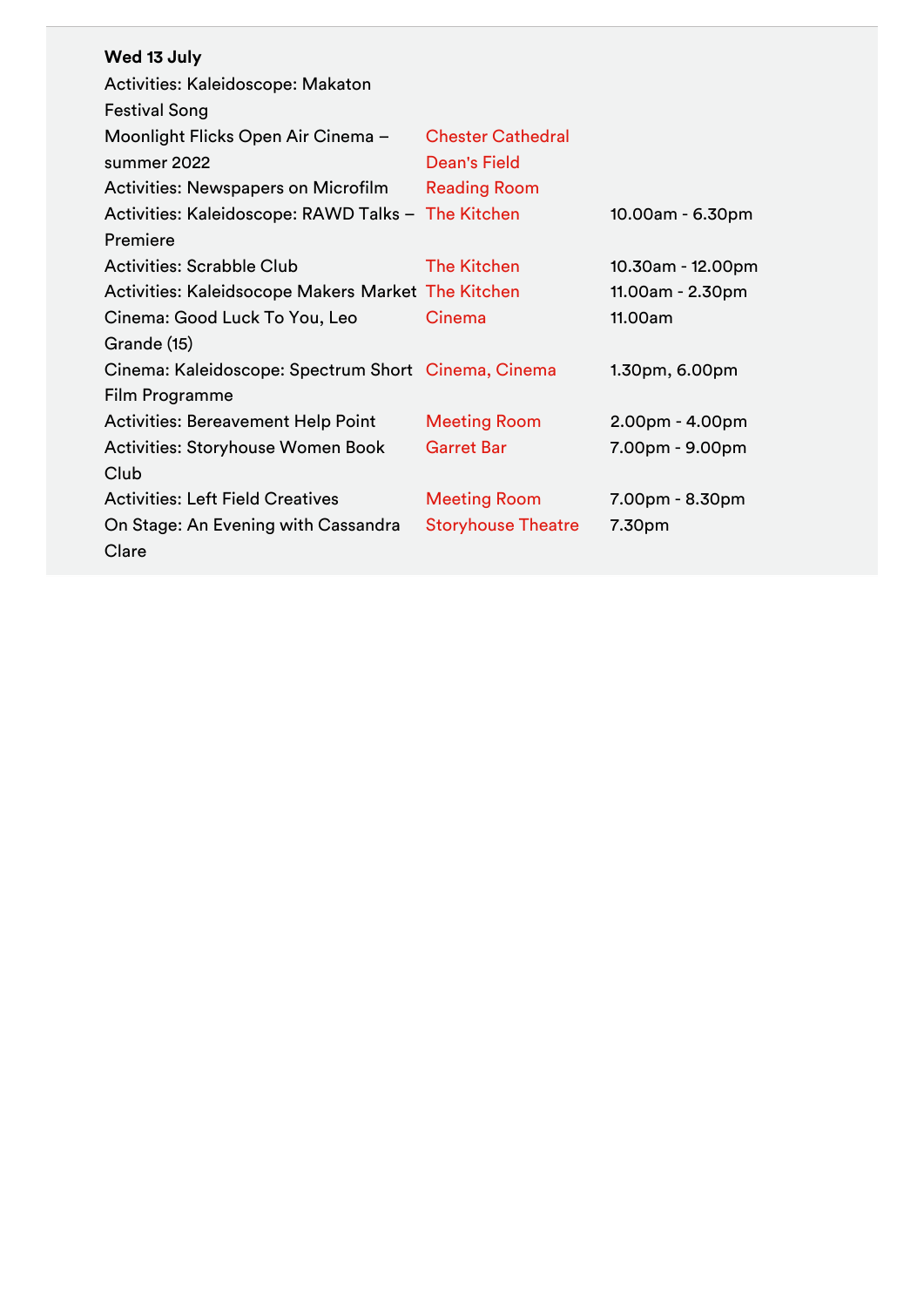| Thu 14 July                                               |                                        |                    |
|-----------------------------------------------------------|----------------------------------------|--------------------|
| Activities: Kaleidoscope: Makaton                         |                                        |                    |
| <b>Festival Song</b>                                      |                                        |                    |
| Moonlight Flicks Open Air Cinema -                        | <b>Chester Cathedral</b>               |                    |
| summer 2022                                               | Dean's Field                           |                    |
| <b>Activities: Newspapers on Microfilm</b>                | <b>Reading Room</b>                    |                    |
| On Stage: The Stage is Yours                              | Garret Theatre, Garret 11.00am, 6.00pm |                    |
|                                                           | <b>Theatre</b>                         |                    |
| <b>Activities: Chatter and Natter</b>                     | <b>The Kitchen</b>                     | $2.00pm - 4.00pm$  |
| Cinema: Brian and Charles (TBC)                           | Cinema                                 | 3.15 <sub>pm</sub> |
| Cinema: Good Luck To You, Leo                             | Cinema                                 | 6.00pm             |
| Grande (15)                                               |                                        |                    |
| On Stage: Acoustic Nights: Toria Wooff Grosvenor Open Air |                                        | 8.00pm             |
| plus support from Amy Antrobus                            | <b>Theatre Tepee</b>                   |                    |
| Cinema: To Wong Foo, Thanks for                           | Cinema                                 | 8.30pm             |
| Everything! Julie Newmar (PG)                             |                                        |                    |

# **Fri 15 July**

| Activities: Kaleidoscope: Makaton                          |                            |                    |
|------------------------------------------------------------|----------------------------|--------------------|
| <b>Festival Song</b>                                       |                            |                    |
| Moonlight Flicks Open Air Cinema -                         | <b>Chester Cathedral</b>   |                    |
| summer 2022                                                | Dean's Field               |                    |
| <b>Activities: Newspapers on Microfilm</b>                 | <b>Reading Room</b>        |                    |
| <b>Activities: Digital Buddies</b>                         | <b>The Kitchen</b>         | 11.00am - 12.30pm  |
| <b>Activities: Not a Reading Group</b>                     | <b>The Kitchen</b>         | 11.00am - 12.00pm  |
| Cinema: The Railway Children Return                        | Cinema, Cinema             | 12.30pm, 6.00pm    |
| (PG)                                                       |                            |                    |
| <b>Activities: Shared Reading with The</b>                 | <b>Meeting Room</b>        | $2.00pm - 3.30pm$  |
| Reader                                                     |                            |                    |
| Cinema: The Gray Man (15)                                  | Cinema, Cinema             | 3.00pm, 8.30pm     |
| <b>Activities: The Friday Uplift Group</b>                 | <b>Meeting Room</b>        | $3.30pm - 6.00pm$  |
| Activities: Kaleidoscope Club Night                        | <b>Garret Theatre</b>      | $6.30pm - 10.30pm$ |
| On Stage: Romeo and Juliet (Grosvenor                      | <b>Grosvenor Park Open</b> | 7.30pm             |
| Park Open Air Theatre)                                     | <b>Air Theatre</b>         |                    |
| On Stage: Sarah Millican: Bobby Dazzler Storyhouse Theatre |                            | 8.00pm             |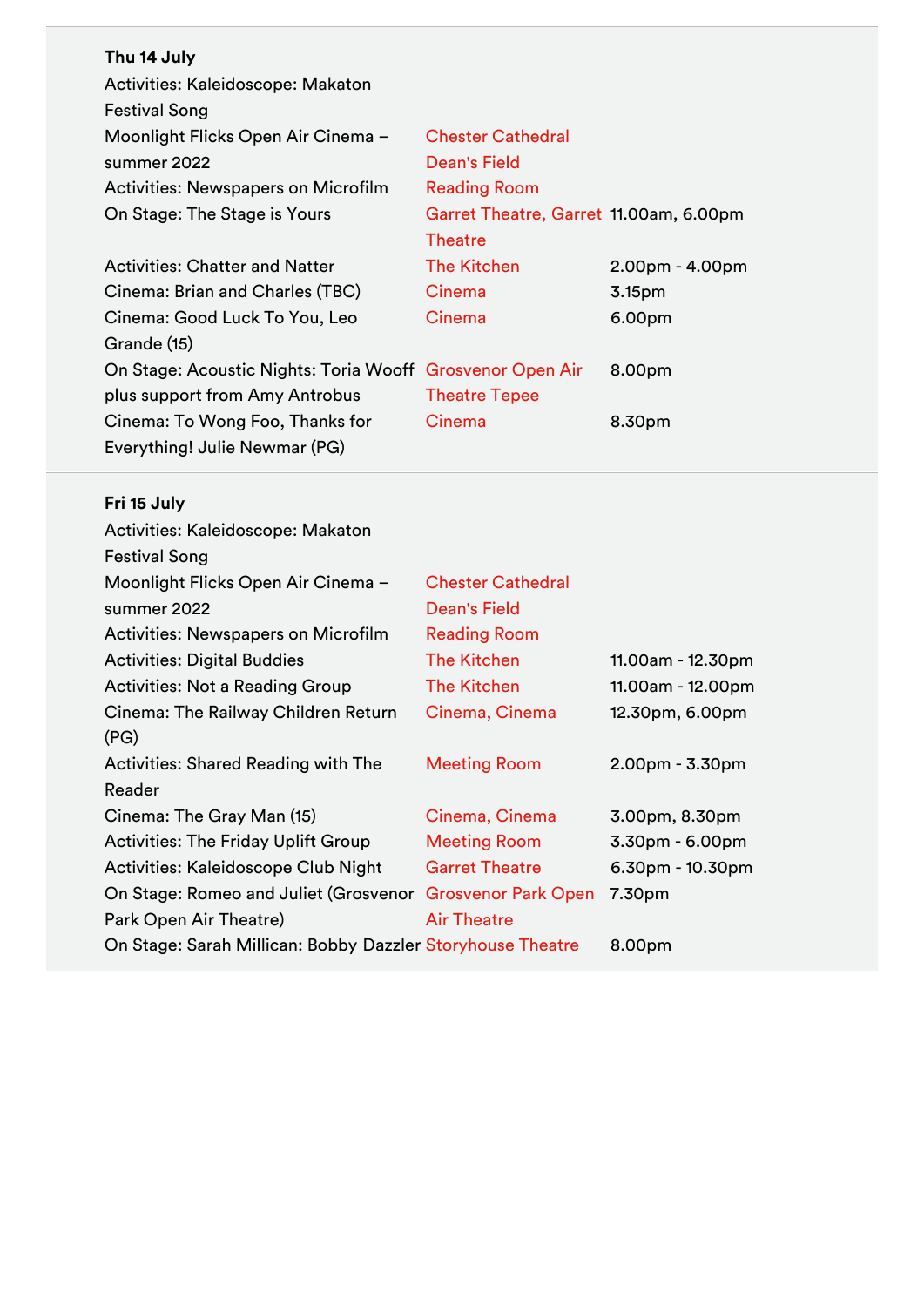| Sat 16 July                                                      |                            |                  |
|------------------------------------------------------------------|----------------------------|------------------|
| Activities: Kaleidoscope: Makaton                                |                            |                  |
| <b>Festival Song</b>                                             |                            |                  |
| Moonlight Flicks Open Air Cinema -                               | <b>Chester Cathedral</b>   |                  |
| summer 2022                                                      | Dean's Field               |                  |
| <b>Activities: Newspapers on Microfilm</b>                       | <b>Reading Room</b>        |                  |
| Cinema: Ice Age (U)                                              | Cinema                     | 10.30am          |
| <b>Activities: Fox Craft</b>                                     | <b>The Kitchen</b>         | 11.00am - 3.00pm |
| Cinema: The Railway Children Return                              | Cinema, Cinema             | 12.30pm, 5.30pm  |
| (PG)                                                             |                            |                  |
| Activities: Stig of the Dump -                                   | <b>Storytelling Room</b>   | 1.00pm, 2.30pm   |
| Storytelling through Physical                                    |                            |                  |
| Communication                                                    |                            |                  |
| On Stage: Romeo and Juliet (Grosvenor Grosvenor Park Open 2.00pm |                            |                  |
| Park Open Air Theatre)                                           | <b>Air Theatre</b>         |                  |
| Cinema: The Gray Man (15)                                        | Cinema, Cinema             | 2.45pm, 8.00pm   |
| On Stage: Little Women (Grosvenor                                | <b>Grosvenor Park Open</b> | 7.30pm           |
| Park Open Air Theatre)                                           | <b>Air Theatre</b>         |                  |

#### **Sun 17 July**

| Activities: Kaleidoscope: Makaton           |                                                  |                   |
|---------------------------------------------|--------------------------------------------------|-------------------|
| <b>Festival Song</b>                        |                                                  |                   |
| Moonlight Flicks Open Air Cinema -          | <b>Chester Cathedral</b>                         |                   |
| summer 2022                                 | <b>Dean's Field</b>                              |                   |
| <b>Activities: Newspapers on Microfilm</b>  | <b>Reading Room</b>                              |                   |
| Cinema: Ice Age (U)                         | Cinema                                           | 10.30am           |
| <b>Activities: Fox Craft</b>                | The Kitchen                                      | 11.00am - 3.00pm  |
| <b>Activities: Parados Creatives</b>        | <b>Garret Bar</b>                                | 12.00pm - 3.00pm  |
| On Stage: Little Women (Grosvenor           | <b>Grosvenor Park Open</b>                       | 12.00pm           |
| Park Open Air Theatre)                      | <b>Air Theatre</b>                               |                   |
| Cinema: The Railway Children Return<br>(PG) | Cinema, Cinema                                   | 12.30pm, 5.30pm   |
| Activities: Kaleidoscope: MiniFest -        | <b>The Kitchen</b>                               | $1.00pm - 3.00pm$ |
| Dance and Music in The Kitchen              |                                                  |                   |
| Cinema: The Gray Man (15)                   | Cinema, Cinema                                   | 2.45pm, 8.00pm    |
| On Stage: Daniel Kitson - Outside           | <b>Grosvenor Park Open</b><br><b>Air Theatre</b> | 8.00pm            |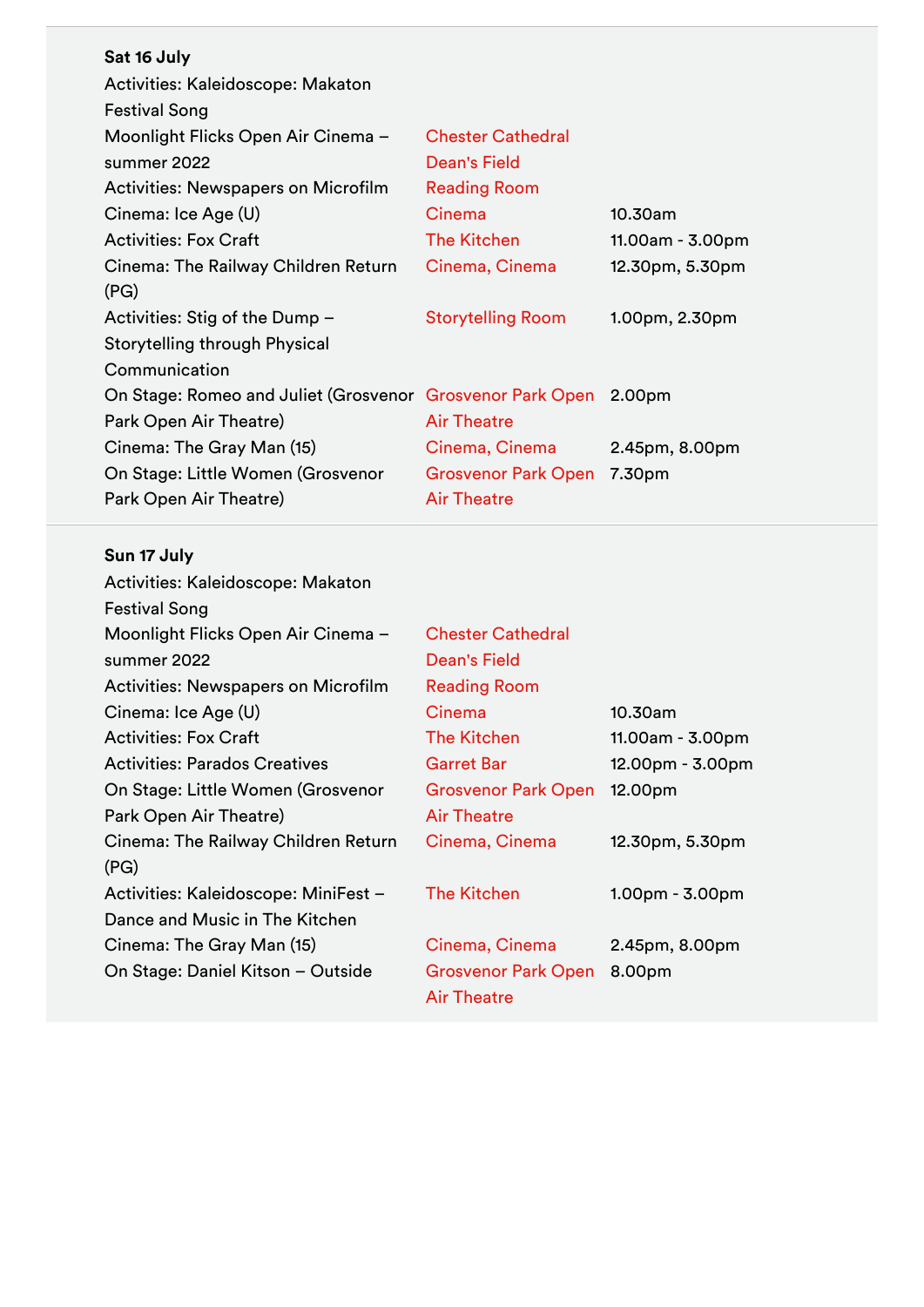| Mon 18 July                                         |                          |                   |
|-----------------------------------------------------|--------------------------|-------------------|
| Activities: Kaleidoscope: Makaton                   |                          |                   |
| <b>Festival Song</b>                                |                          |                   |
| Moonlight Flicks Open Air Cinema -                  | <b>Chester Cathedral</b> |                   |
| summer 2022                                         | <b>Dean's Field</b>      |                   |
| Activities: Newspapers on Microfilm                 | <b>Reading Room</b>      |                   |
| Cinema: The Railway Children Return                 | Cinema, Cinema           | 11.00am, 6.00pm   |
| (PG)                                                |                          |                   |
| Activities: Kaleidoscope: Red Carpet                | <b>Garret Theatre</b>    | 1.30pm - 2.30pm   |
| <b>Awards and Festival Film Premiere</b>            |                          |                   |
| Cinema: The Gray Man (15)                           | Cinema, Cinema           | 3.15pm, 8.30pm    |
|                                                     |                          |                   |
| Tue 19 July                                         |                          |                   |
|                                                     |                          |                   |
| Moonlight Flicks Open Air Cinema -                  | <b>Chester Cathedral</b> |                   |
| summer 2022                                         | <b>Dean's Field</b>      |                   |
| <b>Activities: Newspapers on Microfilm</b>          | <b>Reading Room</b>      |                   |
| On Stage: Lunchtime Lectures:                       | <b>Garret Theatre</b>    | 11.30am - 12.30pm |
| Navigating the Storm                                |                          |                   |
| <b>Activities: Domestic Abuse Open</b>              | <b>Meeting Room</b>      | 12.00pm - 2.00pm  |
| <b>Access Group</b>                                 |                          |                   |
| Activities: Storyhouse Queer - Creative The Kitchen |                          | $6.00pm - 8.00pm$ |
| <b>Call Out</b>                                     |                          |                   |
| Cinema: The Railway Children Return                 | Cinema                   | 6.00pm            |
| (PG)                                                |                          |                   |
| Cinema: The Gray Man (15)                           | Cinema                   | 8.30pm            |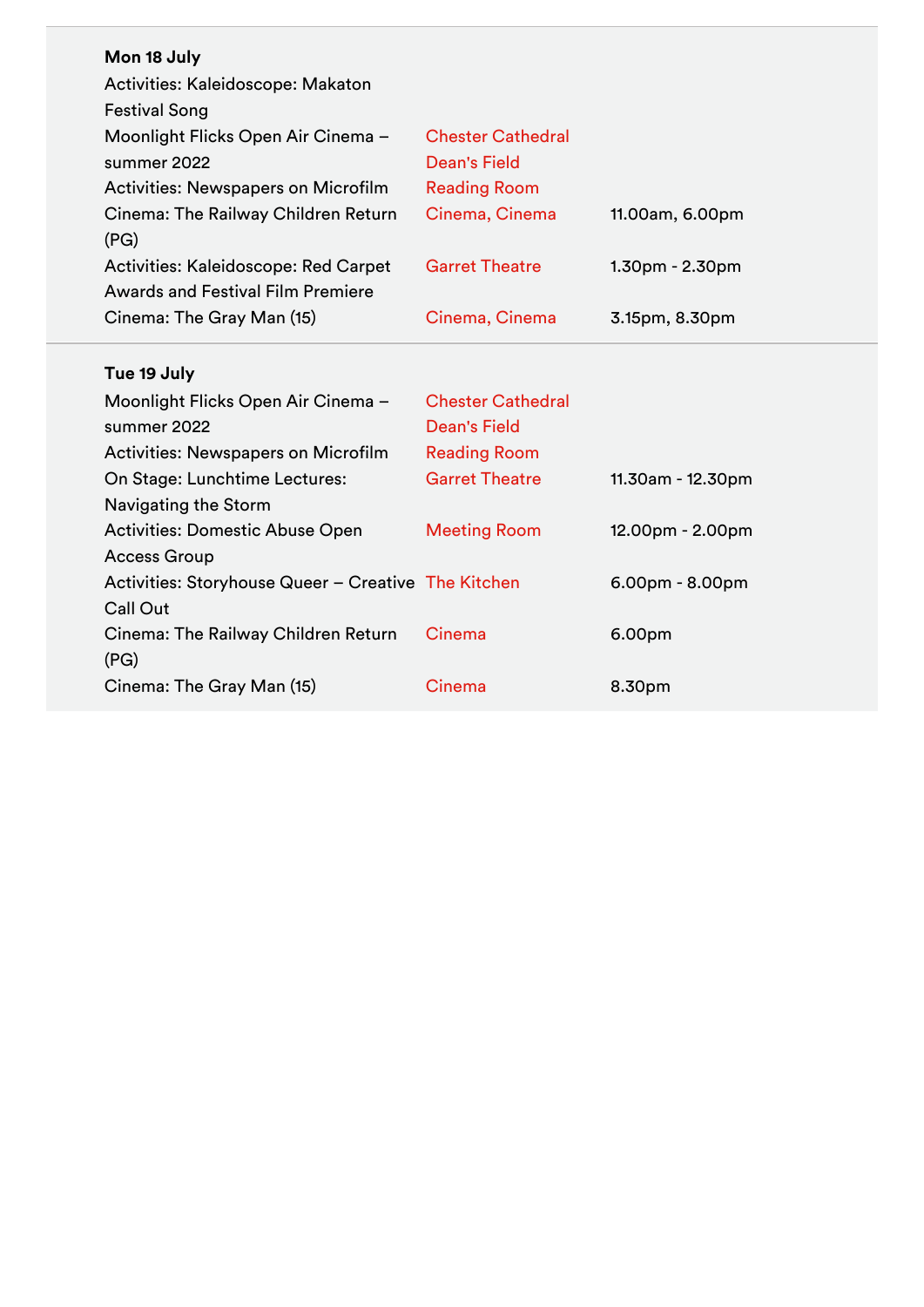| Wed 20 July                                          |                            |                    |
|------------------------------------------------------|----------------------------|--------------------|
| Moonlight Flicks Open Air Cinema -                   | <b>Chester Cathedral</b>   |                    |
| summer 2022                                          | Dean's Field               |                    |
| <b>Activities: Newspapers on Microfilm</b>           | <b>Reading Room</b>        |                    |
| Cinema: The Railway Children Return                  | Cinema, Cinema             | 11.00am, 6.00pm    |
| (PG)                                                 |                            |                    |
| Cinema: The Gray Man (15)                            | Cinema                     | 3.15 <sub>pm</sub> |
| <b>Activities: English Conversation Meet-</b>        | <b>Meeting Room</b>        | $5.00pm - 6.00pm$  |
| Up                                                   |                            |                    |
| On Stage: Flesh by Rob Drummond                      | Grosvenor Park Open 7.00pm |                    |
|                                                      | <b>Air Theatre</b>         |                    |
| Activities: My Forgotten Favourites: Pop The Kitchen |                            | 7.00pm - 8.00pm    |
| Quiz!                                                |                            |                    |
| Activities: Storyhouse Book Club                     | <b>Meeting Room</b>        | 7.30pm - 9.00pm    |
| Cinema: Josie and the Pussycats (PG)                 | Cinema                     | 8.30pm             |

# **Thu 21 July**

| Moonlight Flicks Open Air Cinema -                    | <b>Chester Cathedral</b>   |                    |
|-------------------------------------------------------|----------------------------|--------------------|
| summer 2022                                           | Dean's Field               |                    |
| <b>Activities: Newspapers on Microfilm</b>            | <b>Reading Room</b>        |                    |
| Cinema: The Gray Man (15)                             | Cinema                     | 1.15 <sub>pm</sub> |
| <b>Activities: Chatter and Natter</b>                 | <b>The Kitchen</b>         | $2.00pm - 4.00pm$  |
| Cinema: The Railway Children Return                   | Cinema                     | 4.30pm             |
| (PG)                                                  |                            |                    |
| Activities: Kaleidoscope: Monthly Open Garret Theatre |                            | $6.30pm - 9.00pm$  |
| Mic                                                   |                            |                    |
| Cinema: NT Live: Prima Facie (15-TBC)                 | Cinema                     | 7.00pm             |
| On Stage: Flesh by Rob Drummond                       | <b>Grosvenor Park Open</b> | 7.00pm             |
|                                                       | <b>Air Theatre</b>         |                    |
| On Stage: Tip Top Productions:                        | <b>Storyhouse Theatre</b>  | 7.30pm             |
| <b>Calendar Girls The Musical</b>                     |                            |                    |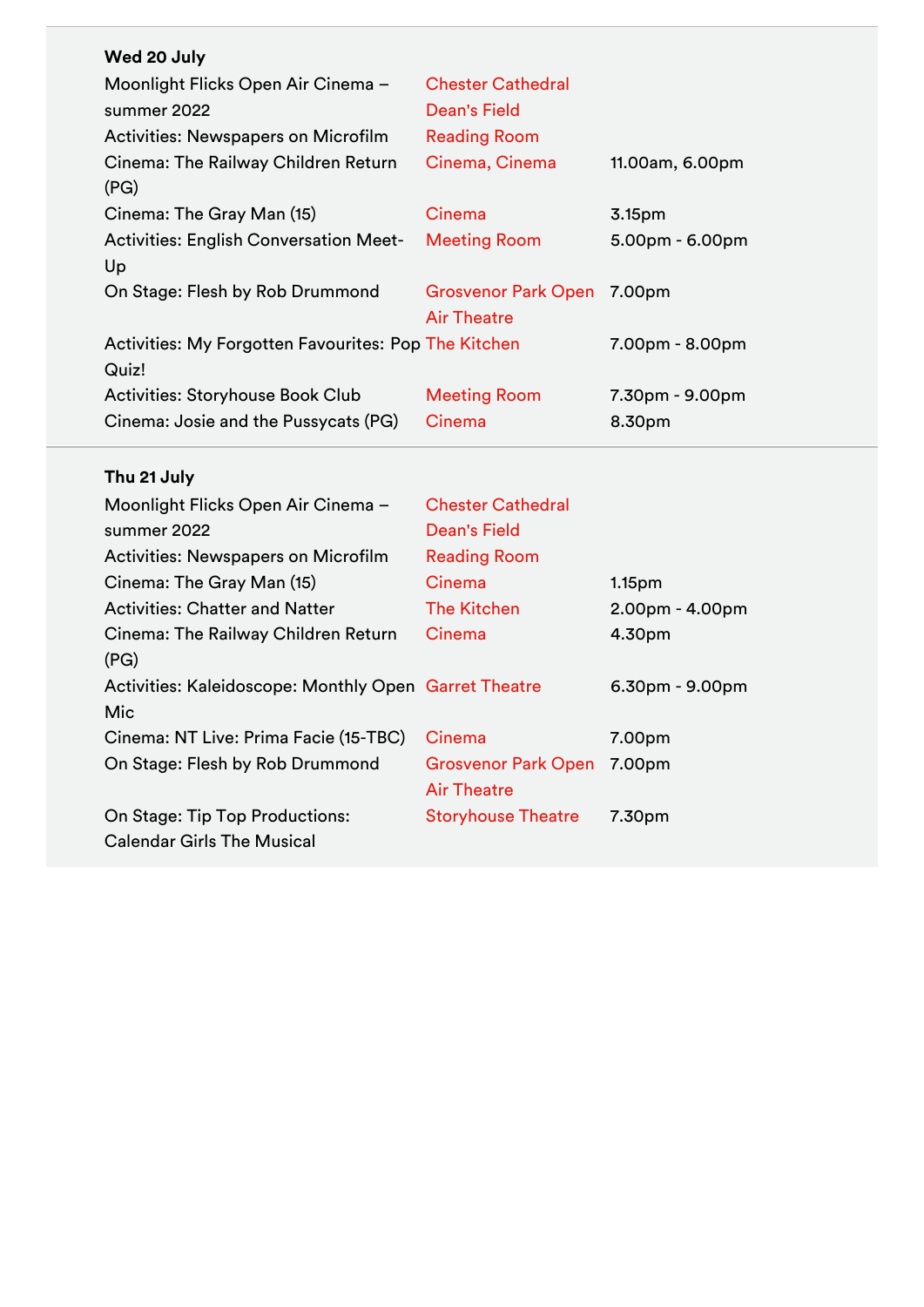| Fri 22 July                                |                            |                   |
|--------------------------------------------|----------------------------|-------------------|
| Moonlight Flicks Open Air Cinema -         | <b>Chester Cathedral</b>   |                   |
| summer 2022                                | Dean's Field               |                   |
| <b>Activities: Newspapers on Microfilm</b> | <b>Reading Room</b>        |                   |
| <b>Activities: Digital Buddies</b>         | <b>The Kitchen</b>         | 11.00am - 12.30pm |
| Cinema: Minions: The Rise of Gru (U)       | Cinema, Cinema             | 12.30pm, 2.30pm   |
| <b>Activities: Shared Reading with The</b> | <b>Meeting Room</b>        | $2.00pm - 3.30pm$ |
| Reader                                     |                            |                   |
| On Stage: Tip Top Productions:             | <b>Storyhouse Theatre,</b> | 2.30pm, 7.30pm    |
| <b>Calendar Girls The Musical</b>          | <b>Storyhouse Theatre</b>  |                   |
| <b>Activities: The Friday Uplift Group</b> | <b>Meeting Room</b>        | $3.30pm - 6.00pm$ |
| On Stage: Stig of the Dump (Grosvenor      | <b>Grosvenor Park Open</b> | 4.30pm            |
| Park Open Air Theatre)                     | <b>Air Theatre</b>         |                   |
| On Stage: Little Women (Grosvenor          | <b>Grosvenor Park Open</b> | 7.30pm            |
| Park Open Air Theatre)                     | <b>Air Theatre</b>         |                   |

## **Sat 23 July**

| Moonlight Flicks Open Air Cinema -                        | <b>Chester Cathedral</b>   |                   |
|-----------------------------------------------------------|----------------------------|-------------------|
| summer 2022                                               | Dean's Field               |                   |
| <b>Activities: Newspapers on Microfilm</b>                | <b>Reading Room</b>        |                   |
| Cinema: Minions: The Rise of Gru (U)                      | Cinema, Cinema             | 10.30am, 12.30pm  |
| <b>Activities: Cantonese Storytelling</b>                 | <b>Storytelling Room</b>   | 11.00am - 12.00pm |
| On Stage: Stig of the Dump (Grosvenor                     | <b>Grosvenor Park Open</b> | 2.00pm            |
| Park Open Air Theatre)                                    | <b>Air Theatre</b>         |                   |
| On Stage: Tip Top Productions:                            | <b>Storyhouse Theatre,</b> | 2.30pm, 7.30pm    |
| <b>Calendar Girls The Musical</b>                         | <b>Storyhouse Theatre</b>  |                   |
| Activities: Storyhouse Queer – Creative The Kitchen       |                            | $3.00pm - 5.00pm$ |
| <b>Call Out</b>                                           |                            |                   |
| On Stage: Romeo and Juliet (Grosvenor Grosvenor Park Open |                            | 7.30pm            |
| Park Open Air Theatre)                                    | <b>Air Theatre</b>         |                   |
|                                                           |                            |                   |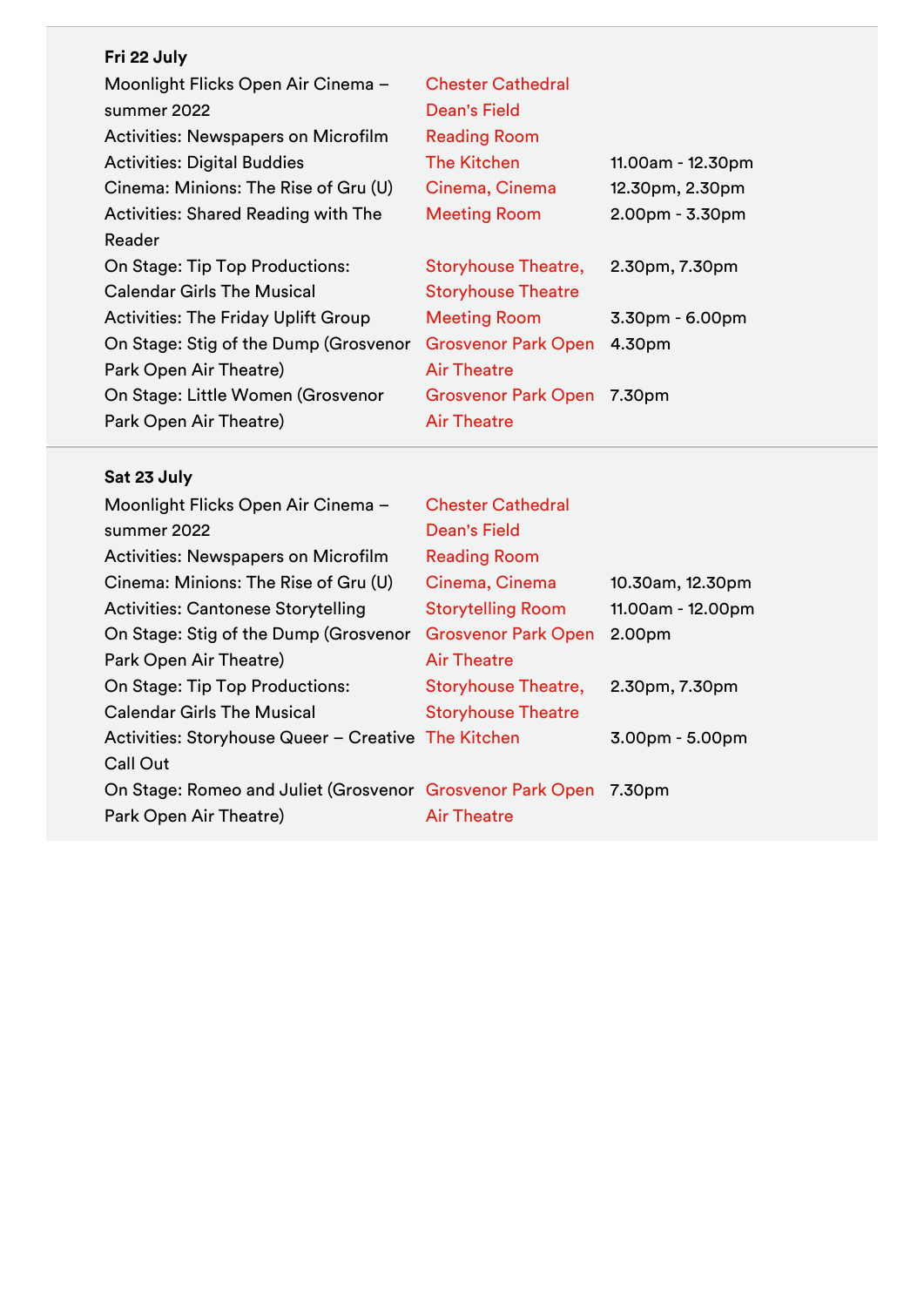|  | Sun 24 July |  |
|--|-------------|--|
|  |             |  |

| Moonlight Flicks Open Air Cinema -          | <b>Chester Cathedral</b>   |                   |
|---------------------------------------------|----------------------------|-------------------|
| summer 2022                                 | Dean's Field               |                   |
| Activities: Newspapers on Microfilm         | <b>Reading Room</b>        |                   |
| Cinema: Minions: The Rise of Gru (U)        | Cinema, Cinema             | 10.30am, 12.30pm  |
| <b>Activities: My Forgotten Favourites:</b> | <b>The Kitchen</b>         | 11.00am - 1.00pm  |
| <b>Record Fair</b>                          |                            |                   |
| On Stage: Stig of the Dump (Grosvenor       | <b>Grosvenor Park Open</b> | 12.00pm           |
| Park Open Air Theatre)                      | <b>Air Theatre</b>         |                   |
| <b>Activities: Chester Boardgamers</b>      | <b>Garret Bar</b>          | $1.00pm - 4.30pm$ |
|                                             |                            |                   |
| On Stage: Little Women (Grosvenor           | <b>Grosvenor Park Open</b> | 4.30pm            |
| Park Open Air Theatre)                      | <b>Air Theatre</b>         |                   |
| Cinema: Empire Records (12A)                | Cinema                     | 6.00pm            |
| Activities: My Forgotten Favourites: DJ     | The Kitchen                | 7.30pm - 9.30pm   |

# **Mon 25 July**

| <b>Chester Cathedral</b> |                 |
|--------------------------|-----------------|
| Dean's Field             |                 |
| <b>Reading Room</b>      |                 |
| Cinema, Cinema           | 11.00am, 1.00pm |
| <b>The Kitchen</b>       | 7.00pm          |
|                          |                 |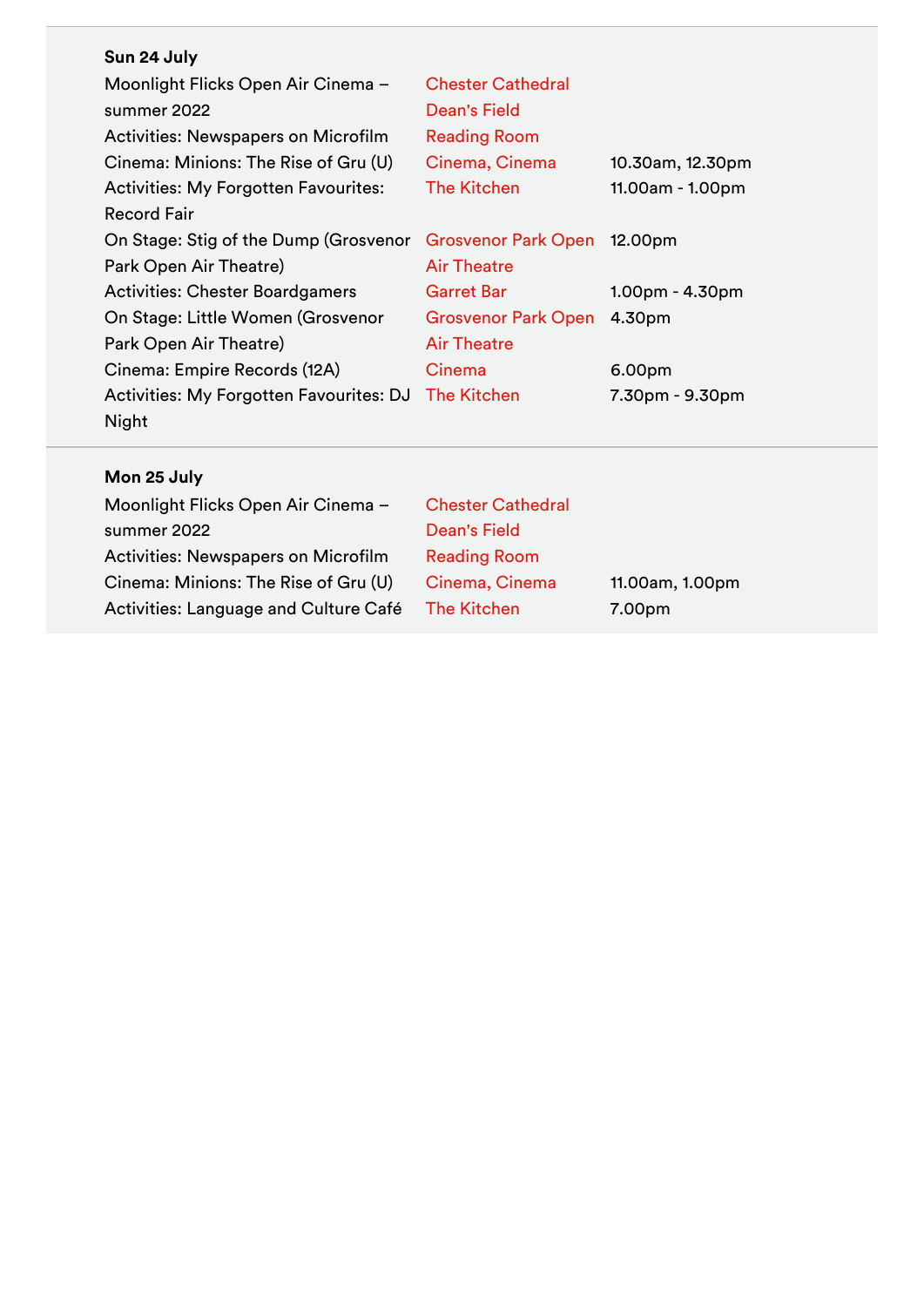| Tue 26 July                                               |                          |                     |
|-----------------------------------------------------------|--------------------------|---------------------|
| Moonlight Flicks Open Air Cinema -                        | <b>Chester Cathedral</b> |                     |
| summer 2022                                               | Dean's Field             |                     |
| <b>Activities: Newspapers on Microfilm</b>                | <b>Reading Room</b>      |                     |
| Activities: Storyhouse Women - Have                       | Online                   | 10.30am             |
| <b>Your Say</b>                                           |                          |                     |
| <b>Activities: Domestic Abuse Open</b>                    | <b>Meeting Room</b>      | 12.00pm - 2.00pm    |
| <b>Access Group</b>                                       |                          |                     |
| Cinema: Minions: The Rise of Gru (U)                      | Cinema, Cinema           | $1.30pm$ , $3.30pm$ |
| On Stage: Romeo and Juliet (Grosvenor Grosvenor Park Open |                          | 7.30pm              |
| Park Open Air Theatre)                                    | <b>Air Theatre</b>       |                     |

## **Wed 27 July**

| Moonlight Flicks Open Air Cinema -                    | <b>Chester Cathedral</b>   |                   |
|-------------------------------------------------------|----------------------------|-------------------|
| summer 2022                                           | Dean's Field               |                   |
| Activities: Newspapers on Microfilm                   | <b>Reading Room</b>        |                   |
| <b>Mindful Pebble Painting</b>                        | The Kitchen                | 11.00am           |
| Activities: Kaleidoscope: Monthly Open Garret Theatre |                            | 12.30pm - 3.00pm  |
| Mic                                                   |                            |                   |
| Cinema: Minions: The Rise of Gru (U)                  | Cinema, Cinema             | 12.30pm, 2.30pm   |
| <b>Activities: Bereavement Help Point</b>             | <b>Meeting Room</b>        | $2.00pm - 4.00pm$ |
| On Stage: Stig of the Dump (Grosvenor                 | <b>Grosvenor Park Open</b> | 2.00pm            |
| Park Open Air Theatre)                                | <b>Air Theatre</b>         |                   |
| On Stage: Little Women (Grosvenor                     | <b>Grosvenor Park Open</b> | 7.30pm            |
| Park Open Air Theatre)                                | <b>Air Theatre</b>         |                   |
| Activities: Storyhouse Women - Have                   | Online                     | 8.00pm            |
| <b>Your Say</b>                                       |                            |                   |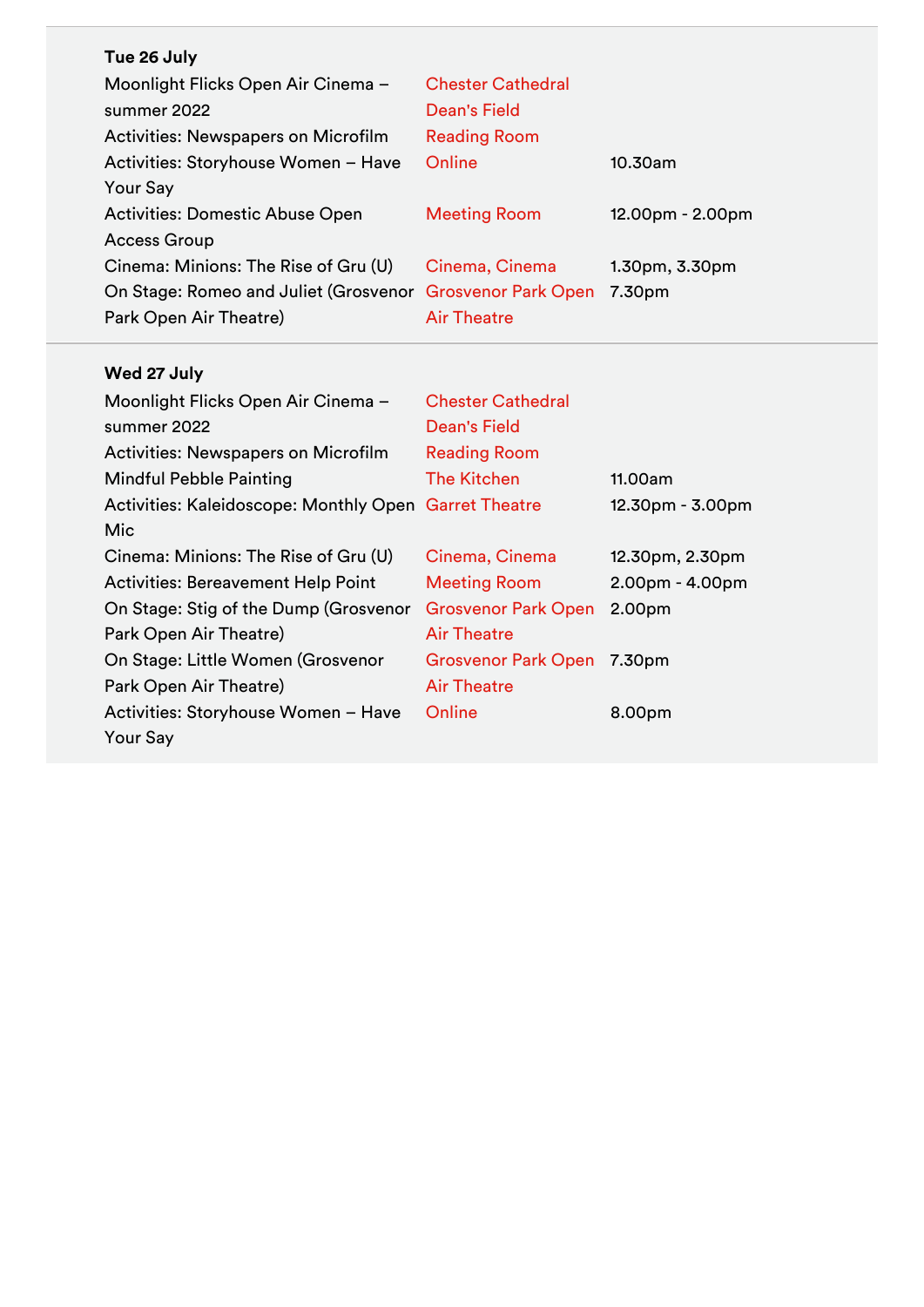| Thu 28 July                                               |                            |                   |
|-----------------------------------------------------------|----------------------------|-------------------|
| Moonlight Flicks Open Air Cinema -                        | <b>Chester Cathedral</b>   |                   |
| summer 2022                                               | <b>Dean's Field</b>        |                   |
| <b>Activities: Newspapers on Microfilm</b>                | <b>Reading Room</b>        |                   |
| <b>Activities: Chatter and Natter</b>                     | <b>The Kitchen</b>         | $2.00pm - 4.00pm$ |
| Cinema: Minions: The Rise of Gru (U)                      | Cinema                     | 2.30pm            |
| On Stage: Romeo and Juliet and the                        | <b>Grosvenor Park Open</b> | $5.00pm - 6.00pm$ |
| language of love, lust and violence                       | <b>Air Theatre</b>         |                   |
| On Stage: Romeo and Juliet (Grosvenor Grosvenor Park Open |                            | 7.30pm            |
| Park Open Air Theatre)                                    | <b>Air Theatre</b>         |                   |

| Fri 29 July |  |  |
|-------------|--|--|
|-------------|--|--|

| Moonlight Flicks Open Air Cinema -         | <b>Chester Cathedral</b>      |                                               |
|--------------------------------------------|-------------------------------|-----------------------------------------------|
| summer 2022                                | <b>Dean's Field</b>           |                                               |
| <b>Activities: Newspapers on Microfilm</b> | <b>Reading Room</b>           |                                               |
| On Stage: Lily and the Heron               |                               | Grosvenor Park Open 10.30am, 11.30am, 1.00pm, |
|                                            | Air Theatre, Grosvenor 2.00pm |                                               |
|                                            | Park Open Air                 |                                               |
|                                            | <b>Theatre, Grosvenor</b>     |                                               |
|                                            | Park Open Air                 |                                               |
|                                            | <b>Theatre, Grosvenor</b>     |                                               |
|                                            | <b>Park Open Air Theatre</b>  |                                               |
| <b>Activities: Digital Buddies</b>         | <b>The Kitchen</b>            | 11.00am - 12.30pm                             |
| Cinema: Lightyear (PG)                     | Cinema                        | 12.30pm                                       |
| <b>Activities: Shared Reading with The</b> | <b>Meeting Room</b>           | 2.00pm - 3.30pm                               |
| Reader                                     |                               |                                               |
| Cinema: Where The Crawdads Sing            | Cinema, Cinema                | 3.00pm, 6.00pm                                |
| (TBC)                                      |                               |                                               |
| <b>Activities: The Friday Uplift Group</b> | <b>Meeting Room</b>           | $3.30pm - 6.00pm$                             |
| On Stage: Little Women (Grosvenor          | <b>Grosvenor Park Open</b>    | 7.30pm                                        |
| Park Open Air Theatre)                     | <b>Air Theatre</b>            |                                               |
| Cinema: Thor: Love and Thunder (12A)       | <b>Movie Theatre</b>          | 7.30pm                                        |
|                                            |                               |                                               |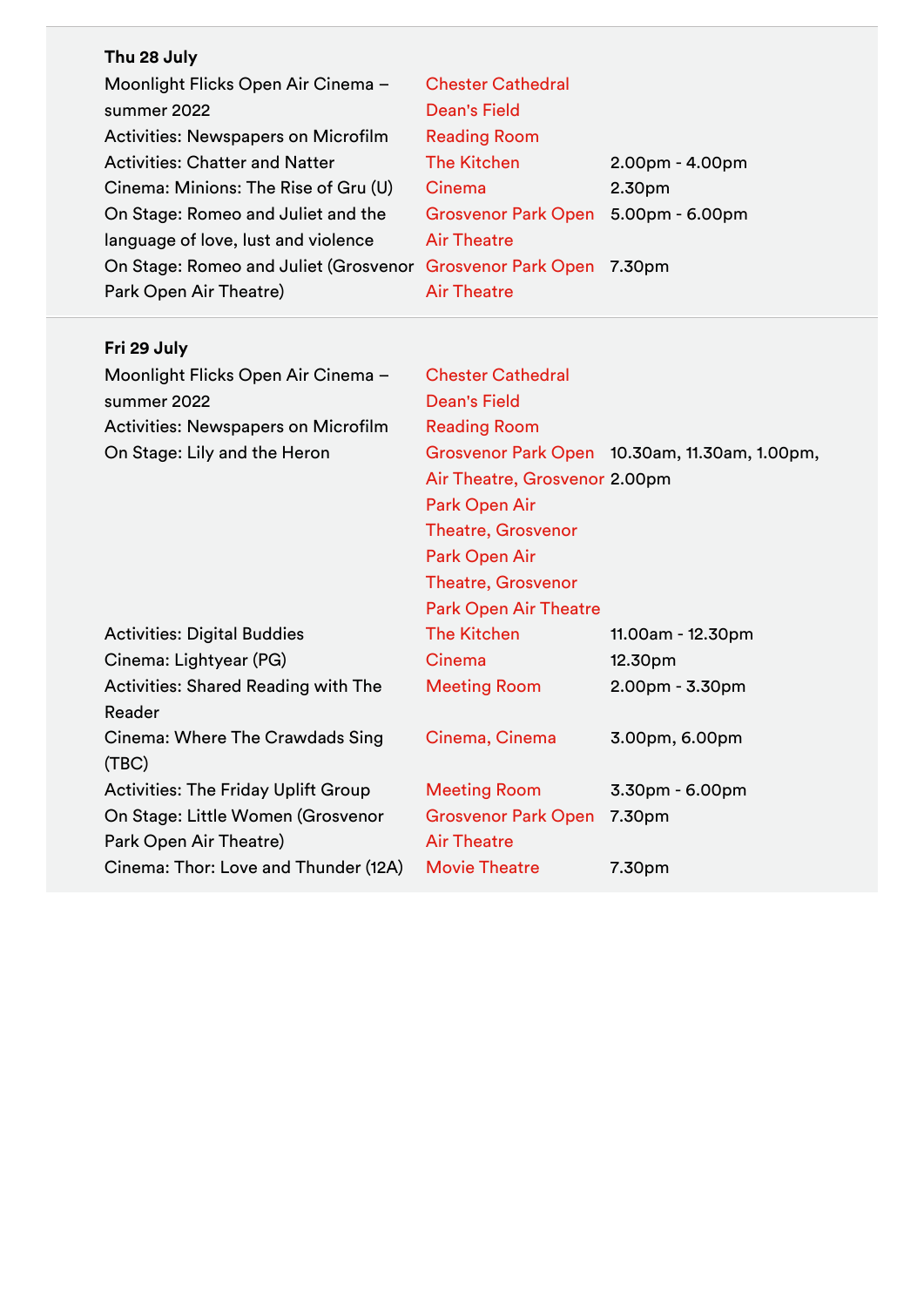| Sat 30 July                                                      |                            |                  |
|------------------------------------------------------------------|----------------------------|------------------|
| Moonlight Flicks Open Air Cinema -                               | <b>Chester Cathedral</b>   |                  |
| summer 2022                                                      | <b>Dean's Field</b>        |                  |
| <b>Activities: Newspapers on Microfilm</b>                       | <b>Reading Room</b>        |                  |
| Cinema: Lightyear (PG)                                           | Cinema, Cinema             | 10.30am, 12.30pm |
| Cinema: Where The Crawdads Sing                                  | Cinema, Cinema             | 3.00pm, 6.00pm   |
| (TBC)                                                            |                            |                  |
| On Stage: Romeo and Juliet (Grosvenor Grosvenor Park Open 7.30pm |                            |                  |
| Park Open Air Theatre)                                           | <b>Air Theatre</b>         |                  |
| Cinema: Thor: Love and Thunder (12A)                             | <b>Movie Theatre</b>       | 7.30pm           |
|                                                                  |                            |                  |
| Sun 31 July                                                      |                            |                  |
|                                                                  |                            |                  |
| Moonlight Flicks Open Air Cinema -                               | <b>Chester Cathedral</b>   |                  |
| summer 2022                                                      | <b>Dean's Field</b>        |                  |
| <b>Activities: Newspapers on Microfilm</b>                       | <b>Reading Room</b>        |                  |
| Cinema: Lightyear (PG)                                           | Cinema, Cinema             | 10.30am, 12.30pm |
| <b>Activities: Parados Creatives</b>                             | <b>Garret Bar</b>          | 12.00pm - 3.00pm |
| On Stage: Stig of the Dump (Grosvenor                            | <b>Grosvenor Park Open</b> | 12.00pm          |
| Park Open Air Theatre)                                           | <b>Air Theatre</b>         |                  |
| Cinema: Where The Crawdads Sing                                  | Cinema, Cinema             | 3.00pm, 6.00pm   |
| (TEC)                                                            |                            |                  |
| On Stage: Little Women (Grosvenor                                | <b>Grosvenor Park Open</b> | 4.30pm           |
| Park Open Air Theatre)                                           | <b>Air Theatre</b>         |                  |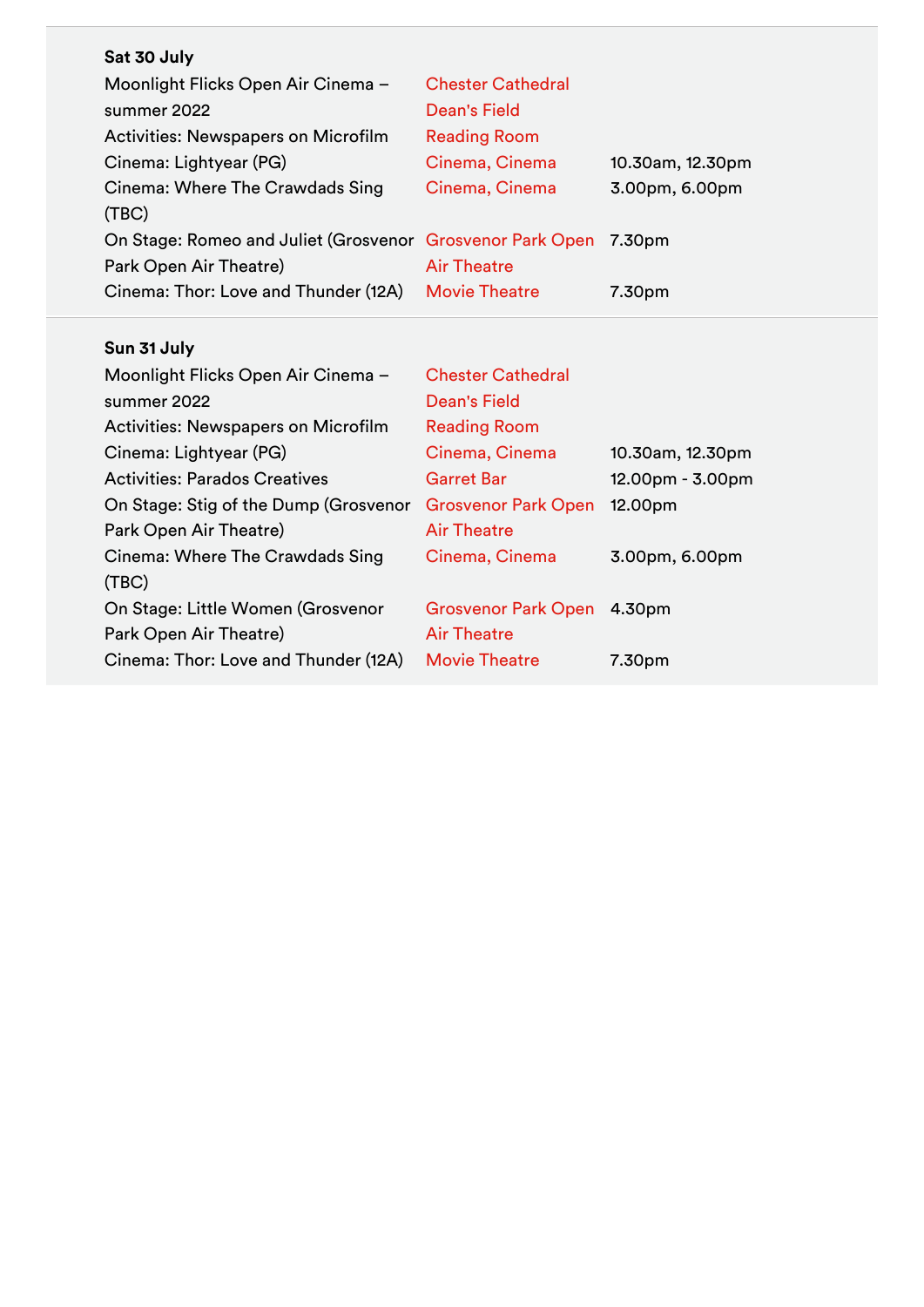| <b>Mon 1 August</b>                        |                            |                  |
|--------------------------------------------|----------------------------|------------------|
| Moonlight Flicks Open Air Cinema -         | <b>Chester Cathedral</b>   |                  |
| summer 2022                                | <b>Dean's Field</b>        |                  |
| <b>Activities: Newspapers on Microfilm</b> | <b>Reading Room</b>        |                  |
| Cinema: Where The Crawdads Sing            | Cinema, Cinema             | 11.00am, 5.00pm  |
| (TBC)                                      |                            |                  |
| Cinema: Lightyear (PG)                     | Cinema                     | 2.00pm           |
| Cinema: Thor: Love and Thunder (12A)       | <b>Movie Theatre</b>       | 7.30pm           |
|                                            |                            |                  |
| <b>Tue 2 August</b>                        |                            |                  |
| Moonlight Flicks Open Air Cinema -         | <b>Chester Cathedral</b>   |                  |
| summer 2022                                | <b>Dean's Field</b>        |                  |
| <b>Activities: Newspapers on Microfilm</b> | <b>Reading Room</b>        |                  |
| <b>Storyhouse Summer Club</b>              | Storyhouse                 | 10.00am - 2.00pm |
| Cinema: Lightyear (PG)                     | Cinema                     | 12.30pm          |
| Cinema: Where The Crawdads Sing            | Cinema, Cinema             | 3.00pm, 8.30pm   |
| (TEC)                                      |                            |                  |
| Cinema: Blade Runner: The Final Cut        | Cinema                     | 6.00pm           |
| (15)                                       |                            |                  |
| On Stage: Little Women (Grosvenor          | Grosvenor Park Open 7.30pm |                  |
| Park Open Air Theatre)                     | <b>Air Theatre</b>         |                  |
| Cinema: Thor: Love and Thunder (12A)       | <b>Movie Theatre</b>       | 7.30pm           |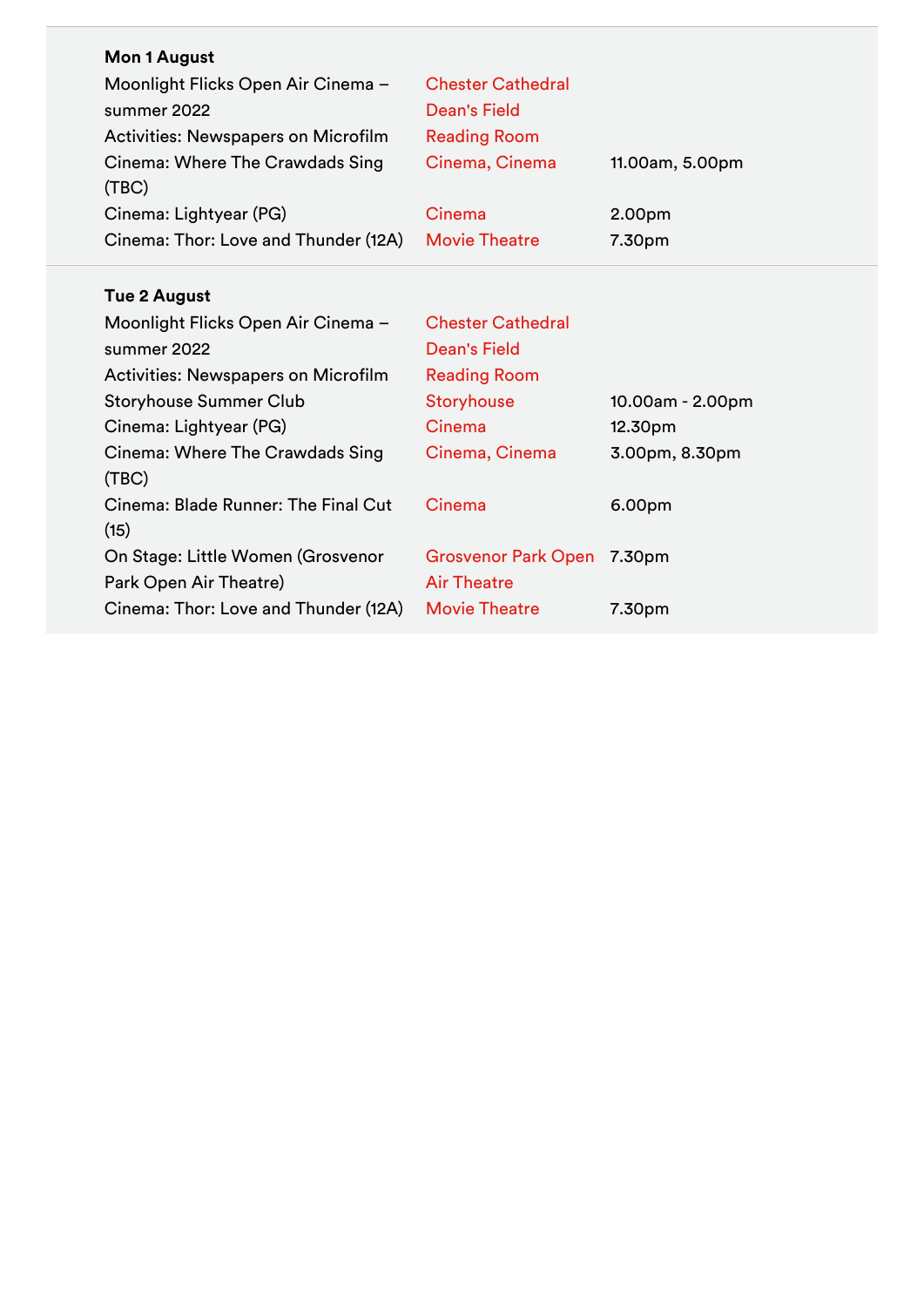## **Wed 3 August**

| Moonlight Flicks Open Air Cinema -                        | <b>Chester Cathedral</b>   |                   |
|-----------------------------------------------------------|----------------------------|-------------------|
| summer 2022                                               | Dean's Field               |                   |
| <b>Activities: Newspapers on Microfilm</b>                | <b>Reading Room</b>        |                   |
| <b>Storyhouse Summer Club</b>                             | <b>Storyhouse</b>          | 10.00am - 4.00pm  |
| Cinema: Lightyear (PG)                                    | Cinema                     | 12.30pm           |
| On Stage: Stig of the Dump (Grosvenor                     | <b>Grosvenor Park Open</b> | 2.00pm            |
| Park Open Air Theatre)                                    | <b>Air Theatre</b>         |                   |
| Cinema: Where The Crawdads Sing                           | Cinema, Cinema             | 3.00pm, 6.00pm    |
| (TEC)                                                     |                            |                   |
| <b>Activities: English Conversation Meet-</b>             | <b>Meeting Room</b>        | $5.00pm - 6.00pm$ |
| Up                                                        |                            |                   |
| <b>Activities: Youth Vibe</b>                             | <b>Meeting Room</b>        | $6.00pm - 8.00pm$ |
| On Stage: Romeo and Juliet (Grosvenor Grosvenor Park Open |                            | 7.30pm            |
| Park Open Air Theatre)                                    | <b>Air Theatre</b>         |                   |
| On Stage: Martha Wainwright plus                          | <b>Storyhouse Theatre</b>  | 7.30pm            |
| support Roseanne Reid                                     |                            |                   |

# **Thu 4 August**

| Moonlight Flicks Open Air Cinema -         | <b>Chester Cathedral</b>   |                   |
|--------------------------------------------|----------------------------|-------------------|
| summer 2022                                | Dean's Field               |                   |
| <b>Activities: Newspapers on Microfilm</b> | <b>Reading Room</b>        |                   |
| <b>Storyhouse Summer Club</b>              | Storyhouse                 | 10.00am - 2.00pm  |
| Cinema: Lightyear (PG)                     | Cinema                     | 12.30pm           |
| <b>Activities: Chatter and Natter</b>      | The Kitchen                | $2.00pm - 4.00pm$ |
| On Stage: Stig of the Dump (Grosvenor      | <b>Grosvenor Park Open</b> | 2.00pm            |
| Park Open Air Theatre)                     | <b>Air Theatre</b>         |                   |
| Cinema: Where The Crawdads Sing            | Cinema, Cinema             | 3.00pm, 6.00pm    |
| (TBC)                                      |                            |                   |
| On Stage: Little Women (Grosvenor          | <b>Grosvenor Park Open</b> | 7.30pm            |
| Park Open Air Theatre)                     | <b>Air Theatre</b>         |                   |
| Activities: Storyhouse Women - Have        | <b>Garret Bar</b>          | 7.30pm            |
| <b>Your Say</b>                            |                            |                   |
| Cinema: Thor: Love and Thunder (12A)       | <b>Movie Theatre</b>       | 7.30pm            |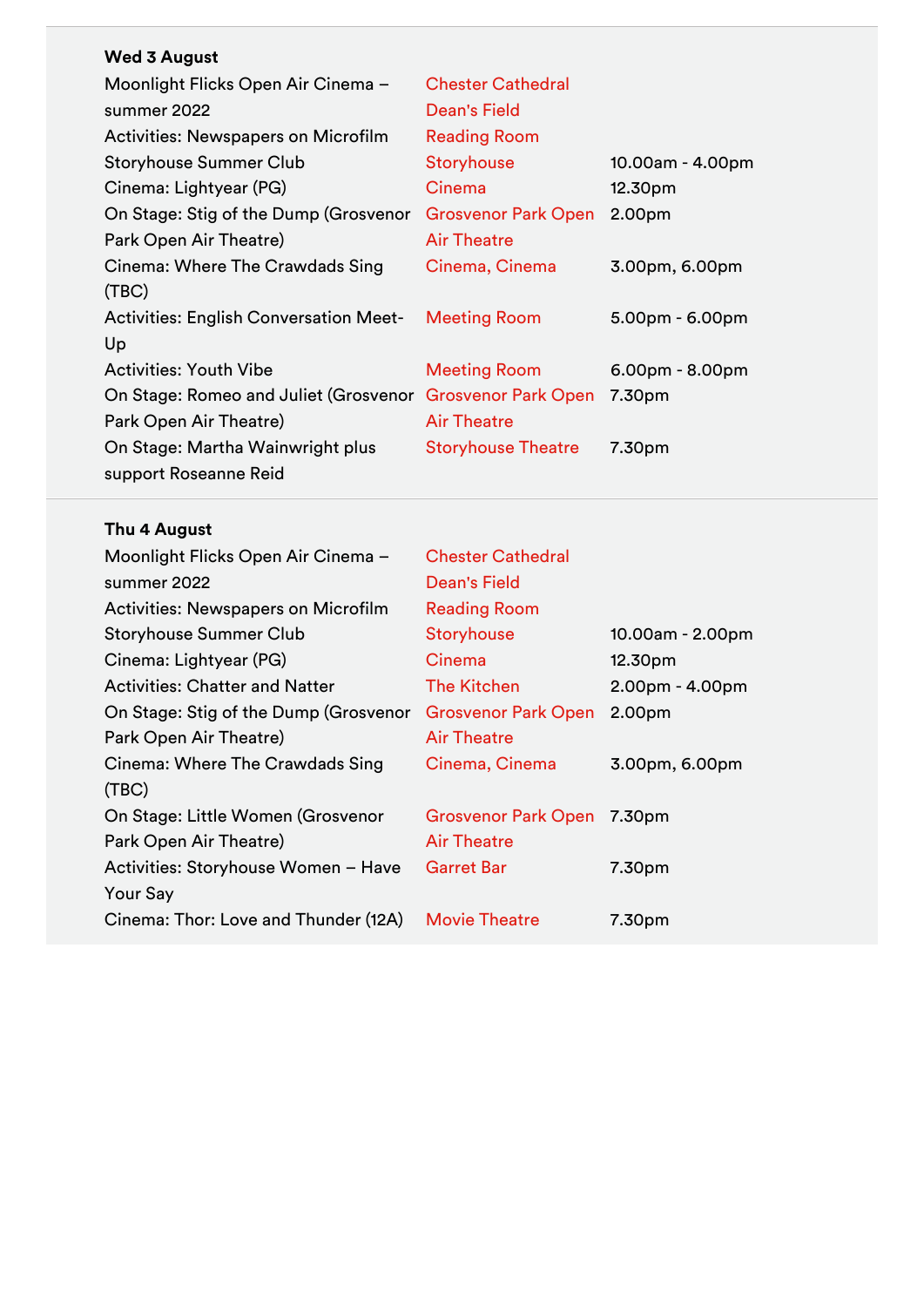| Fri 5 August                                              |                              |                   |
|-----------------------------------------------------------|------------------------------|-------------------|
| Moonlight Flicks Open Air Cinema -                        | <b>Chester Cathedral</b>     |                   |
| summer 2022                                               | <b>Dean's Field</b>          |                   |
| Activities: Newspapers on Microfilm                       | <b>Reading Room</b>          |                   |
| <b>Storyhouse Summer Club</b>                             | <b>Storyhouse</b>            | 10.00am - 2.00pm  |
| <b>Activities: Digital Buddies</b>                        | The Kitchen                  | 11.00am - 12.30pm |
| On Stage: Rapunzel                                        | <b>Grosvenor Park Open</b>   | 12.00pm, 2.00pm   |
|                                                           | Air Theatre, Grosvenor       |                   |
|                                                           | <b>Park Open Air Theatre</b> |                   |
| <b>Activities: Shared Reading with The</b>                | Meeting Room                 | $2.00pm - 3.30pm$ |
| Reader                                                    |                              |                   |
| On Stage: The Tiger Who Came To Tea                       | <b>Storyhouse Theatre,</b>   | 2.00pm, 4.30pm    |
|                                                           | <b>Storyhouse Theatre</b>    |                   |
| <b>Activities: The Friday Uplift Group</b>                | <b>Meeting Room</b>          | $3.30pm - 6.00pm$ |
| On Stage: Romeo and Juliet (Grosvenor Grosvenor Park Open |                              | 7.30pm            |
| Park Open Air Theatre)                                    | <b>Air Theatre</b>           |                   |

## **Sat 6 August**

| Moonlight Flicks Open Air Cinema -         | <b>Chester Cathedral</b>   |                   |
|--------------------------------------------|----------------------------|-------------------|
| summer 2022                                | <b>Dean's Field</b>        |                   |
| <b>Activities: Newspapers on Microfilm</b> | <b>Reading Room</b>        |                   |
| On Stage: The Tiger Who Came To Tea        | <b>Storyhouse Theatre,</b> | 11.00am, 2.00pm   |
|                                            | <b>Storyhouse Theatre</b>  |                   |
| <b>Activities: Italian Storytelling</b>    | <b>Storytelling Room</b>   | 11.00am - 11.30am |
| On Stage: Romeo and Juliet (Grosvenor      | <b>Grosvenor Park Open</b> | 2.00pm            |
| Park Open Air Theatre)                     | <b>Air Theatre</b>         |                   |
| On Stage: Crown & Clan Divided             | <b>Garret Theatre</b>      | 2.00pm, 7.30pm    |
| On Stage: Little Women (Grosvenor          | <b>Grosvenor Park Open</b> | 7.30pm            |
| Park Open Air Theatre)                     | <b>Air Theatre</b>         |                   |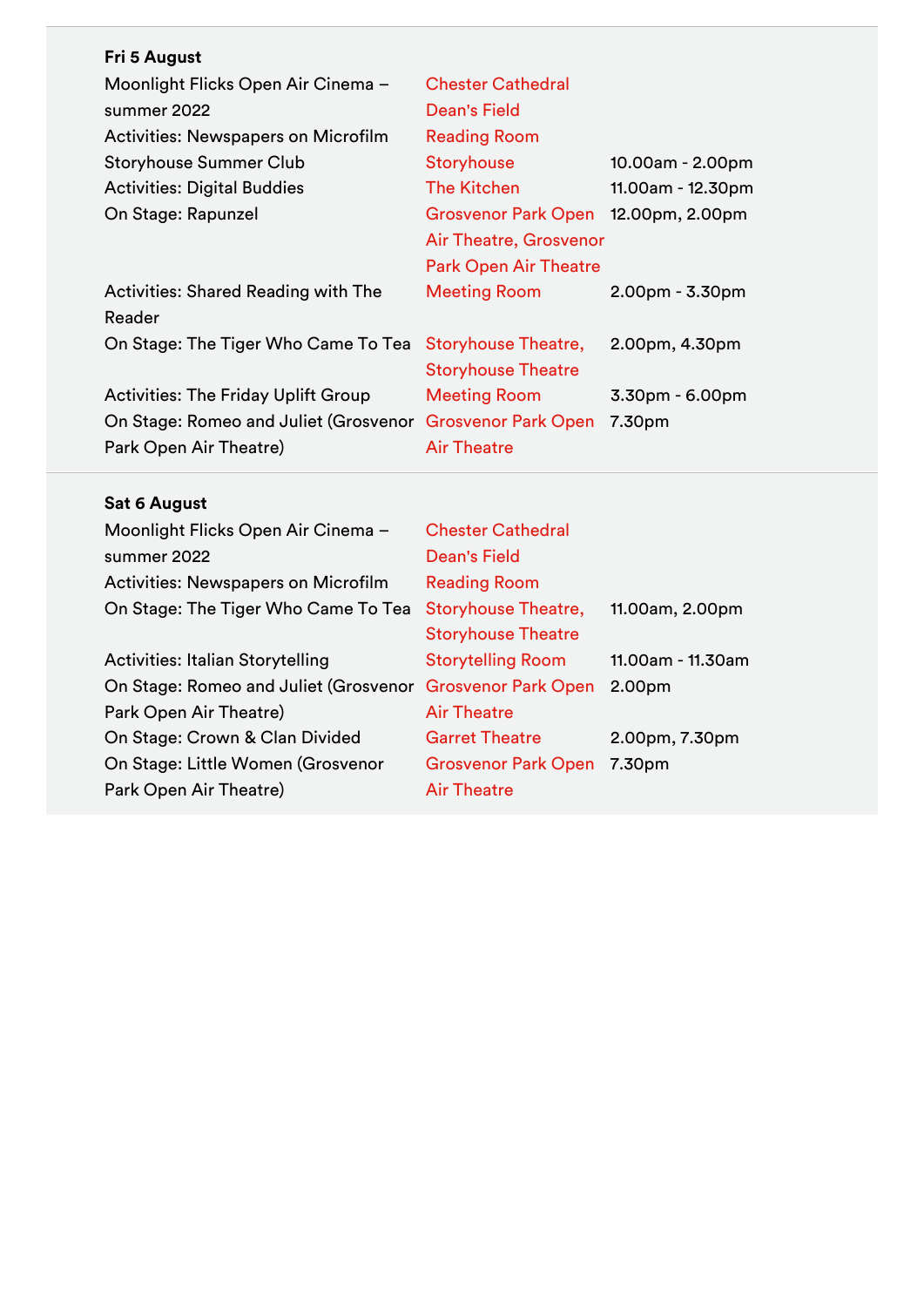## **Sun 7 August**

| Moonlight Flicks Open Air Cinema -                        | <b>Chester Cathedral</b>   |                 |
|-----------------------------------------------------------|----------------------------|-----------------|
| summer 2022                                               | Dean's Field               |                 |
| Activities: Newspapers on Microfilm                       | <b>Reading Room</b>        |                 |
| On Stage: The Tiger Who Came To Tea                       | <b>Storyhouse Theatre,</b> | 11.00am, 2.00pm |
|                                                           | <b>Storyhouse Theatre</b>  |                 |
| On Stage: Stig of the Dump (Grosvenor                     | <b>Grosvenor Park Open</b> | 12.00pm         |
| Park Open Air Theatre)                                    | <b>Air Theatre</b>         |                 |
| <b>Activities: Chester Boardgamers</b>                    | <b>Garret Bar</b>          | 1.00pm - 4.30pm |
| On Stage: Romeo and Juliet (Grosvenor Grosvenor Park Open |                            | 4.30pm          |
| Park Open Air Theatre)                                    | <b>Air Theatre</b>         |                 |
| Cinema: Wings of Desire (12A)                             | Cinema                     | 5.00pm          |
| On Stage: Acoustic Nights: ME + Deboe Grosvenor Open Air  |                            | 8.00pm          |
| plus support from BBC Wales DJ Adam Theatre Tepee         |                            |                 |
| Walton                                                    |                            |                 |

## **Mon 8 August**

| Moonlight Flicks Open Air Cinema -         | <b>Chester Cathedral</b> |                   |
|--------------------------------------------|--------------------------|-------------------|
| summer 2022                                | <b>Dean's Field</b>      |                   |
| <b>Activities: Newspapers on Microfilm</b> | <b>Reading Room</b>      |                   |
| Activities: The Pick 'n' Mix Book Group    | <b>Meeting Room</b>      | $2.00pm - 4.00pm$ |
| Activities: Chester LGBT+ Book Group       | <b>Storytelling Room</b> | 7.30pm - 9.00pm   |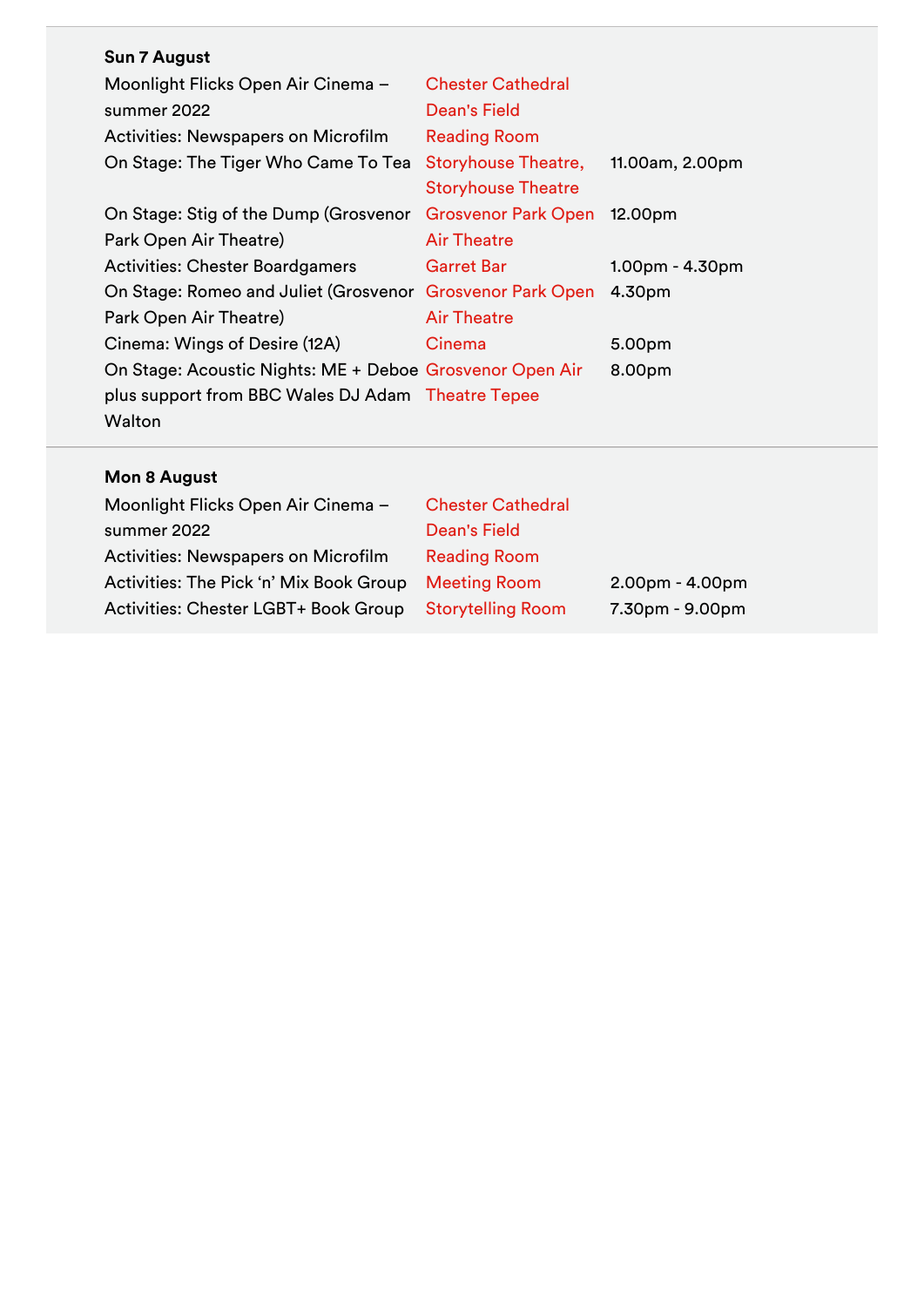| <b>Tue 9 August</b>                                              |                          |                  |
|------------------------------------------------------------------|--------------------------|------------------|
| Moonlight Flicks Open Air Cinema -                               | <b>Chester Cathedral</b> |                  |
| summer 2022                                                      | Dean's Field             |                  |
| Activities: Newspapers on Microfilm                              | <b>Reading Room</b>      |                  |
| <b>Storyhouse Summer Club</b>                                    | <b>Storyhouse</b>        | 10.00am - 4.00pm |
| On Stage: Stig of the Dump (Grosvenor Grosvenor Park Open        |                          | 2.00pm           |
| Park Open Air Theatre)                                           | <b>Air Theatre</b>       |                  |
| On Stage: Romeo and Juliet (Grosvenor Grosvenor Park Open 7.30pm |                          |                  |
| Park Open Air Theatre)                                           | <b>Air Theatre</b>       |                  |

## **Wed 10 August**

| Moonlight Flicks Open Air Cinema -         | <b>Chester Cathedral</b> |                   |
|--------------------------------------------|--------------------------|-------------------|
| summer 2022                                | Dean's Field             |                   |
| <b>Activities: Newspapers on Microfilm</b> | <b>Reading Room</b>      |                   |
| <b>Storyhouse Summer Club</b>              | <b>Storyhouse</b>        | 10.00am - 2.00pm  |
| <b>Activities: Bereavement Help Point</b>  | <b>Meeting Room</b>      | $2.00pm - 4.00pm$ |
| <b>Activities: Storyhouse Women Book</b>   | <b>Garret Bar</b>        | 7.00pm - 9.00pm   |
| Club                                       |                          |                   |
| <b>Activities: Left Field Creatives</b>    | <b>Meeting Room</b>      | $7.00pm - 8.30pm$ |
|                                            |                          |                   |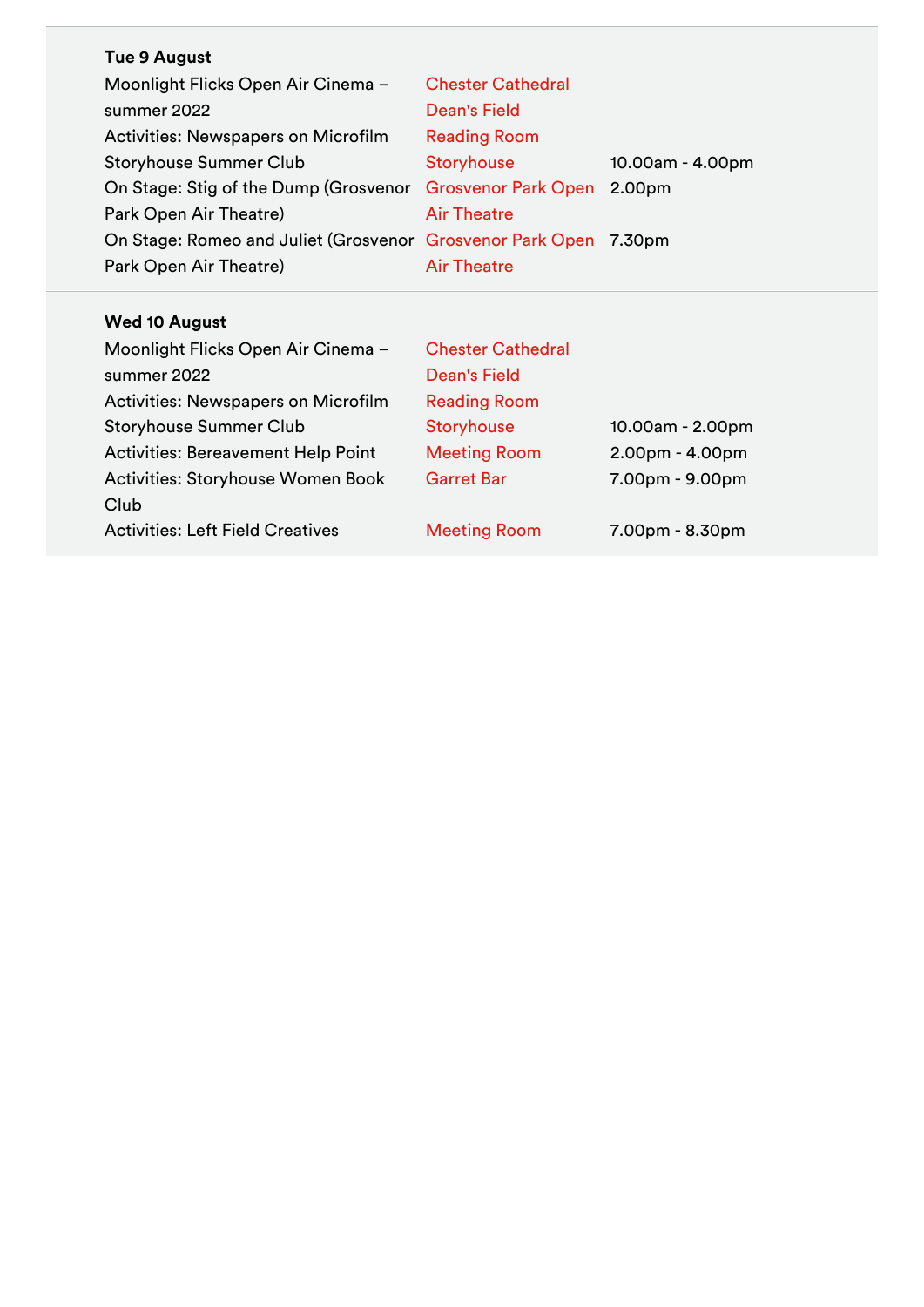## **Thu 11 August**

| Moonlight Flicks Open Air Cinema -                               | <b>Chester Cathedral</b>   |                   |
|------------------------------------------------------------------|----------------------------|-------------------|
| summer 2022                                                      | Dean's Field               |                   |
| <b>Activities: Newspapers on Microfilm</b>                       | <b>Reading Room</b>        |                   |
| <b>Storyhouse Summer Club</b>                                    | Storyhouse                 | 10.00am - 2.00pm  |
| <b>Activities: Chatter and Natter</b>                            | <b>The Kitchen</b>         | $2.00pm - 4.00pm$ |
| On Stage: Stig of the Dump (Grosvenor Grosvenor Park Open        |                            | 2.00pm            |
| Park Open Air Theatre)                                           | <b>Air Theatre</b>         |                   |
| On Stage: Romeo and Juliet (Grosvenor Grosvenor Park Open 7.30pm |                            |                   |
| Park Open Air Theatre)                                           | <b>Air Theatre</b>         |                   |
| On Stage: Meet the Creatives                                     | <b>Grosvenor Park Open</b> | 10.00pm           |
|                                                                  | <b>Air Theatre</b>         |                   |

## **Fri 12 August**

| Moonlight Flicks Open Air Cinema -         | <b>Chester Cathedral</b>     |                          |
|--------------------------------------------|------------------------------|--------------------------|
| summer 2022                                | Dean's Field                 |                          |
| <b>Activities: Newspapers on Microfilm</b> | <b>Reading Room</b>          |                          |
| <b>Storyhouse Summer Club</b>              | Storyhouse                   | 10.00am - 2.00pm         |
| <b>Activities: Digital Buddies</b>         | The Kitchen                  | 11.00am - 12.30pm        |
| On Stage: The Giant Balloon Show           | <b>Grosvenor Park Open</b>   | 11.00am, 12.30pm, 2.00pm |
|                                            | Air Theatre, Grosvenor       |                          |
|                                            | Park Open Air                |                          |
|                                            | <b>Theatre, Grosvenor</b>    |                          |
|                                            | <b>Park Open Air Theatre</b> |                          |
| Activities: Shared Reading with The        | <b>Meeting Room</b>          | $2.00pm - 3.30pm$        |
| Reader                                     |                              |                          |
| <b>Activities: The Friday Uplift Group</b> | <b>Meeting Room</b>          | $3.30pm - 6.00pm$        |
| On Stage: Little Women (Grosvenor          | <b>Grosvenor Park Open</b>   | 7.30pm                   |
| Park Open Air Theatre)                     | <b>Air Theatre</b>           |                          |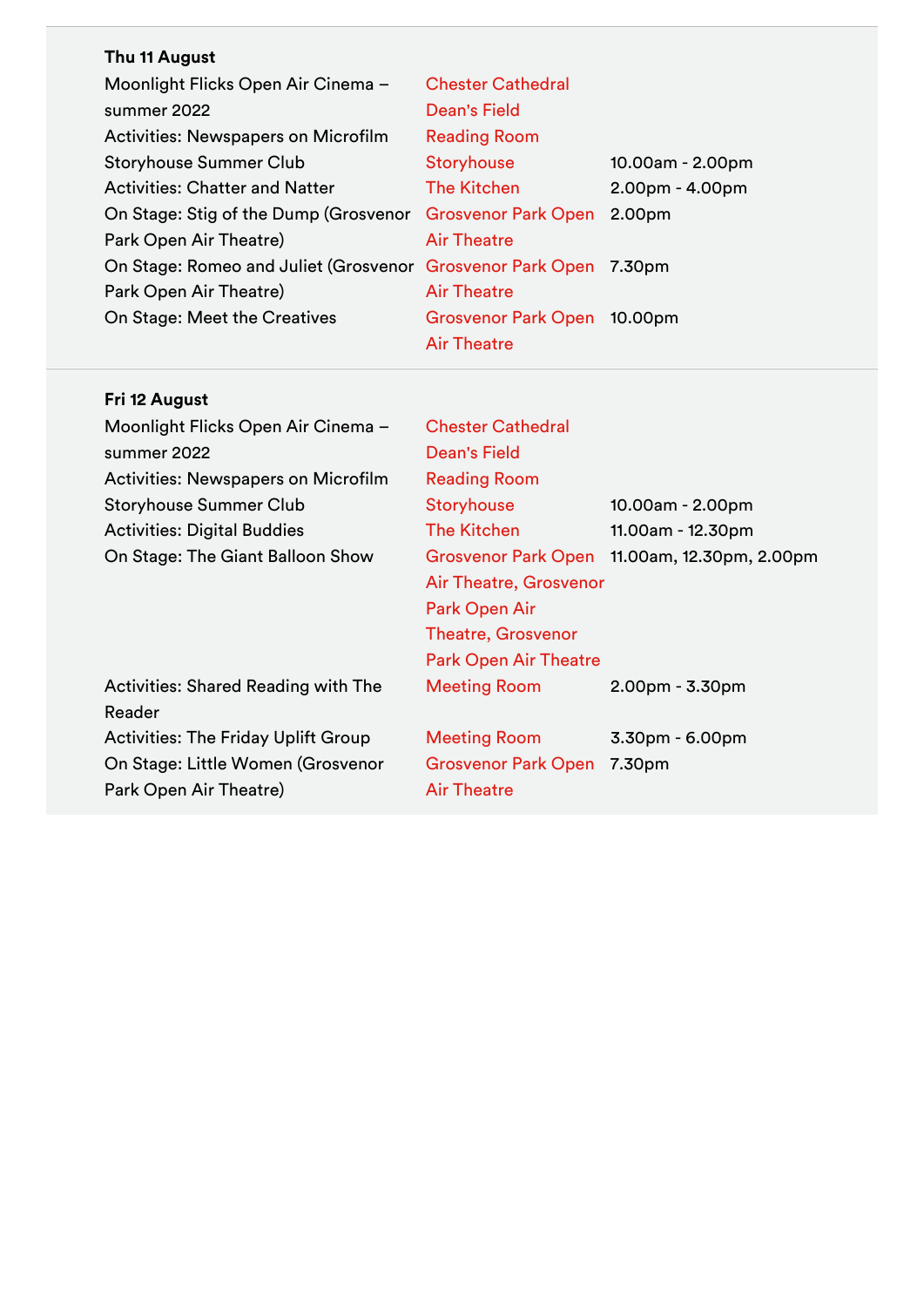| Sat 13 August                              |                            |                  |
|--------------------------------------------|----------------------------|------------------|
| Moonlight Flicks Open Air Cinema -         | <b>Chester Cathedral</b>   |                  |
| summer 2022                                | <b>Dean's Field</b>        |                  |
| <b>Activities: Newspapers on Microfilm</b> | <b>Reading Room</b>        |                  |
| On Stage: Stig of the Dump (Grosvenor      | Grosvenor Park Open 2.00pm |                  |
| Park Open Air Theatre)                     | <b>Air Theatre</b>         |                  |
| On Stage: Little Women (Grosvenor          | Grosvenor Park Open 7.30pm |                  |
| Park Open Air Theatre)                     | <b>Air Theatre</b>         |                  |
|                                            |                            |                  |
| Sun 14 August                              |                            |                  |
| Moonlight Flicks Open Air Cinema -         | <b>Chester Cathedral</b>   |                  |
| summer 2022                                | <b>Dean's Field</b>        |                  |
| <b>Activities: Newspapers on Microfilm</b> | <b>Reading Room</b>        |                  |
| <b>Activities: Parados Creatives</b>       | <b>Garret Bar</b>          | 12.00pm - 3.00pm |
| On Stage: Stig of the Dump (Grosvenor      | <b>Grosvenor Park Open</b> | 12.00pm          |
| Park Open Air Theatre)                     | <b>Air Theatre</b>         |                  |
| On Stage: Romeo and Juliet (Grosvenor      | <b>Grosvenor Park Open</b> | 4.30pm           |
| Park Open Air Theatre)                     | <b>Air Theatre</b>         |                  |
| Cinema: Kings of The Road (18)             | Cinema                     | 5.00pm           |
| Mon 15 August                              |                            |                  |
| Moonlight Flicks Open Air Cinema -         | <b>Chester Cathedral</b>   |                  |
| summer 2022                                | <b>Dean's Field</b>        |                  |
| <b>Activities: Newspapers on Microfilm</b> | <b>Reading Room</b>        |                  |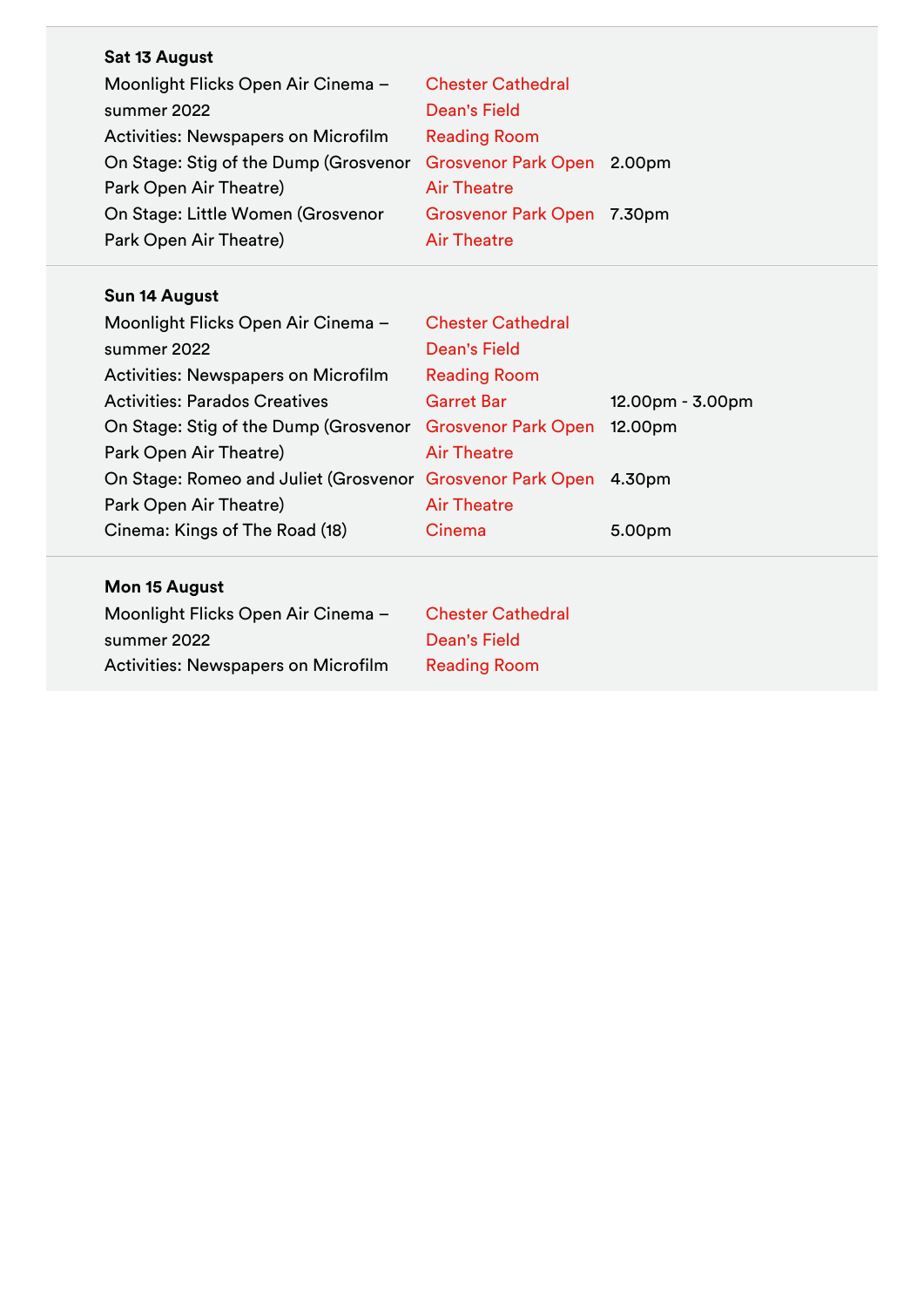| <b>Wed 17 August</b>                |                          |
|-------------------------------------|--------------------------|
| Activities: Newspapers on Microfilm | <b>Reading Room</b>      |
| summer 2022                         | Dean's Field             |
| Moonlight Flicks Open Air Cinema -  | <b>Chester Cathedral</b> |
| Tue 16 August                       |                          |
|                                     |                          |

| Moonlight Flicks Open Air Cinema -                        | <b>Chester Cathedral</b>   |                 |
|-----------------------------------------------------------|----------------------------|-----------------|
| summer 2022                                               | <b>Dean's Field</b>        |                 |
| Activities: Newspapers on Microfilm                       | <b>Reading Room</b>        |                 |
| On Stage: Stig of the Dump (Grosvenor                     | Grosvenor Park Open 2.00pm |                 |
| Park Open Air Theatre)                                    | <b>Air Theatre</b>         |                 |
| <b>Activities: Storyhouse Book Club</b>                   | <b>Meeting Room</b>        | 7.30pm - 9.00pm |
| On Stage: Romeo and Juliet (Grosvenor Grosvenor Park Open |                            | 7.30pm          |
| Park Open Air Theatre)                                    | <b>Air Theatre</b>         |                 |
|                                                           |                            |                 |

## **Thu 18 August**

| <b>Chester Cathedral</b>                              |                   |
|-------------------------------------------------------|-------------------|
| Dean's Field                                          |                   |
| <b>Reading Room</b>                                   | 9.00am - 11.00pm  |
| <b>The Kitchen</b>                                    | $2.00pm - 4.00pm$ |
| <b>Grosvenor Park Open</b>                            | 2.00pm            |
| <b>Air Theatre</b>                                    |                   |
| Activities: Kaleidoscope: Monthly Open Garret Theatre | $6.30pm - 9.00pm$ |
|                                                       |                   |
| <b>Grosvenor Park Open</b>                            | 7.30pm            |
| <b>Air Theatre</b>                                    |                   |
|                                                       |                   |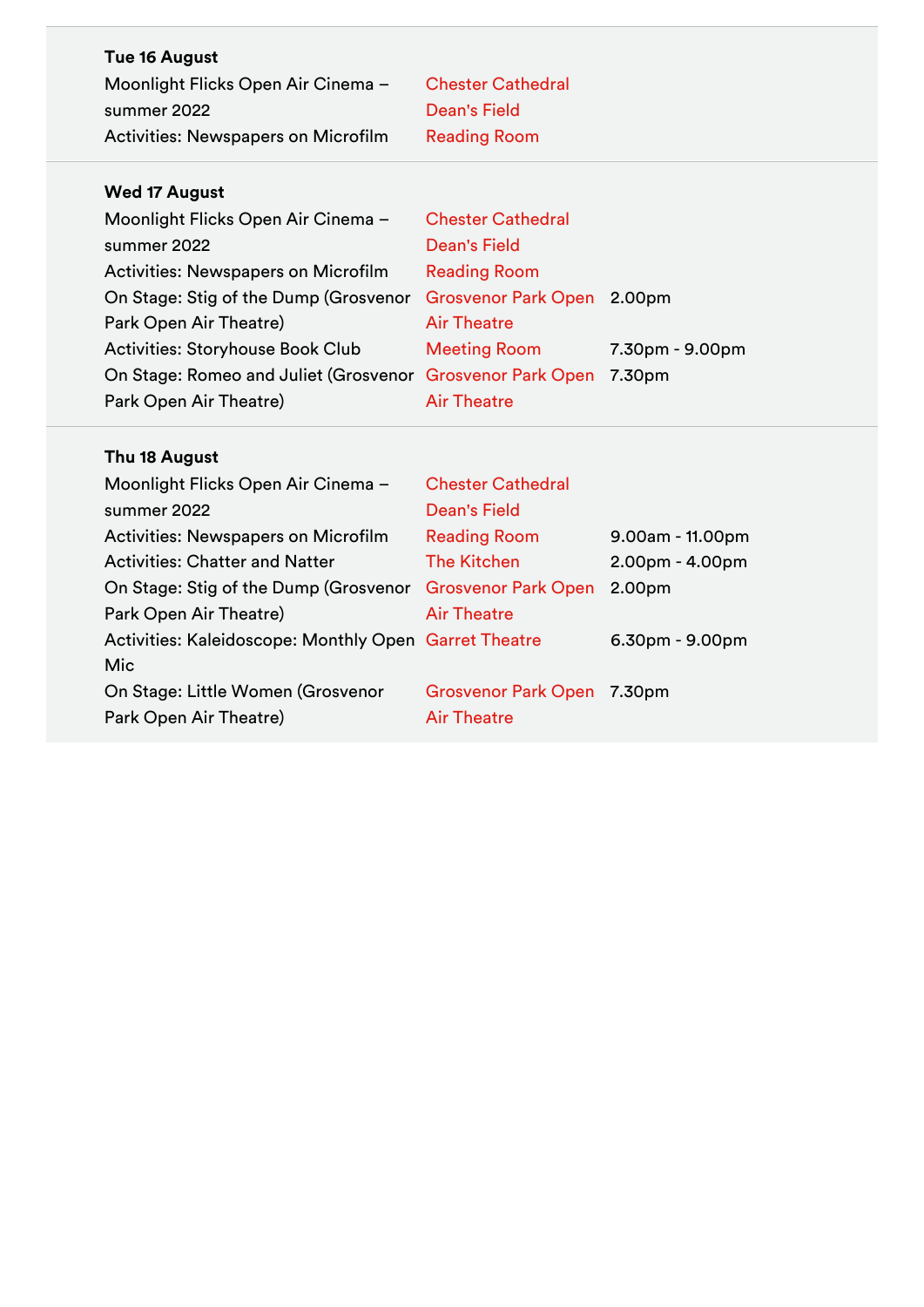| Fri 19 August                              |                               |                                               |
|--------------------------------------------|-------------------------------|-----------------------------------------------|
| Moonlight Flicks Open Air Cinema -         | <b>Chester Cathedral</b>      |                                               |
| summer 2022                                | Dean's Field                  |                                               |
| On Stage: DIG!                             |                               | Grosvenor Park Open 10.30am, 11.30am, 1.00pm, |
|                                            | Air Theatre, Grosvenor 2.00pm |                                               |
|                                            | <b>Park Open Air</b>          |                                               |
|                                            | <b>Theatre, Grosvenor</b>     |                                               |
|                                            | Park Open Air                 |                                               |
|                                            | <b>Theatre, Grosvenor</b>     |                                               |
|                                            | <b>Park Open Air Theatre</b>  |                                               |
| <b>Activities: Digital Buddies</b>         | <b>The Kitchen</b>            | 11.00am - 12.30pm                             |
| <b>Activities: Shared Reading with The</b> | <b>Meeting Room</b>           | $2.00pm - 3.30pm$                             |
| Reader                                     |                               |                                               |
| <b>Activities: The Friday Uplift Group</b> | <b>Meeting Room</b>           | $3.30pm - 6.00pm$                             |
| On Stage: Romeo and Juliet (Grosvenor      | <b>Grosvenor Park Open</b>    | 7.30pm                                        |
| Park Open Air Theatre)                     | <b>Air Theatre</b>            |                                               |

## **Sat 20 August**

| Moonlight Flicks Open Air Cinema -                               | <b>Chester Cathedral</b>   |  |
|------------------------------------------------------------------|----------------------------|--|
| summer 2022                                                      | Dean's Field               |  |
| On Stage: Little Women (Grosvenor                                | Grosvenor Park Open 2.00pm |  |
| Park Open Air Theatre)                                           | <b>Air Theatre</b>         |  |
| On Stage: Romeo and Juliet (Grosvenor Grosvenor Park Open 7.30pm |                            |  |
| Park Open Air Theatre)                                           | <b>Air Theatre</b>         |  |
|                                                                  |                            |  |

# **Sun 21 August**

| Moonlight Flicks Open Air Cinema -     | <b>Chester Cathedral</b>   |                   |
|----------------------------------------|----------------------------|-------------------|
| summer 2022                            | <b>Dean's Field</b>        |                   |
| On Stage: Stig of the Dump (Grosvenor  | <b>Grosvenor Park Open</b> | 12.00pm           |
| Park Open Air Theatre)                 | <b>Air Theatre</b>         |                   |
| <b>Activities: Chester Boardgamers</b> | <b>Garret Bar</b>          | $1.00pm - 4.30pm$ |
| On Stage: Little Women (Grosvenor      |                            | 4.30pm            |
| Park Open Air Theatre)                 |                            |                   |
| Cinema: The American Friend (12A)      | Cinema                     | 5.00pm            |
| On Stage: Acoustic Nights: Anna Jane   | <b>Grosvenor Open Air</b>  | 8.00pm            |
| Houghton plus support from Dave        | <b>Theatre Tepee</b>       |                   |
| Roberts                                |                            |                   |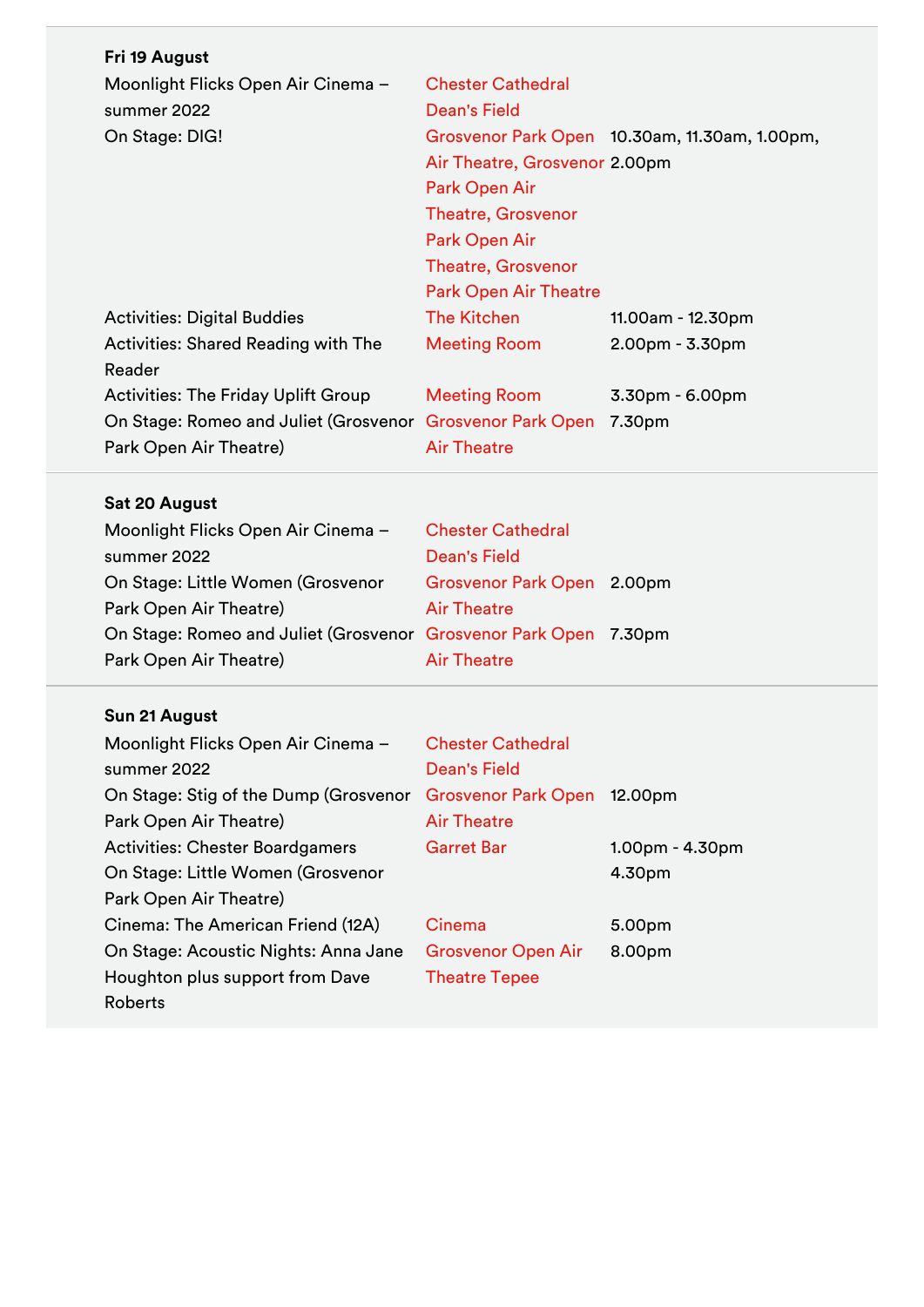| Mon 22 August<br>summer 2022 | Moonlight Flicks Open Air Cinema -                        | <b>Chester Cathedral</b><br><b>Dean's Field</b> |                   |
|------------------------------|-----------------------------------------------------------|-------------------------------------------------|-------------------|
|                              | Activities: Language and Culture Café                     | <b>The Kitchen</b>                              | 7.00pm            |
| Tue 23 August                |                                                           |                                                 |                   |
|                              | Moonlight Flicks Open Air Cinema -                        | <b>Chester Cathedral</b>                        |                   |
| summer 2022                  |                                                           | <b>Dean's Field</b>                             |                   |
| <b>Wed 24 August</b>         |                                                           |                                                 |                   |
|                              | Moonlight Flicks Open Air Cinema -                        | <b>Chester Cathedral</b>                        |                   |
| summer 2022                  |                                                           | <b>Dean's Field</b>                             |                   |
|                              | <b>Activities: Macrame for Beginners</b>                  | <b>The Kitchen</b>                              | 11.00am           |
|                              | On Stage: Stig of the Dump (Grosvenor                     | Grosvenor Park Open 12.00pm, 4.30pm             |                   |
| Park Open Air Theatre)       |                                                           | Air Theatre, Grosvenor                          |                   |
|                              |                                                           | <b>Park Open Air Theatre</b>                    |                   |
|                              | Activities: Kaleidoscope: Monthly Open Garret Theatre     |                                                 | 12.30pm - 3.00pm  |
| Mic                          |                                                           |                                                 |                   |
|                              | <b>Activities: Bereavement Help Point</b>                 | <b>Meeting Room</b>                             | 2.00pm - 4.00pm   |
| Thu 25 August                |                                                           |                                                 |                   |
|                              | Moonlight Flicks Open Air Cinema -                        | <b>Chester Cathedral</b>                        |                   |
| summer 2022                  |                                                           | <b>Dean's Field</b>                             |                   |
|                              | <b>Activities: Chatter and Natter</b>                     | <b>The Kitchen</b>                              | $2.00pm - 4.00pm$ |
|                              | On Stage: Romeo and Juliet (Grosvenor Grosvenor Park Open |                                                 | 7.30pm            |
| Park Open Air Theatre)       |                                                           | <b>Air Theatre</b>                              |                   |
|                              | On Stage: This is The Kit                                 | <b>Storyhouse Theatre</b>                       | 8.00pm            |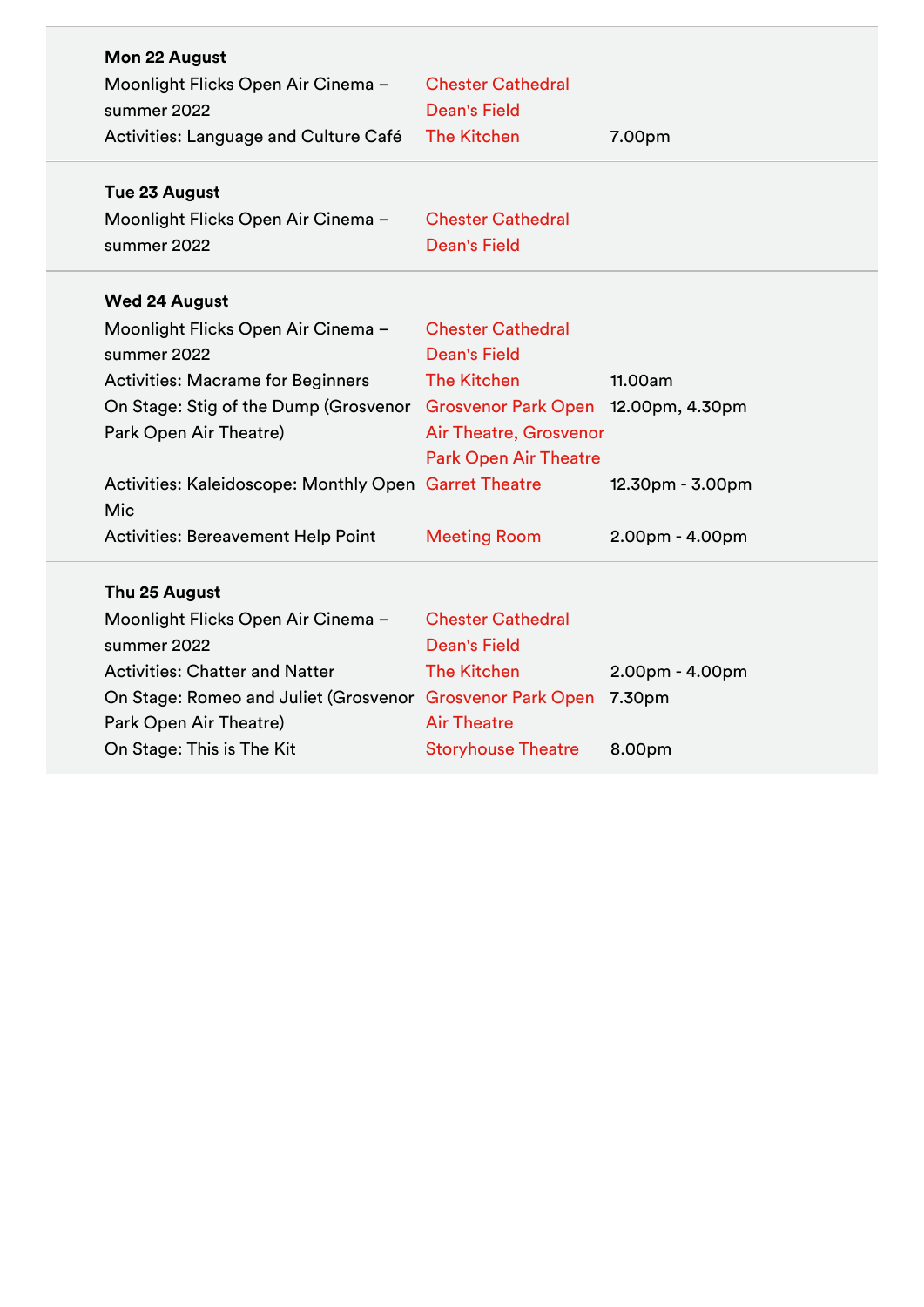| Fri 26 August                              |                            |                   |
|--------------------------------------------|----------------------------|-------------------|
| Moonlight Flicks Open Air Cinema -         | <b>Chester Cathedral</b>   |                   |
| summer 2022                                | <b>Dean's Field</b>        |                   |
| <b>Activities: Digital Buddies</b>         | The Kitchen                | 11.00am - 12.30pm |
| Activities: Shared Reading with The        | <b>Meeting Room</b>        | 2.00pm - 3.30pm   |
| Reader                                     |                            |                   |
| <b>Activities: The Friday Uplift Group</b> | <b>Meeting Room</b>        | $3.30pm - 6.00pm$ |
| On Stage: Little Women (Grosvenor          | <b>Grosvenor Park Open</b> | 7.30pm            |
| Park Open Air Theatre)                     | <b>Air Theatre</b>         |                   |
|                                            |                            |                   |

## **Sat 27 August**

| Moonlight Flicks Open Air Cinema -                               | <b>Chester Cathedral</b>    |  |
|------------------------------------------------------------------|-----------------------------|--|
| summer 2022                                                      | <b>Dean's Field</b>         |  |
| On Stage: Little Women (Grosvenor                                | Grosvenor Park Open 2.00pm  |  |
| Park Open Air Theatre)                                           | <b>Air Theatre</b>          |  |
| On Stage: Romeo and Juliet (Grosvenor Grosvenor Park Open 7.30pm |                             |  |
| Park Open Air Theatre)                                           | <b>Air Theatre</b>          |  |
| On Stage: How to put on an Open-Air                              | Grosvenor Park Open 10.00pm |  |
| <b>Theatre Show</b>                                              | <b>Air Theatre</b>          |  |

## **Sun 28 August**

| Moonlight Flicks Open Air Cinema -                               | <b>Chester Cathedral</b>  |                  |
|------------------------------------------------------------------|---------------------------|------------------|
| summer 2022                                                      | <b>Dean's Field</b>       |                  |
| <b>Activities: Parados Creatives</b>                             | <b>Garret Bar</b>         | 12.00pm - 3.00pm |
| On Stage: Stig of the Dump (Grosvenor Grosvenor Park Open        |                           | 12.00pm          |
| Park Open Air Theatre)                                           | <b>Air Theatre</b>        |                  |
| On Stage: Romeo and Juliet (Grosvenor Grosvenor Park Open 4.30pm |                           |                  |
| Park Open Air Theatre)                                           | <b>Air Theatre</b>        |                  |
| Cinema: Paris, Texas (12A)                                       | Cinema                    | 5.00pm           |
| On Stage: Comedy Night                                           | <b>Grosvenor Open Air</b> | 8.00pm           |
|                                                                  | <b>Theatre Tepee</b>      |                  |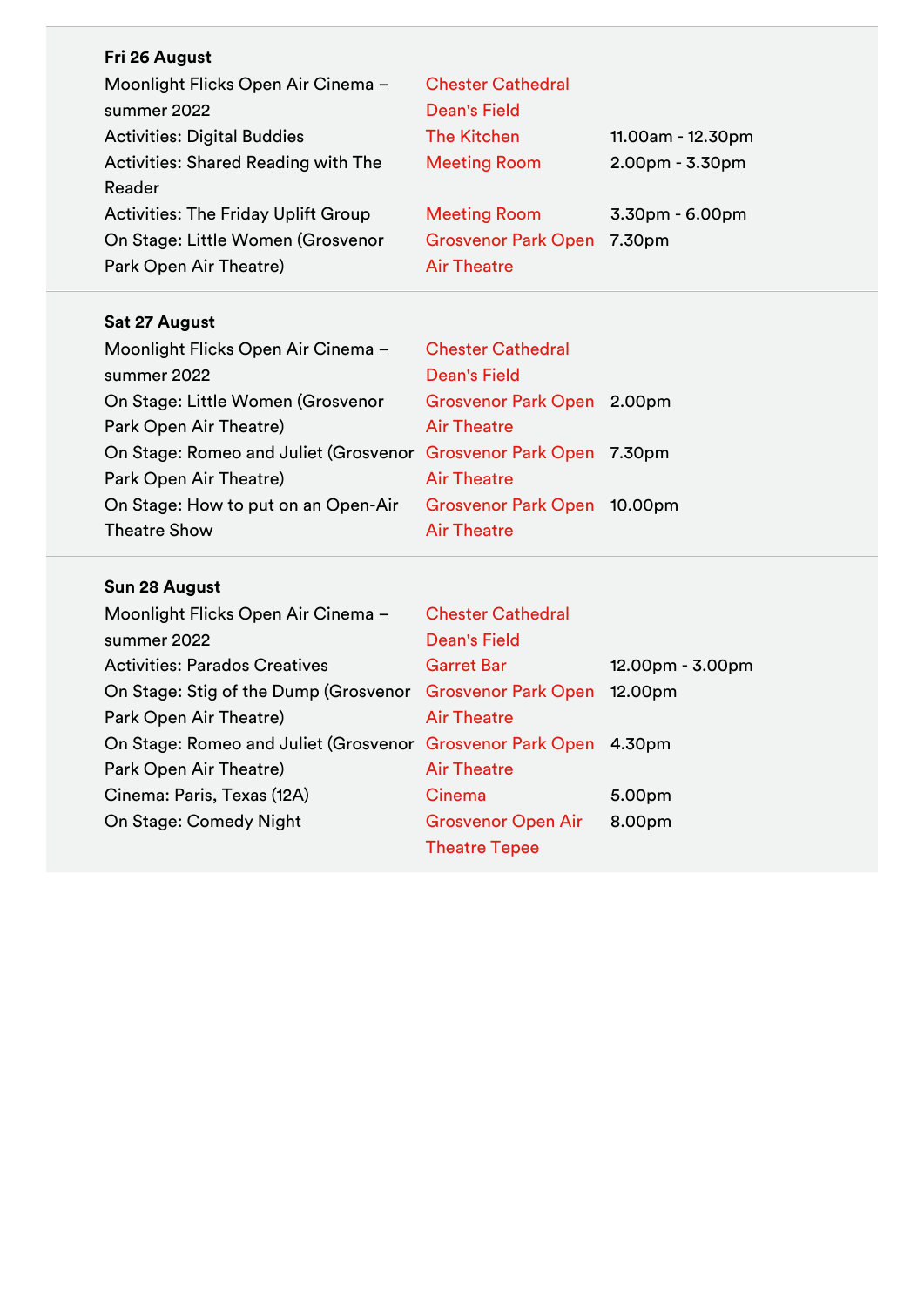| Mon 29 August                                                     |                            |                   |
|-------------------------------------------------------------------|----------------------------|-------------------|
| Moonlight Flicks Open Air Cinema -                                | <b>Chester Cathedral</b>   |                   |
| summer 2022                                                       | <b>Dean's Field</b>        |                   |
| On Stage: Stig of the Dump (Grosvenor Grosvenor Park Open 12.00pm |                            |                   |
| Park Open Air Theatre)                                            | <b>Air Theatre</b>         |                   |
| On Stage: Little Women (Grosvenor                                 | Grosvenor Park Open 4.30pm |                   |
| Park Open Air Theatre)                                            | <b>Air Theatre</b>         |                   |
| Tue 30 August                                                     |                            |                   |
| Moonlight Flicks Open Air Cinema -                                | <b>Chester Cathedral</b>   |                   |
| summer 2022                                                       | <b>Dean's Field</b>        |                   |
|                                                                   |                            |                   |
| <b>Wed 31 August</b>                                              |                            |                   |
| Moonlight Flicks Open Air Cinema -                                | <b>Chester Cathedral</b>   |                   |
| summer 2022                                                       | <b>Dean's Field</b>        |                   |
| Thu 1 September                                                   |                            |                   |
| Moonlight Flicks Open Air Cinema -                                | <b>Chester Cathedral</b>   |                   |
| summer 2022                                                       | <b>Dean's Field</b>        |                   |
| <b>Activities: Chatter and Natter</b>                             | <b>The Kitchen</b>         | $2.00pm - 4.00pm$ |
| On Stage: Castaway - Legally Blonde                               | <b>Storyhouse Theatre</b>  | 7.00pm            |
|                                                                   |                            |                   |
| Fri 2 September                                                   |                            |                   |
| Moonlight Flicks Open Air Cinema -                                | <b>Chester Cathedral</b>   |                   |
| summer 2022                                                       | <b>Dean's Field</b>        |                   |
| <b>Activities: Digital Buddies</b>                                | <b>The Kitchen</b>         | 11.00am - 12.30pm |
| <b>Activities: Shared Reading with The</b>                        | <b>Meeting Room</b>        | 2.00pm - 3.30pm   |
| Reader                                                            |                            |                   |
| <b>Activities: The Friday Uplift Group</b>                        | <b>Meeting Room</b>        | 3.30pm - 6.00pm   |
| On Stage: Castaway - Legally Blonde                               | <b>Storyhouse Theatre</b>  | 7.00pm            |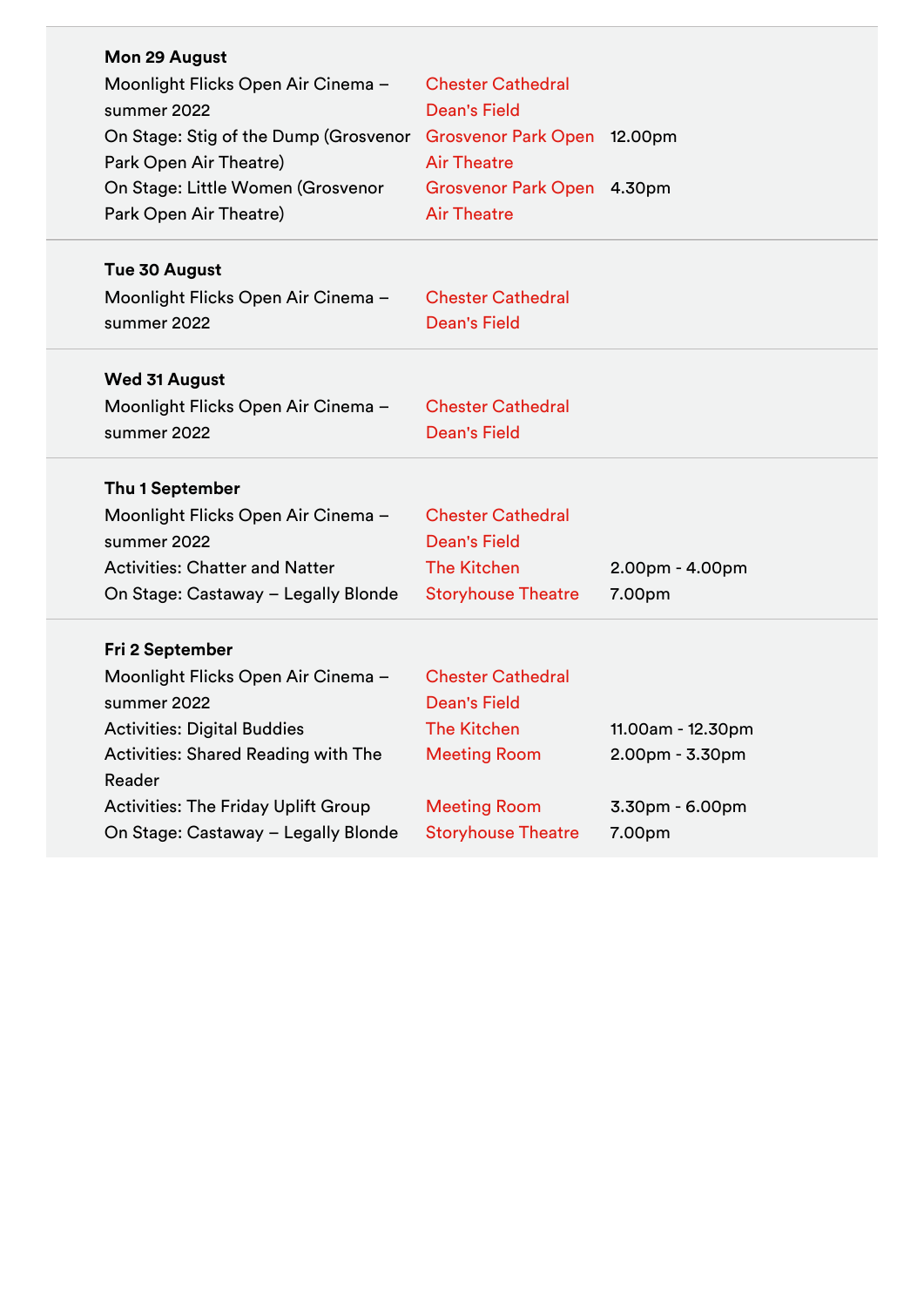| Sat 3 September<br>Moonlight Flicks Open Air Cinema -<br>summer 2022<br><b>Activities: Italian Storytelling</b><br>On Stage: Castaway - Legally Blonde             | <b>Chester Cathedral</b><br><b>Dean's Field</b><br><b>Storytelling Room</b><br><b>Storyhouse Theatre,</b><br><b>Storyhouse Theatre</b> | 11.00am - 11.30am<br>2.00pm, 7.00pm |
|--------------------------------------------------------------------------------------------------------------------------------------------------------------------|----------------------------------------------------------------------------------------------------------------------------------------|-------------------------------------|
| <b>Sun 4 September</b><br>Moonlight Flicks Open Air Cinema -<br>summer 2022<br>On Stage: Castaway - Legally Blonde<br><b>Activities: Chester Boardgamers</b>       | <b>Chester Cathedral</b><br><b>Dean's Field</b><br><b>Storyhouse Theatre</b><br><b>Garret Bar</b>                                      | 11.00am<br>1.00pm - 4.30pm          |
| <b>Mon 5 September</b><br>Moonlight Flicks Open Air Cinema -<br>summer 2022                                                                                        | <b>Chester Cathedral</b><br><b>Dean's Field</b>                                                                                        |                                     |
| <b>Tue 6 September</b><br>Moonlight Flicks Open Air Cinema -<br>summer 2022<br>Cinema: The Piano (15)<br>On Stage: Black Umfolosi                                  | <b>Chester Cathedral</b><br><b>Dean's Field</b><br>Cinema<br><b>Storyhouse Theatre</b>                                                 | 6.00pm<br>8.00pm                    |
| <b>Wed 7 September</b><br>Moonlight Flicks Open Air Cinema -<br>summer 2022<br><b>Activities: Youth Vibe</b><br>On Stage: Russell Kane Live: The Essex<br>Variant! | <b>Chester Cathedral</b><br><b>Dean's Field</b><br><b>Meeting Room</b><br><b>Storyhouse Theatre</b>                                    | $6.00pm - 8.00pm$<br>8.00pm         |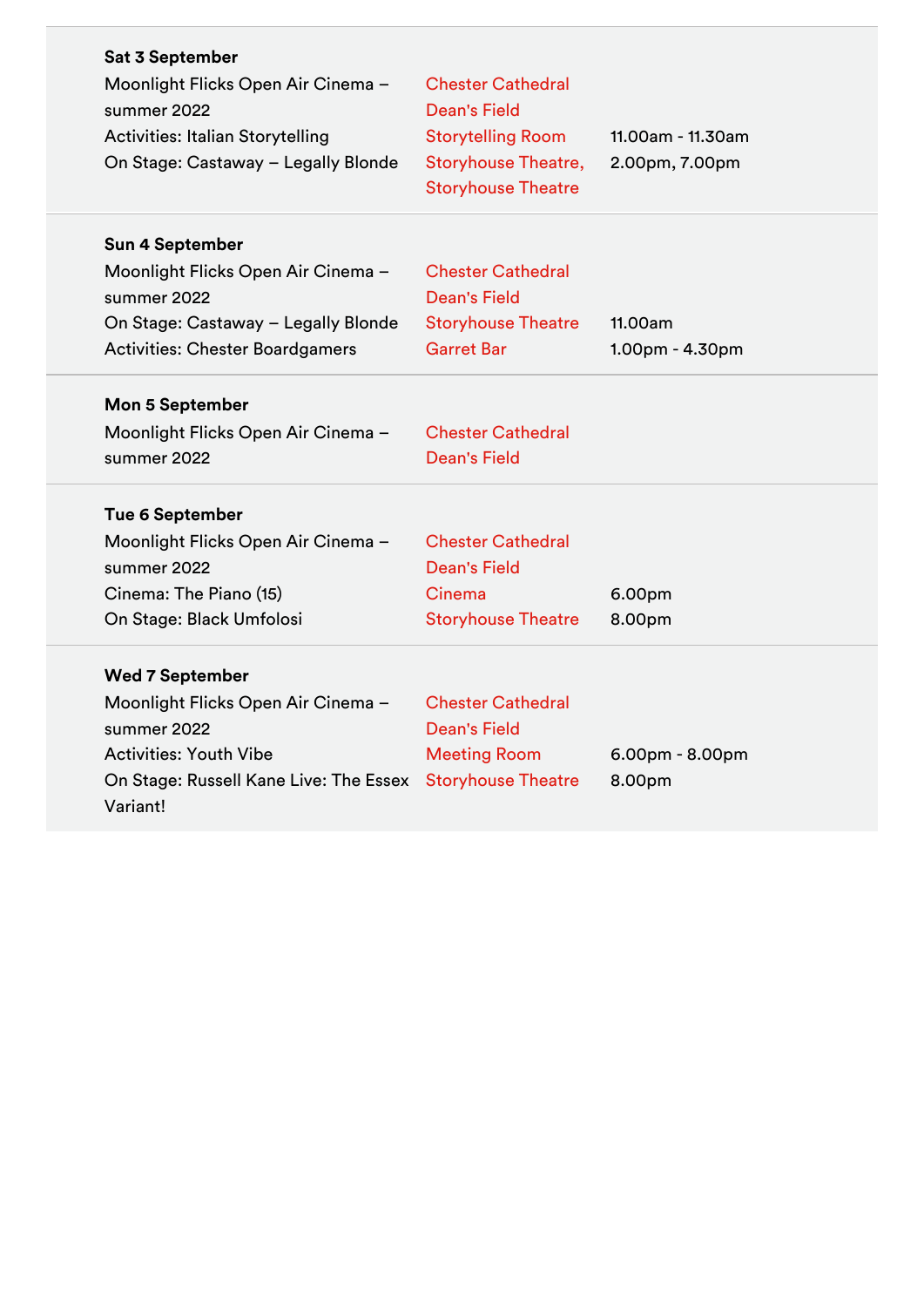| Thu 8 September                                       |                           |                   |
|-------------------------------------------------------|---------------------------|-------------------|
| Moonlight Flicks Open Air Cinema -                    | <b>Chester Cathedral</b>  |                   |
| summer 2022                                           | <b>Dean's Field</b>       |                   |
| <b>Activities: Chatter and Natter</b>                 | <b>The Kitchen</b>        | $2.00pm - 4.00pm$ |
| Activities: Kaleidoscope: Monthly Open Garret Theatre |                           | $6.30pm - 9.00pm$ |
| Mic                                                   |                           |                   |
| Cinema: NT Live: Much Ado About                       | Cinema                    | 7.00pm            |
| Nothing (12A)                                         |                           |                   |
| On Stage: Joanne McNally: The                         | <b>Storyhouse Theatre</b> | 8.00pm            |
| <b>Prosecco Express</b>                               |                           |                   |
|                                                       |                           |                   |
|                                                       |                           |                   |
| Fri 9 September                                       |                           |                   |
| Moonlight Flicks Open Air Cinema -                    | <b>Chester Cathedral</b>  |                   |
| summer 2022                                           | <b>Dean's Field</b>       |                   |
| <b>Activities: Digital Buddies</b>                    | <b>The Kitchen</b>        | 11.00am - 12.30pm |
| <b>Activities: Shared Reading with The</b>            | <b>Meeting Room</b>       | $2.00pm - 3.30pm$ |
| Reader                                                |                           |                   |
| <b>Activities: The Friday Uplift Group</b>            | <b>Meeting Room</b>       | $3.30pm - 6.00pm$ |
| <b>Activities: Chester and Borders Polish</b>         | <b>Meeting Room</b>       | 7.30pm - 9.00pm   |
| Society                                               |                           |                   |
| On Stage: An Audience with Lucy                       | <b>Storyhouse Theatre</b> | 7.30pm            |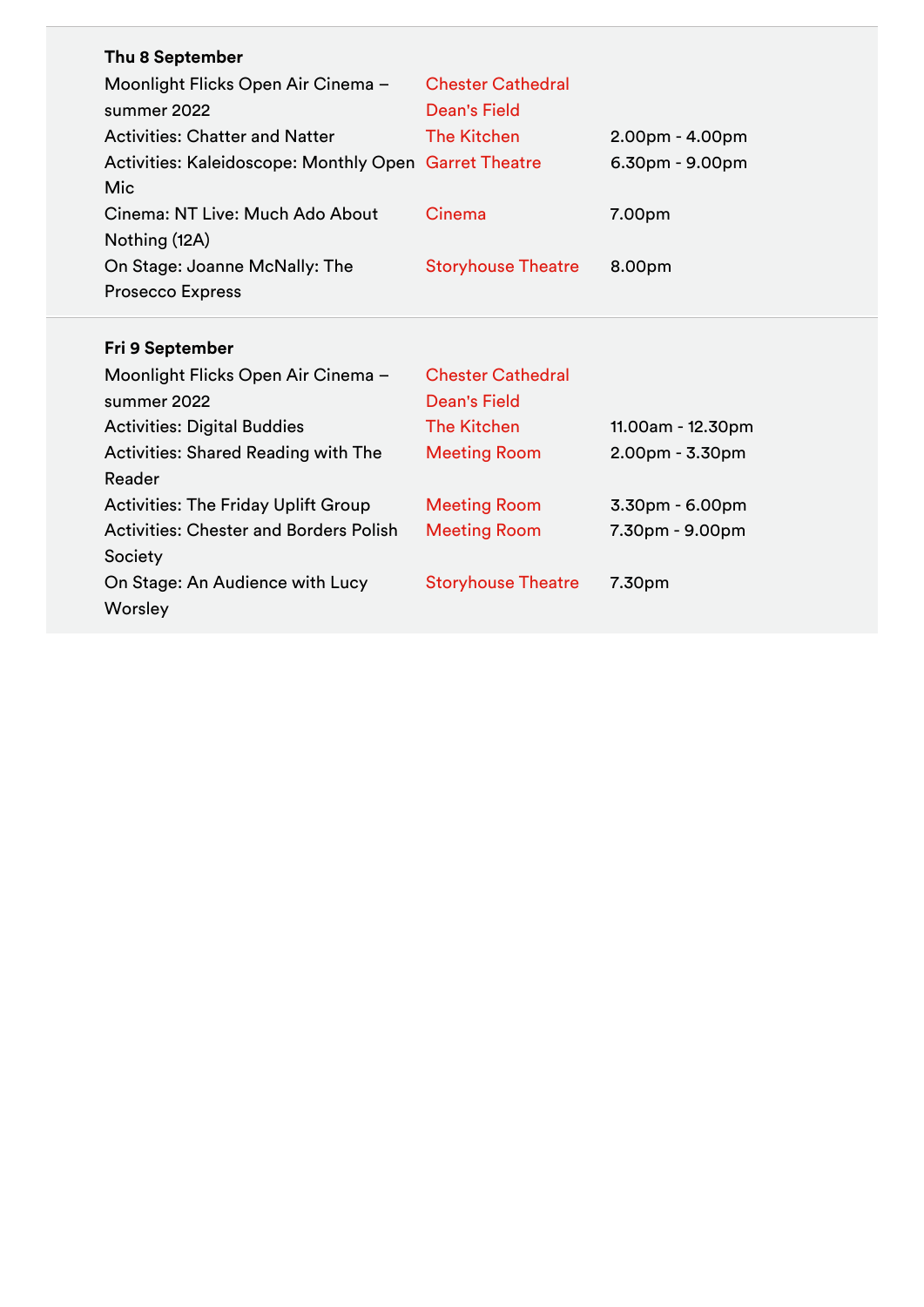| <b>Sat 10 September</b>                                  |                          |                    |
|----------------------------------------------------------|--------------------------|--------------------|
| Moonlight Flicks Open Air Cinema -                       | <b>Chester Cathedral</b> |                    |
| summer 2022                                              | <b>Dean's Field</b>      |                    |
| On Stage: Childless and Childfree:                       | <b>Garret Theatre</b>    | 10.00am            |
| <b>Walking a Shared Path</b>                             |                          |                    |
| On Stage: 10 Minute Stories - Morning                    | <b>Garret Theatre</b>    | 11.30am            |
| Panel                                                    |                          |                    |
| On Stage: 10 Minute Stories - Men's                      | <b>Garret Theatre</b>    | 1.45 <sub>pm</sub> |
| Panel                                                    |                          |                    |
| Activities: Writing Workshop with Betty Garret Bar       |                          | 1.45 <sub>pm</sub> |
| Doyle                                                    |                          |                    |
| On Stage: 10 Minute Stories -                            | <b>Garret Theatre</b>    | 3.00pm             |
| <b>Afternoon Panel</b>                                   |                          |                    |
| On Stage: Poetry Performance - Open Garret Theatre       |                          | 4.15pm             |
| Mic                                                      |                          |                    |
| On Stage: The Childless Movement -                       | <b>Garret Theatre</b>    | 7.00pm             |
| Perspectives from a Decade of                            |                          |                    |
| Changemaking                                             |                          |                    |
| On Stage: Jon Richardson: The Knitwit Storyhouse Theatre |                          | 8.00pm             |
| On Stage: How to Be Amazingly Happy! Garret Theatre      |                          | 8.30pm             |
| <b>Sun 11 September</b>                                  |                          |                    |

| Moonlight Flicks Open Air Cinema -                       | <b>Chester Cathedral</b> |                    |
|----------------------------------------------------------|--------------------------|--------------------|
| summer 2022                                              | <b>Dean's Field</b>      |                    |
| <b>Activities: Parados Creatives</b>                     | <b>Garret Bar</b>        | $12.00pm - 3.00pm$ |
| Cinema: Glyndebourne: La bohème (12A Cinema              |                          | 2.00pm             |
| $-$ TBC)                                                 |                          |                    |
| On Stage: Jon Richardson: The Knitwit Storyhouse Theatre |                          | 8.00pm             |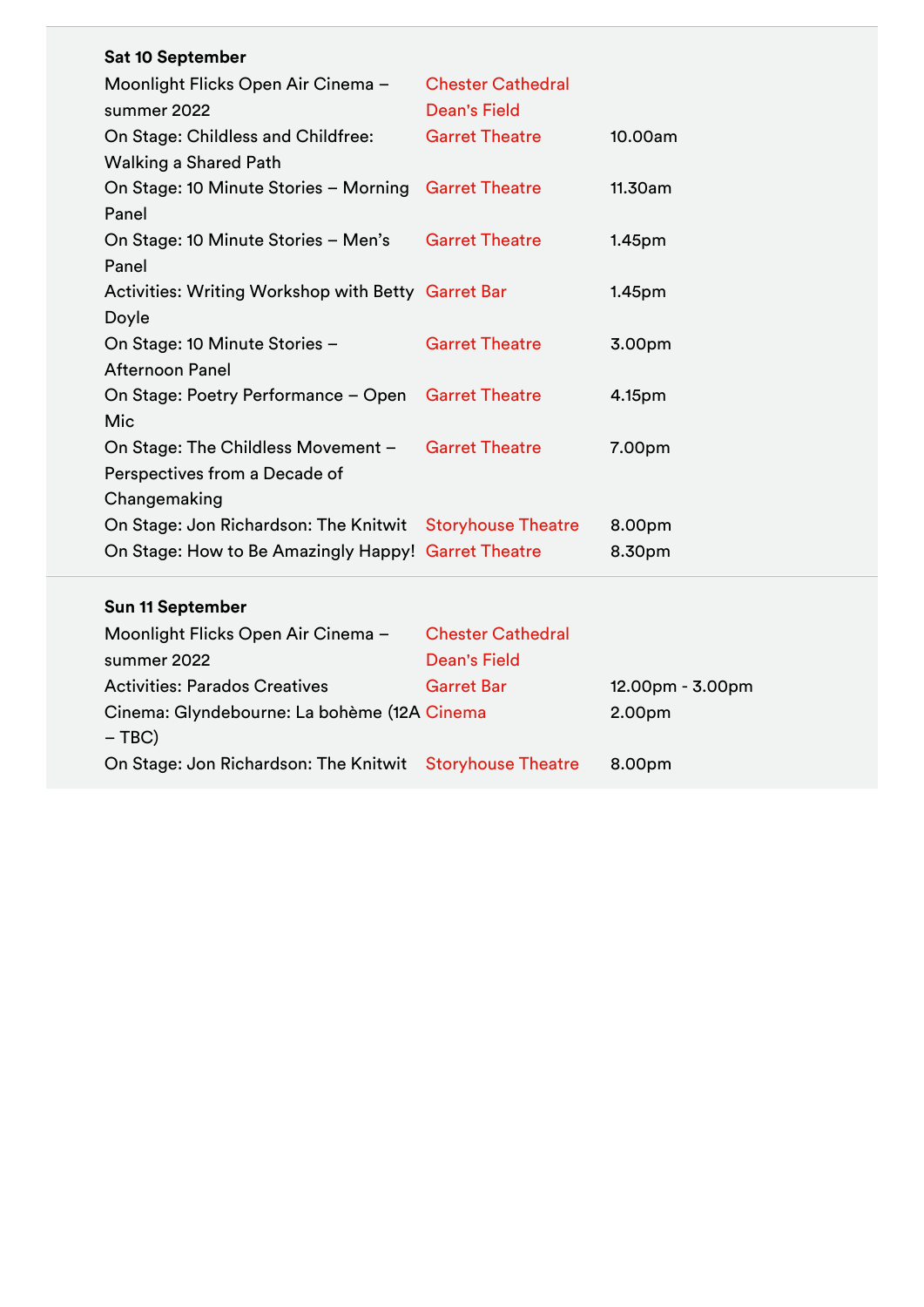| <b>Mon 12 September</b>                    |                                                 |                   |
|--------------------------------------------|-------------------------------------------------|-------------------|
| Moonlight Flicks Open Air Cinema -         | <b>Chester Cathedral</b>                        |                   |
| summer 2022                                | <b>Dean's Field</b>                             |                   |
| Activities: The Pick 'n' Mix Book Group    | <b>Meeting Room</b>                             | $2.00pm - 4.00pm$ |
| Activities: Chester LGBT+ Book Group       | <b>Storytelling Room</b>                        | 7.30pm - 9.00pm   |
|                                            |                                                 |                   |
| <b>Tue 13 September</b>                    |                                                 |                   |
| Moonlight Flicks Open Air Cinema -         | <b>Chester Cathedral</b>                        |                   |
| summer 2022                                | <b>Dean's Field</b>                             |                   |
|                                            |                                                 |                   |
| <b>Wed 14 September</b>                    |                                                 |                   |
| Moonlight Flicks Open Air Cinema -         | <b>Chester Cathedral</b><br><b>Dean's Field</b> |                   |
| summer 2022                                |                                                 |                   |
| Activities: Bereavement Help Point         | <b>Meeting Room</b>                             | 2.00pm - 4.00pm   |
| Activities: Storyhouse Women Book          | <b>Garret Bar</b>                               | 7.00pm - 9.00pm   |
| Club                                       |                                                 |                   |
| <b>Activities: Left Field Creatives</b>    | <b>Meeting Room</b>                             | 7.00pm - 8.30pm   |
| Thu 15 September                           |                                                 |                   |
| Moonlight Flicks Open Air Cinema -         | <b>Chester Cathedral</b>                        |                   |
| summer 2022                                | <b>Dean's Field</b>                             |                   |
| <b>Activities: Chatter and Natter</b>      | <b>The Kitchen</b>                              | $2.00pm - 4.00pm$ |
| Fri 16 September                           |                                                 |                   |
| Moonlight Flicks Open Air Cinema -         | <b>Chester Cathedral</b>                        |                   |
| summer 2022                                | <b>Dean's Field</b>                             |                   |
| <b>Activities: Digital Buddies</b>         | <b>The Kitchen</b>                              |                   |
|                                            |                                                 | 11.00am - 12.30pm |
| <b>Activities: Shared Reading with The</b> | <b>Meeting Room</b>                             | 2.00pm - 3.30pm   |
| Reader                                     |                                                 |                   |
| <b>Activities: The Friday Uplift Group</b> | <b>Meeting Room</b>                             | 3.30pm - 6.00pm   |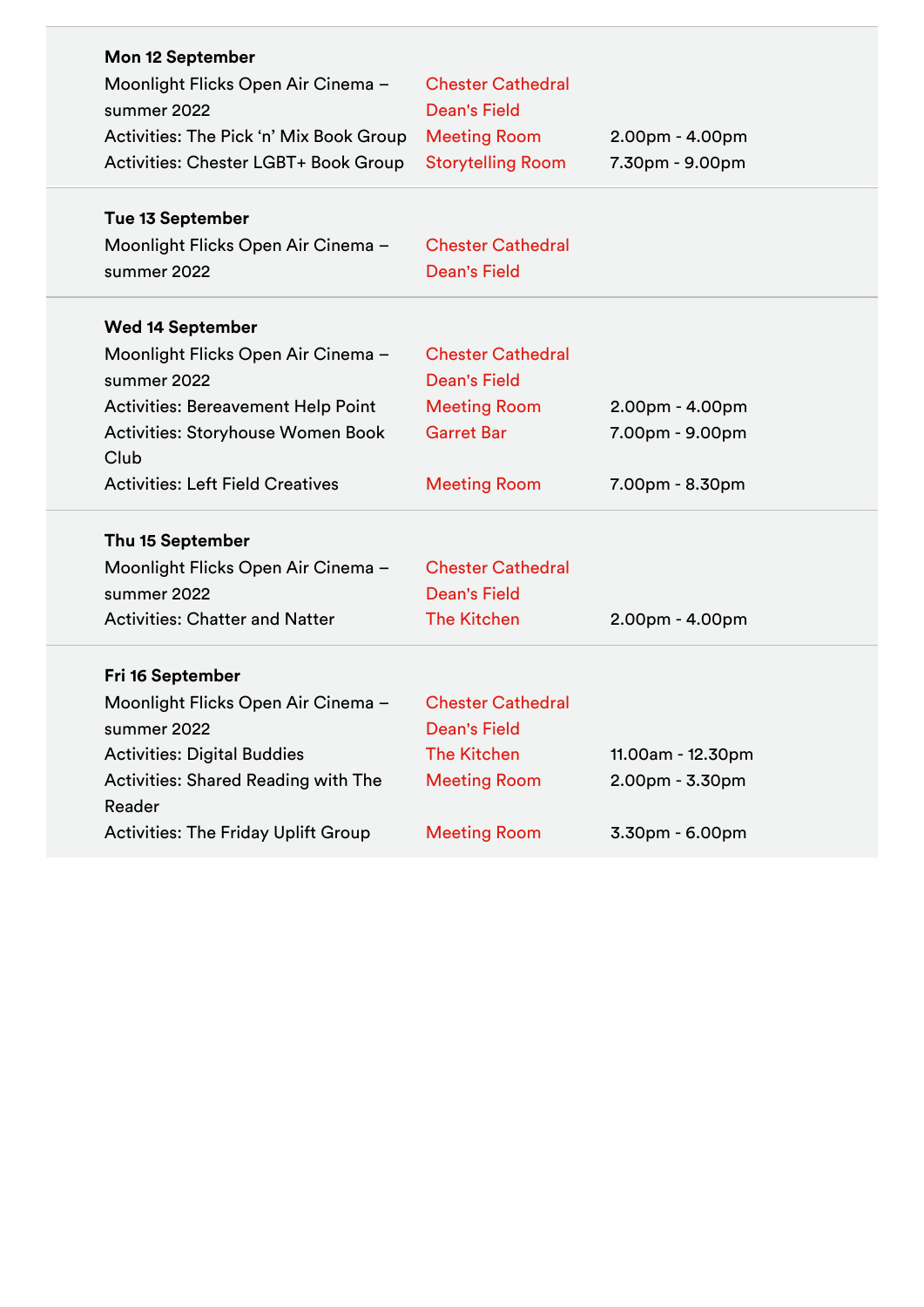| Sat 17 September                                      |                          |                   |
|-------------------------------------------------------|--------------------------|-------------------|
| Moonlight Flicks Open Air Cinema -                    | <b>Chester Cathedral</b> |                   |
| summer 2022                                           | <b>Dean's Field</b>      |                   |
| <b>Sun 18 September</b>                               |                          |                   |
| <b>Activities: Chester Boardgamers</b>                | <b>Garret Bar</b>        | $1.00pm - 4.30pm$ |
| <b>Wed 21 September</b>                               |                          |                   |
| <b>Activities: Storyhouse Book Club</b>               | <b>Meeting Room</b>      | 7.30pm - 9.00pm   |
| Thu 22 September                                      |                          |                   |
| <b>Activities: Chatter and Natter</b>                 | <b>The Kitchen</b>       | 2.00pm - 4.00pm   |
| Fri 23 September                                      |                          |                   |
| <b>Activities: Digital Buddies</b>                    | <b>The Kitchen</b>       | 11.00am - 12.30pm |
| <b>Activities: Shared Reading with The</b><br>Reader  | <b>Meeting Room</b>      | $2.00pm - 3.30pm$ |
| <b>Activities: The Friday Uplift Group</b>            | <b>Meeting Room</b>      | $3.30pm - 6.00pm$ |
| Sun 25 September                                      |                          |                   |
| <b>Activities: Parados Creatives</b>                  | <b>Meeting Room</b>      | 12.00pm - 3.00pm  |
| Mon 26 September                                      |                          |                   |
| Activities: Language and Culture Café                 | <b>The Kitchen</b>       | 7.00pm            |
| <b>Tue 27 September</b>                               |                          |                   |
| Cinema: ROH: Madama Butterfly (TBC) Cinema            |                          | 7.15pm            |
| <b>Wed 28 September</b>                               |                          |                   |
|                                                       |                          |                   |
| Activities: Kaleidoscope: Monthly Open Garret Theatre |                          | 12.30pm - 3.00pm  |
| Mic                                                   |                          |                   |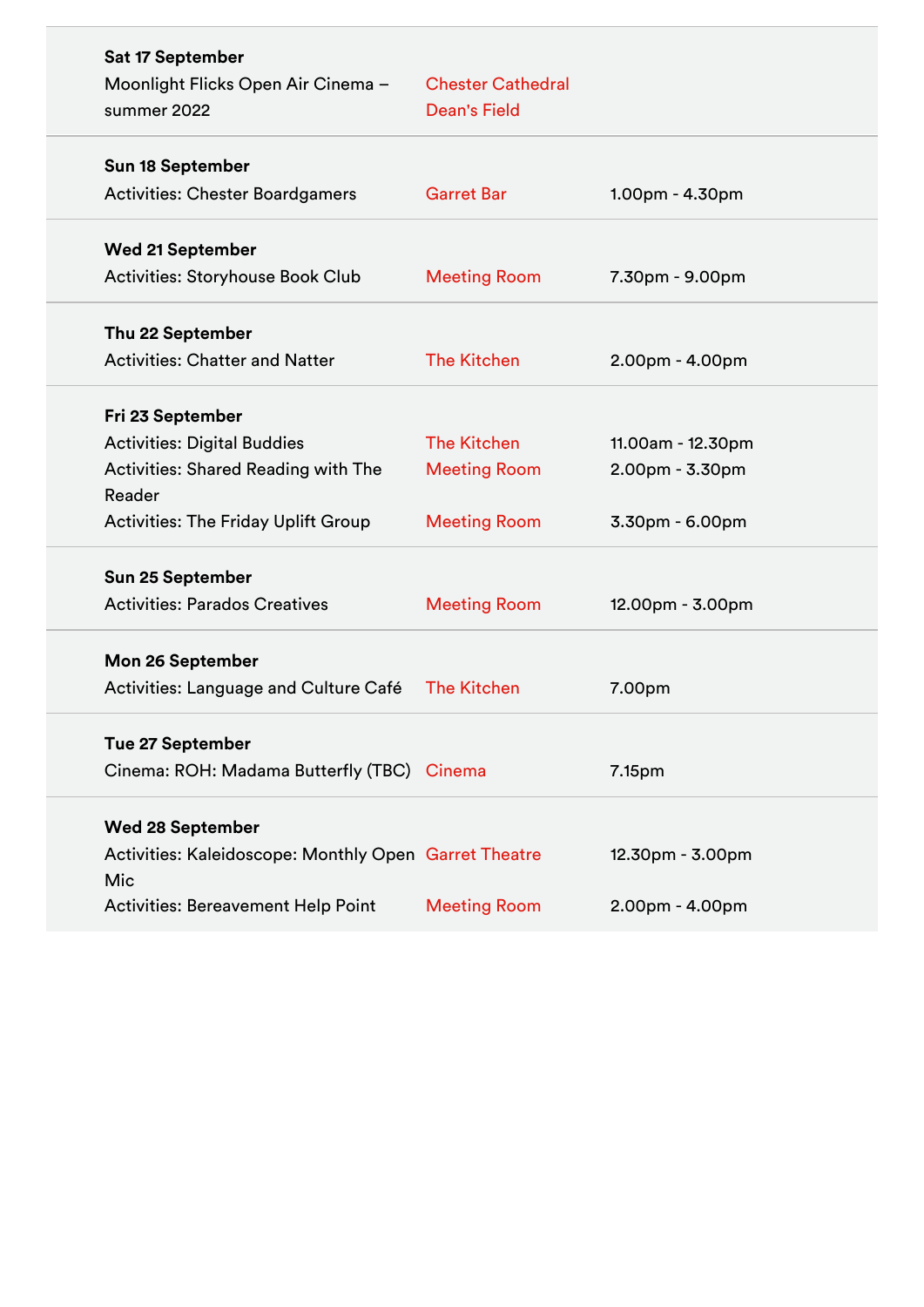| Thu 29 September<br><b>Activities: Chatter and Natter</b>    | <b>The Kitchen</b>        | $2.00pm - 4.00pm$ |
|--------------------------------------------------------------|---------------------------|-------------------|
| Fri 30 September                                             |                           |                   |
| <b>Activities: Digital Buddies</b>                           | <b>The Kitchen</b>        | 11.00am - 12.30pm |
| Activities: Shared Reading with The                          | <b>Meeting Room</b>       | 2.00pm - 3.30pm   |
| Reader                                                       |                           |                   |
| <b>Activities: The Friday Uplift Group</b>                   | <b>Meeting Room</b>       | 3.30pm - 6.00pm   |
| On Stage: The Time Traveller's Wife: a<br>new musical        | <b>Storyhouse Theatre</b> | 7.30pm            |
| <b>Sat 1 October</b>                                         |                           |                   |
| <b>Activities: Italian Storytelling</b>                      | <b>Storytelling Room</b>  | 11.00am - 11.30am |
| On Stage: The Time Traveller's Wife: a<br>new musical        | <b>Storyhouse Theatre</b> | 7.30pm            |
| <b>Sun 2 October</b>                                         |                           |                   |
| <b>Activities: Chester Boardgamers</b>                       | <b>Garret Bar</b>         | 1.00pm - 4.30pm   |
| Tue 4 October                                                |                           |                   |
| On Stage: The Time Traveller's Wife: a<br>new musical        | <b>Storyhouse Theatre</b> | 7.30pm            |
| <b>Wed 5 October</b>                                         |                           |                   |
| Activities: Kaleidoscope: Monthly Open Garret Theatre<br>Mic |                           | 12.30pm - 3.00pm  |
| <b>Activities: Youth Vibe</b>                                | <b>Meeting Room</b>       | $6.00pm - 8.00pm$ |
| On Stage: The Time Traveller's Wife: a<br>new musical        | <b>Storyhouse Theatre</b> | 7.30pm            |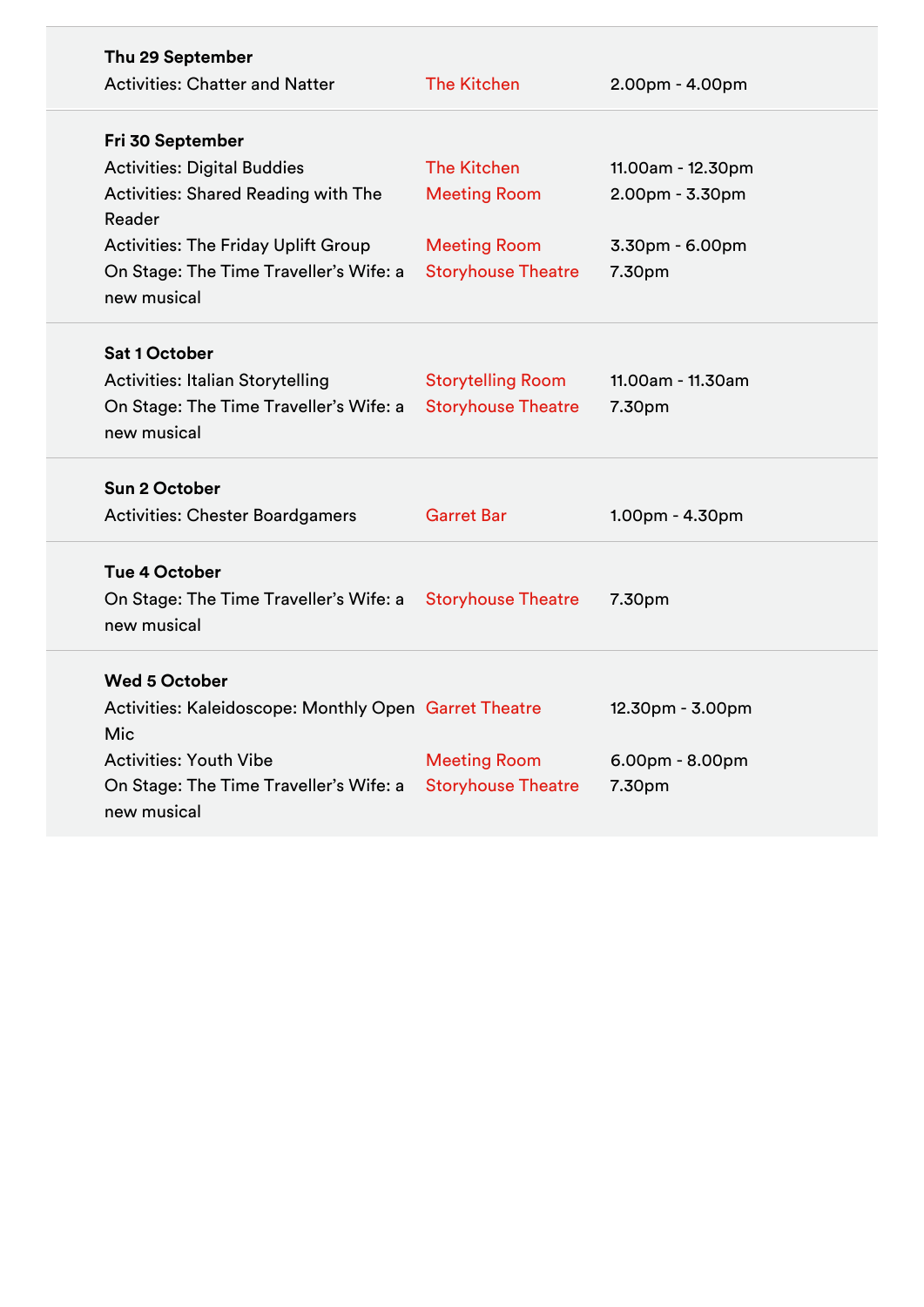| Thu 6 October<br><b>Activities: Chatter and Natter</b><br>Cinema: NT Live: Jack Absolute Flies<br>Again (12A)<br>On Stage: The Time Traveller's Wife: a<br>new musical                                      | <b>The Kitchen</b><br>Cinema<br><b>Storyhouse Theatre</b>                                     | $2.00pm - 4.00pm$<br>7.00pm<br>7.30pm                             |
|-------------------------------------------------------------------------------------------------------------------------------------------------------------------------------------------------------------|-----------------------------------------------------------------------------------------------|-------------------------------------------------------------------|
| Fri 7 October<br><b>Activities: Digital Buddies</b><br>Activities: Shared Reading with The<br>Reader<br><b>Activities: The Friday Uplift Group</b><br>On Stage: The Time Traveller's Wife: a<br>new musical | <b>The Kitchen</b><br><b>Meeting Room</b><br><b>Meeting Room</b><br><b>Storyhouse Theatre</b> | 11.00am - 12.30pm<br>2.00pm - 3.30pm<br>3.30pm - 6.00pm<br>7.30pm |
| <b>Sat 8 October</b><br>On Stage: The Time Traveller's Wife: a<br>new musical                                                                                                                               | <b>Storyhouse Theatre,</b><br><b>Storyhouse Theatre</b>                                       | 2.30pm, 7.30pm                                                    |
| Sun 9 October<br><b>Activities: Parados Creatives</b>                                                                                                                                                       | <b>Garret Bar</b>                                                                             | 12.00pm - 3.00pm                                                  |
| <b>Mon 10 October</b><br>Activities: The Pick 'n' Mix Book Group<br>Activities: Chester LGBT+ Book Group<br>On Stage: The Time Traveller's Wife: a<br>new musical                                           | <b>Meeting Room</b><br><b>Storytelling Room</b><br><b>Storyhouse Theatre</b>                  | $2.00pm - 4.00pm$<br>7.30pm - 9.00pm<br>7.30pm                    |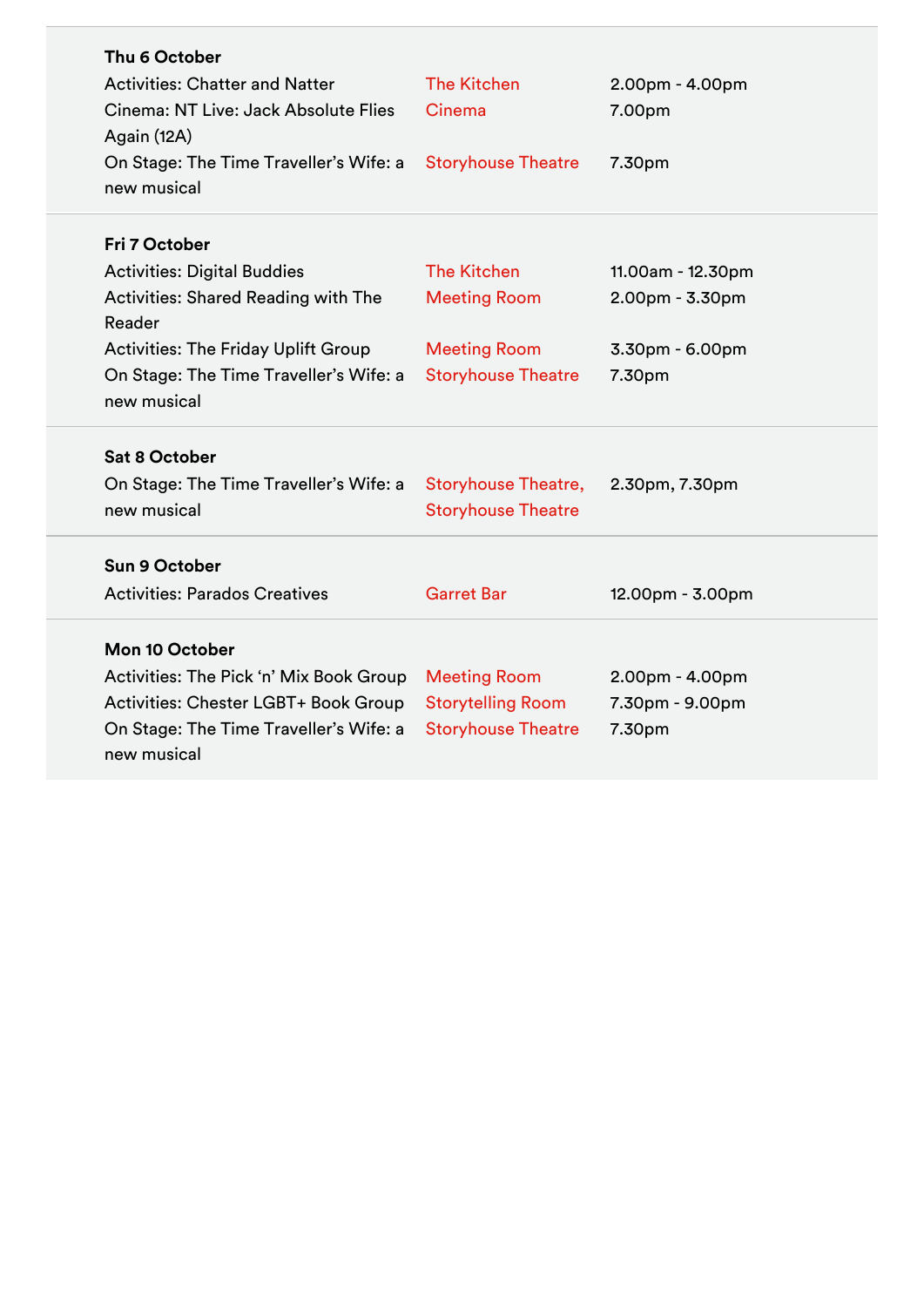| <b>Tue 11 October</b><br>On Stage: The Time Traveller's Wife: a Storyhouse Theatre<br>new musical                |                                                 | 7.30pm                      |
|------------------------------------------------------------------------------------------------------------------|-------------------------------------------------|-----------------------------|
| <b>Wed 12 October</b>                                                                                            |                                                 |                             |
| <b>Activities: Bereavement Help Point</b>                                                                        | <b>Meeting Room</b>                             | 2.00pm - 4.00pm             |
| On Stage: The Time Traveller's Wife: a                                                                           | <b>Storyhouse Theatre,</b>                      | 2.30pm, 7.30pm              |
| new musical                                                                                                      | <b>Storyhouse Theatre</b>                       |                             |
| Cinema: ROH Live: Aida (TBC)                                                                                     | Cinema                                          | 6.45pm                      |
| <b>Activities: Storyhouse Women Book</b>                                                                         | <b>Garret Bar</b>                               | 7.00pm - 9.00pm             |
| Club                                                                                                             |                                                 |                             |
| <b>Activities: Left Field Creatives</b>                                                                          | <b>Meeting Room</b>                             | 7.00pm - 8.30pm             |
| Thu 13 October<br><b>Activities: Chatter and Natter</b><br>On Stage: The Time Traveller's Wife: a<br>new musical | <b>The Kitchen</b><br><b>Storyhouse Theatre</b> | $2.00pm - 4.00pm$<br>7.30pm |
| Fri 14 October                                                                                                   |                                                 |                             |
| <b>Activities: Digital Buddies</b>                                                                               | <b>The Kitchen</b>                              | 11.00am - 12.30pm           |
| <b>Activities: Shared Reading with The</b><br>Reader                                                             | <b>Meeting Room</b>                             | $2.00pm - 3.30pm$           |
| <b>Activities: The Friday Uplift Group</b>                                                                       | <b>Meeting Room</b>                             | 3.30pm - 6.00pm             |
| <b>Activities: Chester and Borders Polish</b><br>Society                                                         | <b>Meeting Room</b>                             | 7.30pm - 9.00pm             |
| On Stage: The Time Traveller's Wife: a<br>new musical                                                            | <b>Storyhouse Theatre</b>                       | 7.30pm                      |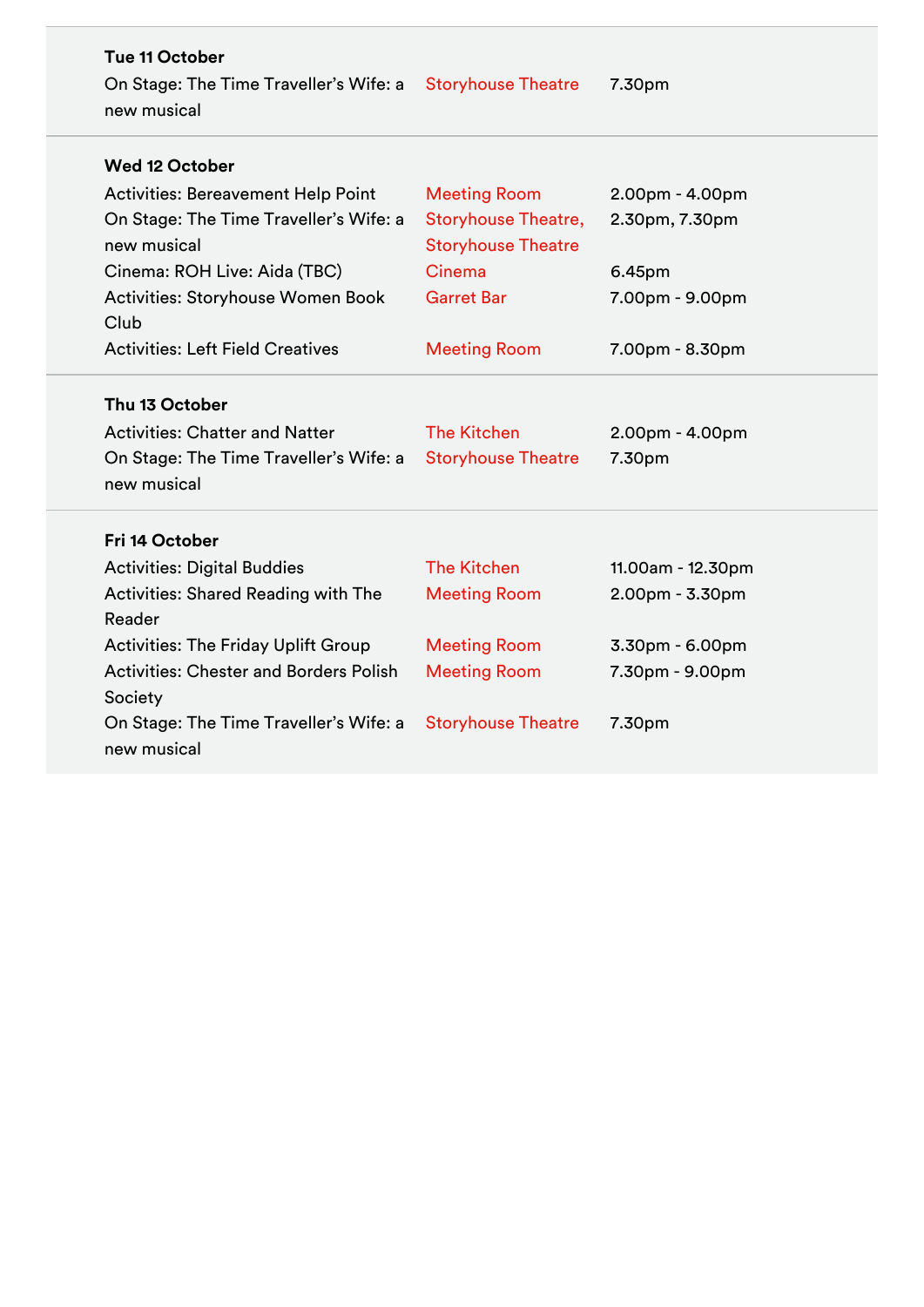| <b>Sat 15 October</b><br>On Stage: The Time Traveller's Wife: a<br>new musical                                                                                                                                       | <b>Storyhouse Theatre,</b><br><b>Storyhouse Theatre</b>                                       | 2.30pm, 7.30pm                                                      |
|----------------------------------------------------------------------------------------------------------------------------------------------------------------------------------------------------------------------|-----------------------------------------------------------------------------------------------|---------------------------------------------------------------------|
| Sun 16 October<br><b>Activities: Chester Boardgamers</b>                                                                                                                                                             | <b>Garret Bar</b>                                                                             | $1.00pm - 4.30pm$                                                   |
| <b>Mon 17 October</b><br>On Stage: An Evening with Graham<br><b>Norton</b>                                                                                                                                           | <b>Storyhouse Theatre</b>                                                                     | 7.30pm                                                              |
| Tue 18 October<br>On Stage: Lunchtime Lectures - Life<br>After Prison: Do we really believe in<br>rehabilitation? Are we willing to give<br>people a second chance?                                                  | <b>Garret Theatre</b>                                                                         | 11.30am - 12.30pm                                                   |
| <b>Wed 19 October</b><br><b>Activities: Storyhouse Book Club</b><br>On Stage: The Unthanks                                                                                                                           | <b>Meeting Room</b><br><b>Storyhouse Theatre</b>                                              | 7.30pm - 9.00pm<br>8.00pm                                           |
| Thu 20 October<br><b>Activities: Chatter and Natter</b><br>Activities: Kaleidoscope: Monthly Open Garret Theatre<br>Mic                                                                                              | <b>The Kitchen</b>                                                                            | $2.00pm - 4.00pm$<br>$6.30pm - 9.00pm$                              |
| Fri 21 October<br><b>Activities: Digital Buddies</b><br><b>Activities: Shared Reading with The</b><br>Reader<br><b>Activities: The Friday Uplift Group</b><br>On Stage: Sue Barker Live: Calling The<br><b>Shots</b> | <b>The Kitchen</b><br><b>Meeting Room</b><br><b>Meeting Room</b><br><b>Storyhouse Theatre</b> | 11.00am - 12.30pm<br>$2.00pm - 3.30pm$<br>3.30pm - 6.00pm<br>7.30pm |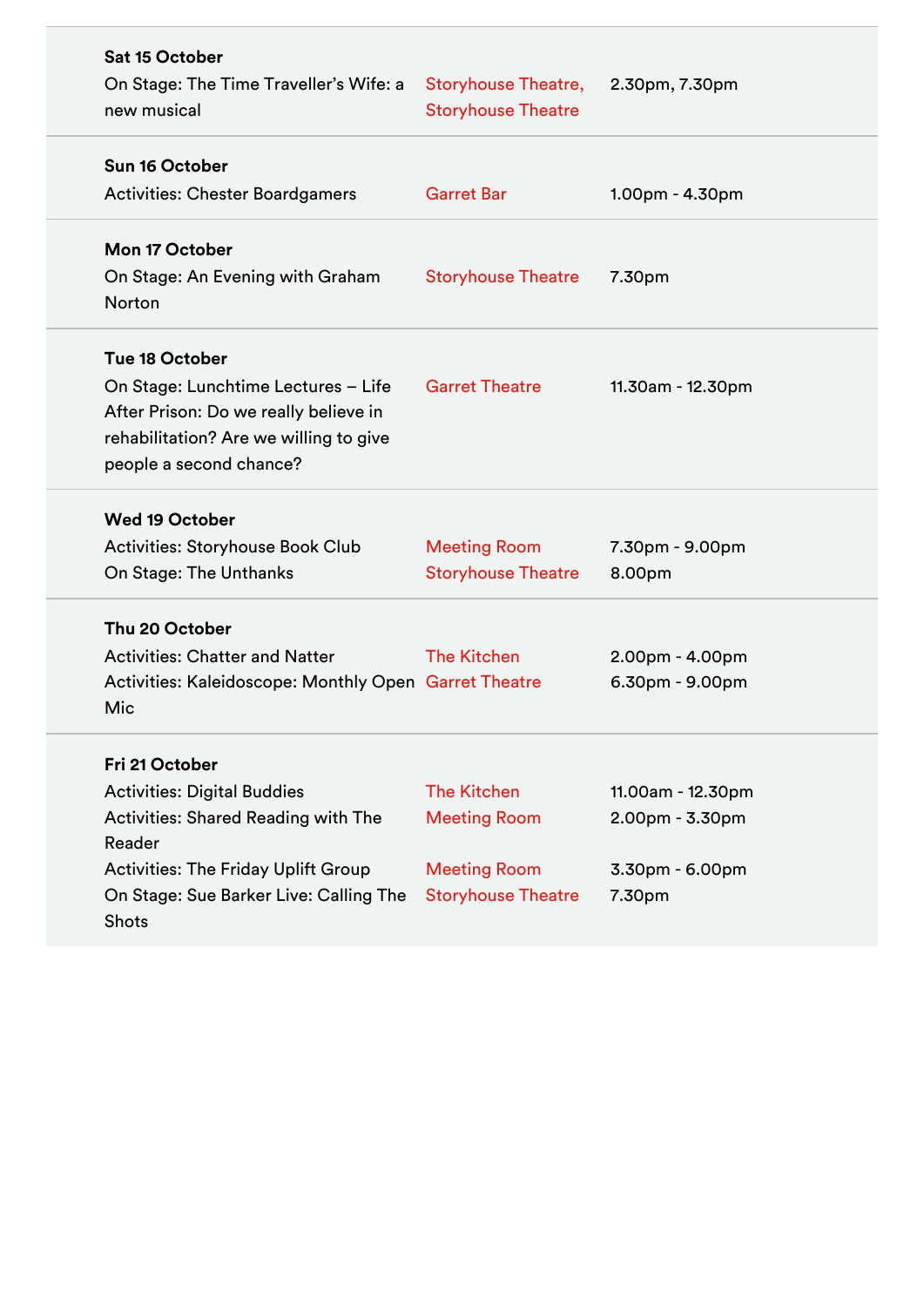| Sat 22 October<br>On Stage: Milkshake! Live: Milkshake!<br>Monkey's Musical                                                                                | <b>Storyhouse Theatre,</b><br><b>Storyhouse Theatre</b>          | 12.00pm, 3.30pm                                           |
|------------------------------------------------------------------------------------------------------------------------------------------------------------|------------------------------------------------------------------|-----------------------------------------------------------|
| Sun 23 October<br>On Stage: Suggs: What a King Cnut - A Storyhouse Theatre<br>Life in the Realm of Madness                                                 |                                                                  | 7.30pm                                                    |
| <b>Wed 26 October</b><br><b>Activities: Bereavement Help Point</b>                                                                                         | <b>Meeting Room</b>                                              | $2.00pm - 4.00pm$                                         |
| Thu 27 October<br><b>Activities: Chatter and Natter</b>                                                                                                    | <b>The Kitchen</b>                                               | 2.00pm - 4.00pm                                           |
| Fri 28 October<br><b>Activities: Digital Buddies</b><br><b>Activities: Shared Reading with The</b><br>Reader<br><b>Activities: The Friday Uplift Group</b> | <b>The Kitchen</b><br><b>Meeting Room</b><br><b>Meeting Room</b> | 11.00am - 12.30pm<br>$2.00pm - 3.30pm$<br>3.30pm - 6.00pm |
| Sun 30 October<br><b>Activities: Chester Boardgamers</b>                                                                                                   | <b>Garret Bar</b>                                                | 1.00pm - 4.30pm                                           |
| Mon 31 October<br>Activities: Language and Culture Café                                                                                                    | <b>The Kitchen</b>                                               | 7.00pm                                                    |
| <b>Wed 2 November</b><br><b>Activities: Youth Vibe</b>                                                                                                     | <b>Meeting Room</b>                                              | $6.00pm - 8.00pm$                                         |
| Thu 3 November<br><b>Activities: Chatter and Natter</b>                                                                                                    | <b>The Kitchen</b>                                               | 2.00pm - 4.00pm                                           |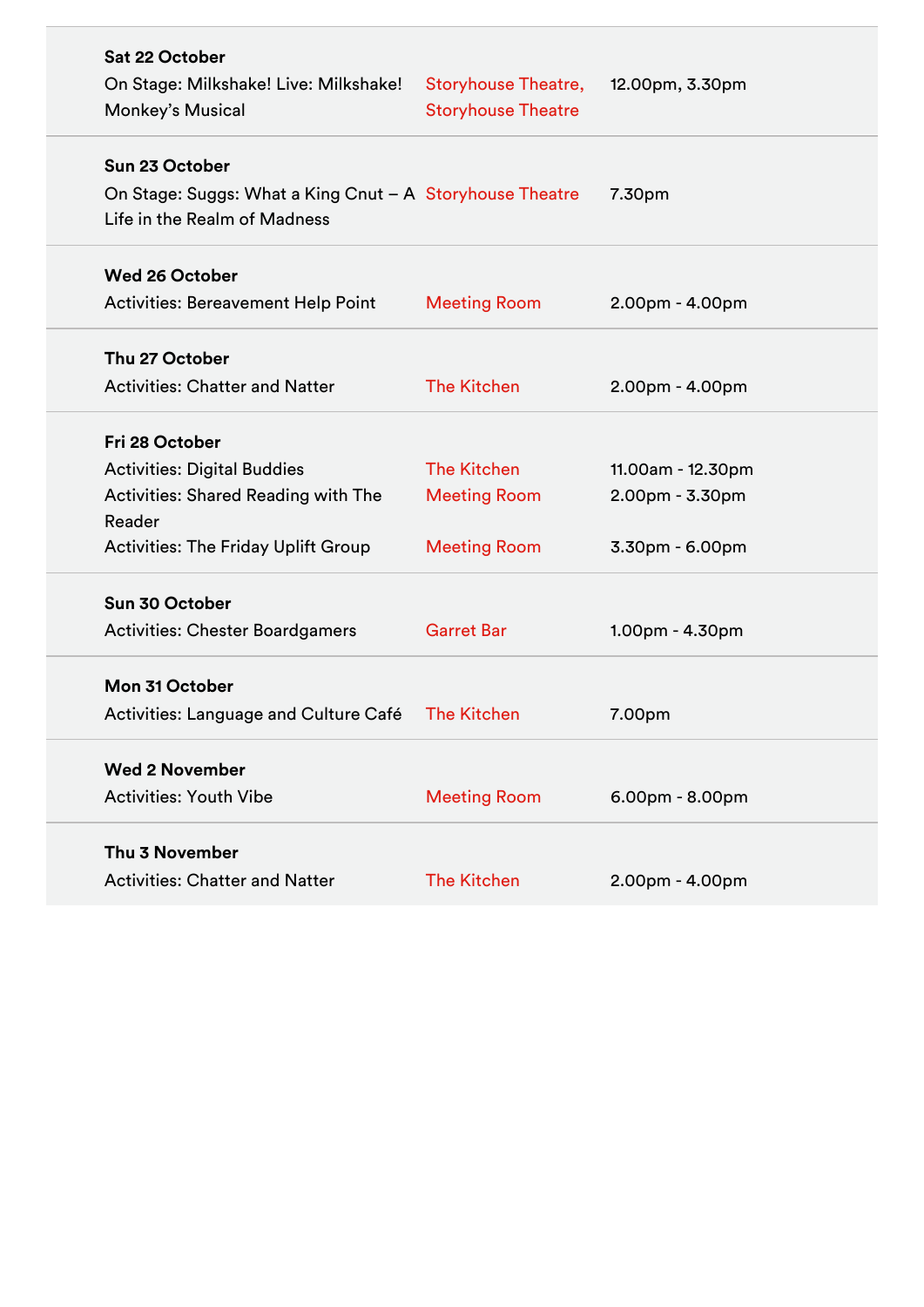| <b>Fri 4 November</b>                                 |                          |                   |
|-------------------------------------------------------|--------------------------|-------------------|
| <b>Activities: Digital Buddies</b>                    | <b>The Kitchen</b>       | 11.00am - 12.30pm |
| <b>Activities: Shared Reading with The</b>            | <b>Meeting Room</b>      | $2.00pm - 3.30pm$ |
| Reader                                                |                          |                   |
| <b>Activities: The Friday Uplift Group</b>            | <b>Meeting Room</b>      | 3.30pm - 6.00pm   |
|                                                       |                          |                   |
| <b>Sat 5 November</b>                                 |                          |                   |
| <b>Activities: Italian Storytelling</b>               | <b>Storytelling Room</b> | 11.00am - 11.30am |
| <b>Sun 6 November</b>                                 |                          |                   |
| <b>Activities: Parados Creatives</b>                  | <b>Garret Bar</b>        |                   |
|                                                       |                          | 12.00pm - 3.00pm  |
| <b>Mon 7 November</b>                                 |                          |                   |
| Activities: The Pick 'n' Mix Book Group               | <b>Meeting Room</b>      | $2.00pm - 4.00pm$ |
|                                                       |                          |                   |
| <b>Wed 9 November</b>                                 |                          |                   |
| <b>Activities: Bereavement Help Point</b>             | <b>Meeting Room</b>      | $2.00pm - 4.00pm$ |
| Activities: Storyhouse Women Book                     | <b>Garret Bar</b>        | 7.00pm - 9.00pm   |
| Club                                                  |                          |                   |
| <b>Activities: Left Field Creatives</b>               | <b>Meeting Room</b>      | 7.00pm - 8.30pm   |
| Thu 10 November                                       |                          |                   |
| <b>Activities: Chatter and Natter</b>                 | <b>The Kitchen</b>       |                   |
|                                                       |                          | 2.00pm - 4.00pm   |
| Activities: Kaleidoscope: Monthly Open Garret Theatre |                          | 6.30pm - 9.00pm   |
|                                                       |                          |                   |
| Mic                                                   |                          |                   |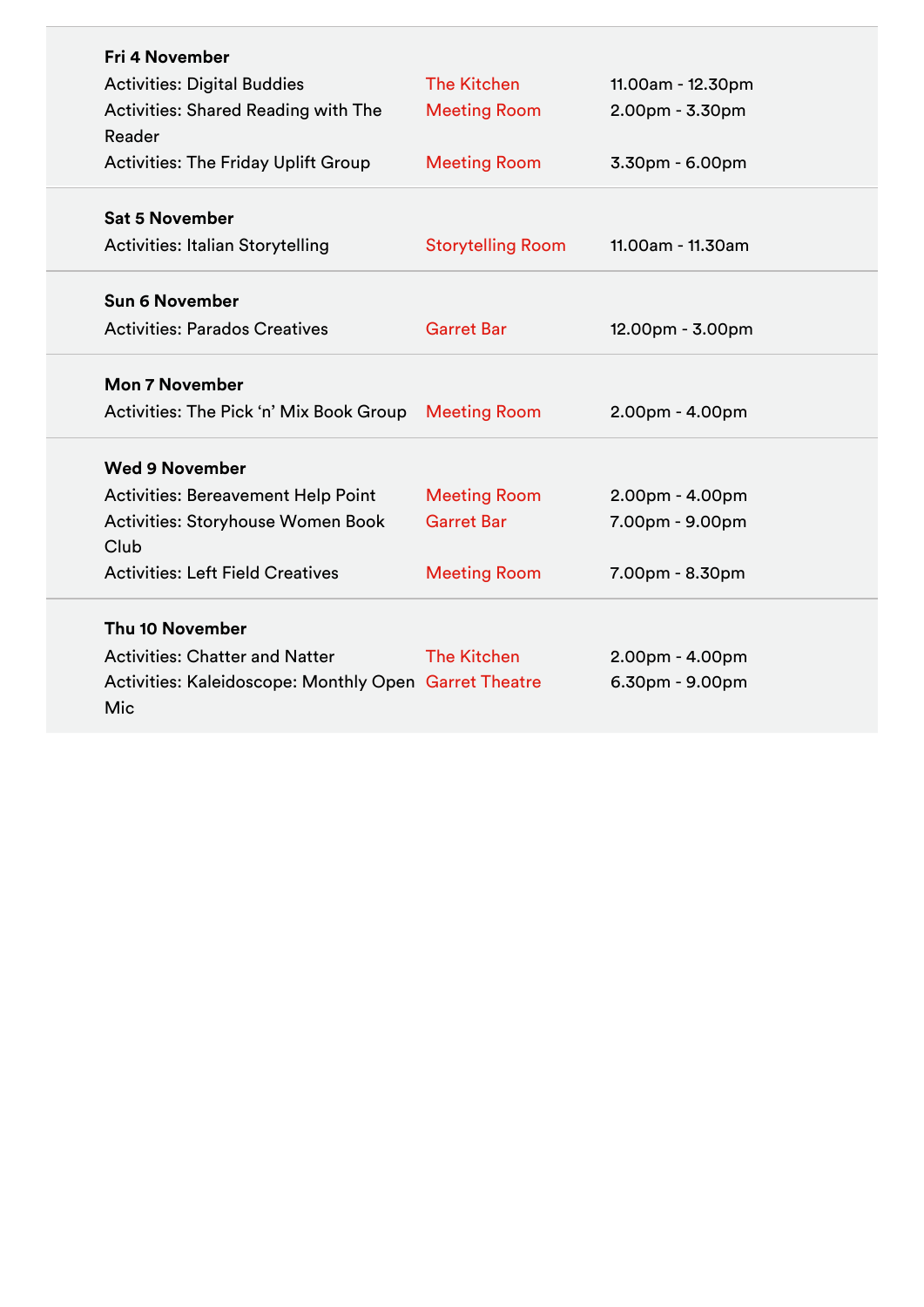| <b>Fri 11 November</b>                        |                           |                   |
|-----------------------------------------------|---------------------------|-------------------|
| <b>Activities: Digital Buddies</b>            | <b>The Kitchen</b>        | 11.00am - 12.30pm |
| Activities: Shared Reading with The           | <b>Meeting Room</b>       | $2.00pm - 3.30pm$ |
| Reader                                        |                           |                   |
| <b>Activities: The Friday Uplift Group</b>    | <b>Meeting Room</b>       | 3.30pm - 6.00pm   |
| <b>Activities: Chester and Borders Polish</b> | <b>Meeting Room</b>       | 7.30pm - 9.00pm   |
| Society                                       |                           |                   |
| <b>Sun 13 November</b>                        |                           |                   |
| <b>Activities: Chester Boardgamers</b>        | <b>Garret Bar</b>         | $1.00pm - 4.30pm$ |
| <b>Mon 14 November</b>                        |                           |                   |
| Activities: Chester LGBT+ Book Group          | <b>Storytelling Room</b>  | 7.30pm - 9.00pm   |
| <b>Tue 15 November</b>                        |                           |                   |
| On Stage: Patrick Gale: Mother's Boy          | <b>Storyhouse Theatre</b> | 7.30pm            |
| <b>Wed 16 November</b>                        |                           |                   |
| Cinema: ROH Live: The Royal Ballet: A         | Cinema                    | 7.15pm            |
| Diamond Celebration (TBC)                     |                           |                   |
| <b>Activities: Storyhouse Book Club</b>       | <b>Meeting Room</b>       | 7.30pm - 9.00pm   |
| Thu 17 November                               |                           |                   |
| <b>Activities: Chatter and Natter</b>         | <b>The Kitchen</b>        | 2.00pm - 4.00pm   |
| Fri 18 November                               |                           |                   |
| <b>Activities: Digital Buddies</b>            | <b>The Kitchen</b>        | 11.00am - 12.30pm |
| <b>Activities: Shared Reading with The</b>    | <b>Meeting Room</b>       | 2.00pm - 3.30pm   |
| Reader                                        |                           |                   |
| <b>Activities: The Friday Uplift Group</b>    | <b>Meeting Room</b>       | 3.30pm - 6.00pm   |
|                                               |                           |                   |